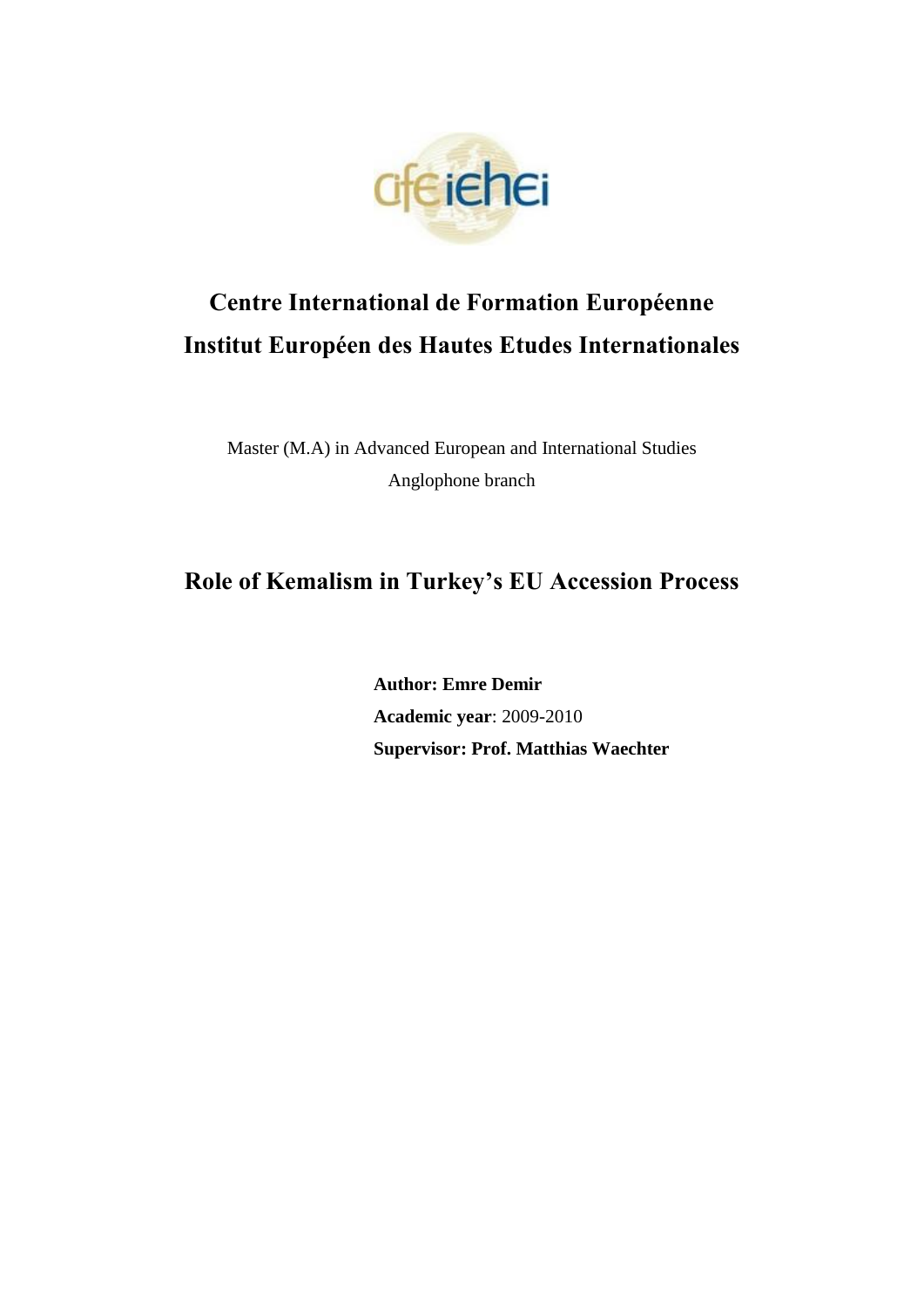#### **ABSTRACT**

## KEMALISM AND TURKEY"S EU ACCESSION PROCESS

The extended period for the European Accession talks came to a pivotal point on October 3rd 2005, when Turkey began dialogue with the European Union towards this issue. These dialogues showed the level of improvement Turkey made in terms of democratizing the government according to the European conditions set from December 17th 2004, in accordance with the Copenhagen criteria. The increase of democratization efforts also presented issues related to the future of Kemalism which has been deeply affected by these criteria. These criteria along with the propositions that these issues prevent Turkey from entry into the EU resulted in the heavy scrutiny of Kemalism. This study"s objective is to address the issues of Kemalism as it related to the EU"s criteria for membership and the reasons and methods for the EU"s objection to the fundamentals of this ideology.

Keywords: Turkey, European Union, Kemalism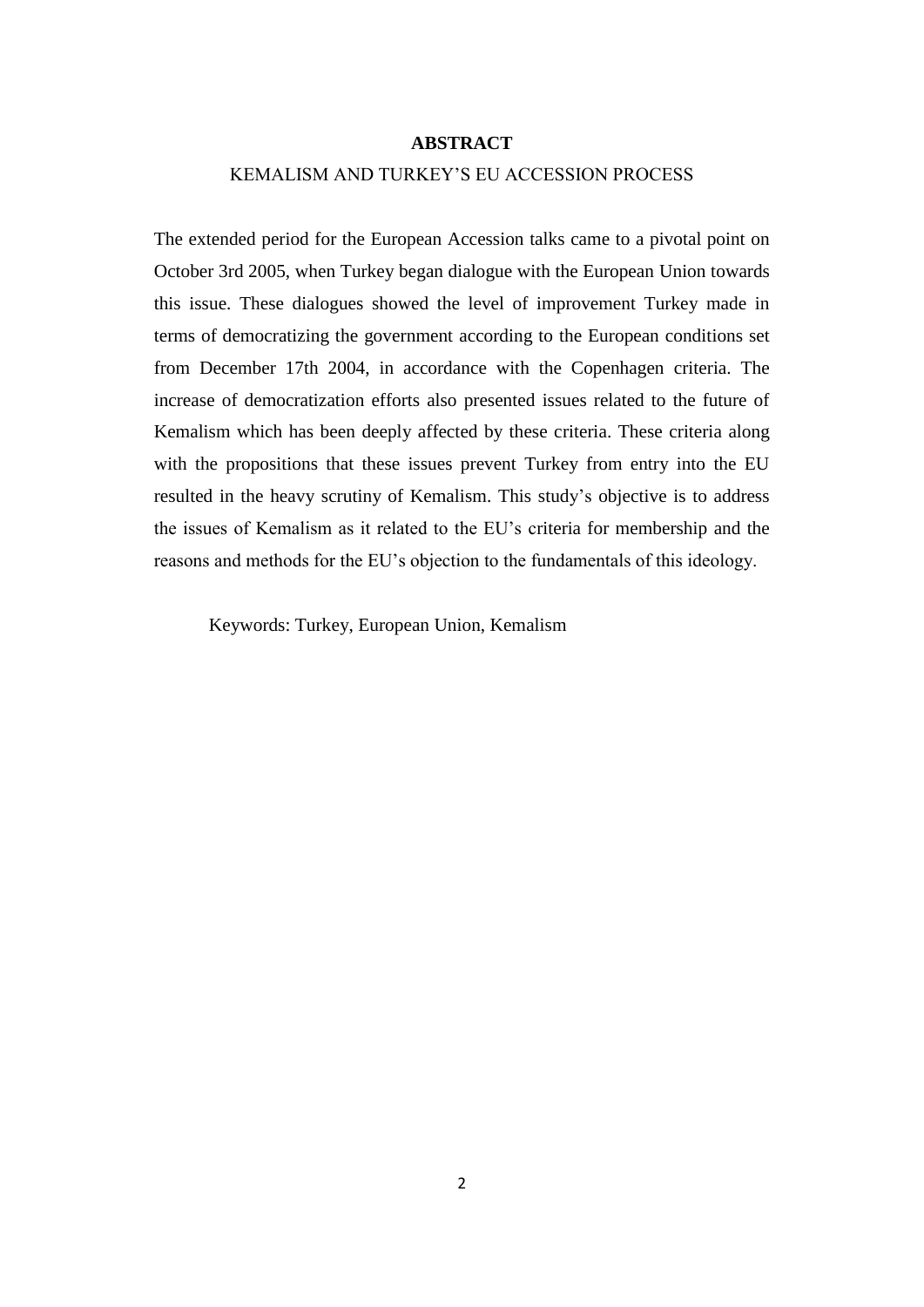## **TABLE OF CONTENTS**

| CHAPTER III: THE PROBLEMATIC ISSUES OF TURKEY AND THEIR |  |
|---------------------------------------------------------|--|
|                                                         |  |
|                                                         |  |
|                                                         |  |
|                                                         |  |
|                                                         |  |
|                                                         |  |
|                                                         |  |
|                                                         |  |
|                                                         |  |
|                                                         |  |
|                                                         |  |
|                                                         |  |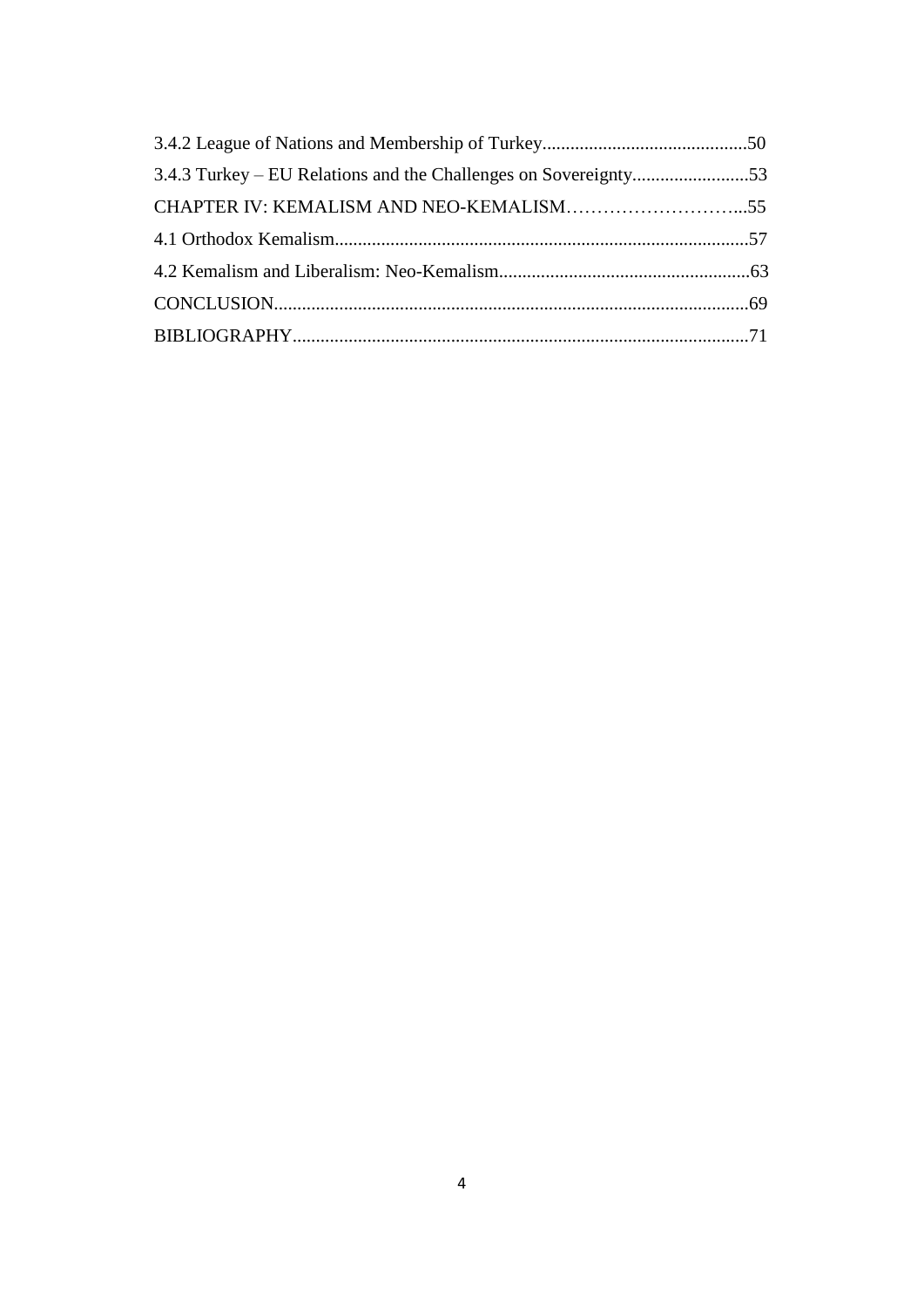## **INTRODUCTION**

Ever since the Ankara Agreement, which was the ECU association agreement of 1963, Turkey has the objective of joining the EU. The Turkish-European Union relationship has since been seen as a privileged relationship from Turkey"s perspective, Turkey has always strived for membership even during difficult times in this relationship and during the accession talks of 2005, and a turning point was reached for the future of Turkey"s EU membership. These talks were a result of strong efforts made by Turkey in improving the democratic structure of the government and its policies. These policies were aimed towards alignment with the Copenhagen criteria, which are designed to ensure human rights, democracy, law, the ability to stay competitive in the EU markets, and the existence of a strong market economy.

Since 1999, amendments have been made to over 20 percent of the constitution of 1982 by the Grand National Assembly of Turkey. Additionally, up to the current time, seven changes have been made that establish new policies towards peaceful assembly, operations of the National Security Council, rights to association, deal penalty abolishment, freedom of speech, and cultural and individual rights. On the other hand, these new policies, aimed at increasing democracy in Turkey, have created debates about the future of the Kemalist ideal. Therefore, Kemalism is under scrutiny as the EU states that these ideals create an environment of fear for the integrity of the Turkish state, the cultural homogeneity, the views of religion and the relationship between the state and the army.

The extended period for the European Accession talks came to a pivotal point on October 3rd 2005, when negotiations ignited once again between Turkey and the European. These dialogues showed the level of improvement Turkey made in terms of democratizing the government from the European conditions set from December 17th 2004, in accordance with the Copenhagen regulations. The increase of democratization efforts presented issues related to the future of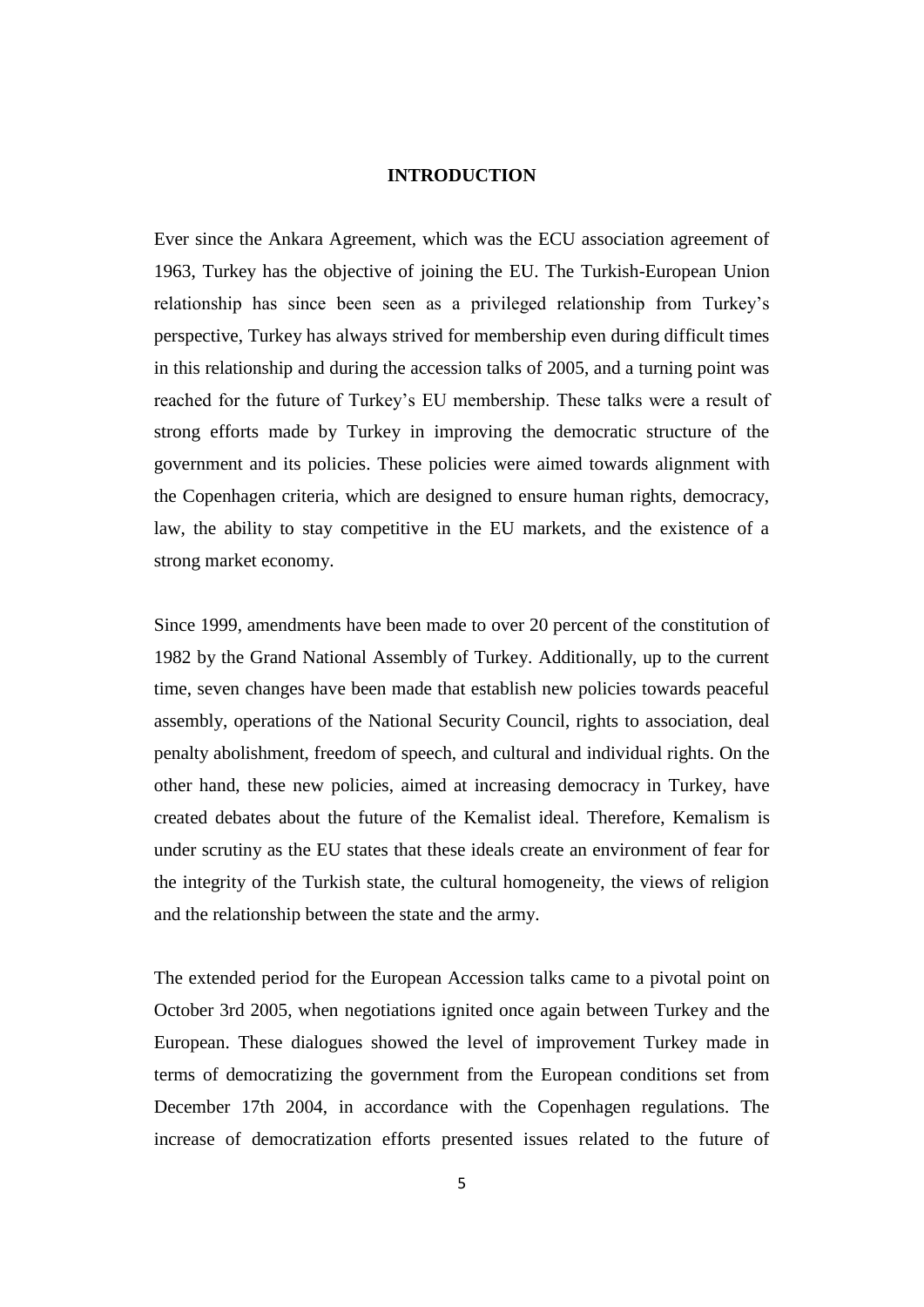Kemalism which has been deeply affected by these conditions. The Copenhagen criteria along with the propositions that inherently spark debate within Turkey prevent Turkey from entering into the EU. This is the result of heavy scrutiny of Kemalism. My objective is to address the issues of Kemalism as it related to the EU"s conditions for membership and the reasons and methods for the EU"s objection to the fundamentals of this ideology.

Ever since the Ankara Agreement, which was the ECU association agreement of 1963, Turkey has the objective of joining the EU. The Turkish-European relationship has since been seen as a privileged relationship from Turkey"s perspective, Turkey has always strived for membership even during difficult times in this relationship and during the accession talks of 2005, which was a turning point for the future of Turkey"s EU membership. These talks were the result of strong efforts made by Turkey in improving the democratic structure of the government and its policies. These policies were aimed towards alignment with the Copenhagen criteria, which are designed to ensure human rights, democracy, law, the ability to stay competitive in the EU markets, and the existence of a strong market economy.

Since 1999, amendments have been made to over 20 percent of the constitution of 1982 by the Grand National Assembly of Turkey. Currently, seven changes have been made that establish new policies towards peaceful assembly, operations of the National Security Council, rights to association, deal penalty abolishment, freedom of speech, and cultural and personal rights. These new democratic policies have created debates on the future Kemalist ideology. Therefore, Kemalism is under scrutiny as EU member states believe that the followers of this ideology will start to fear for the integrity of the Turkish state, the cultural homogeneity, the views of religion and the relationship between the state and the army.

If one should define what Kemalism is, it could be summarized as Kemalism is modernization. The concept of Kemalism began as a flexible perception towards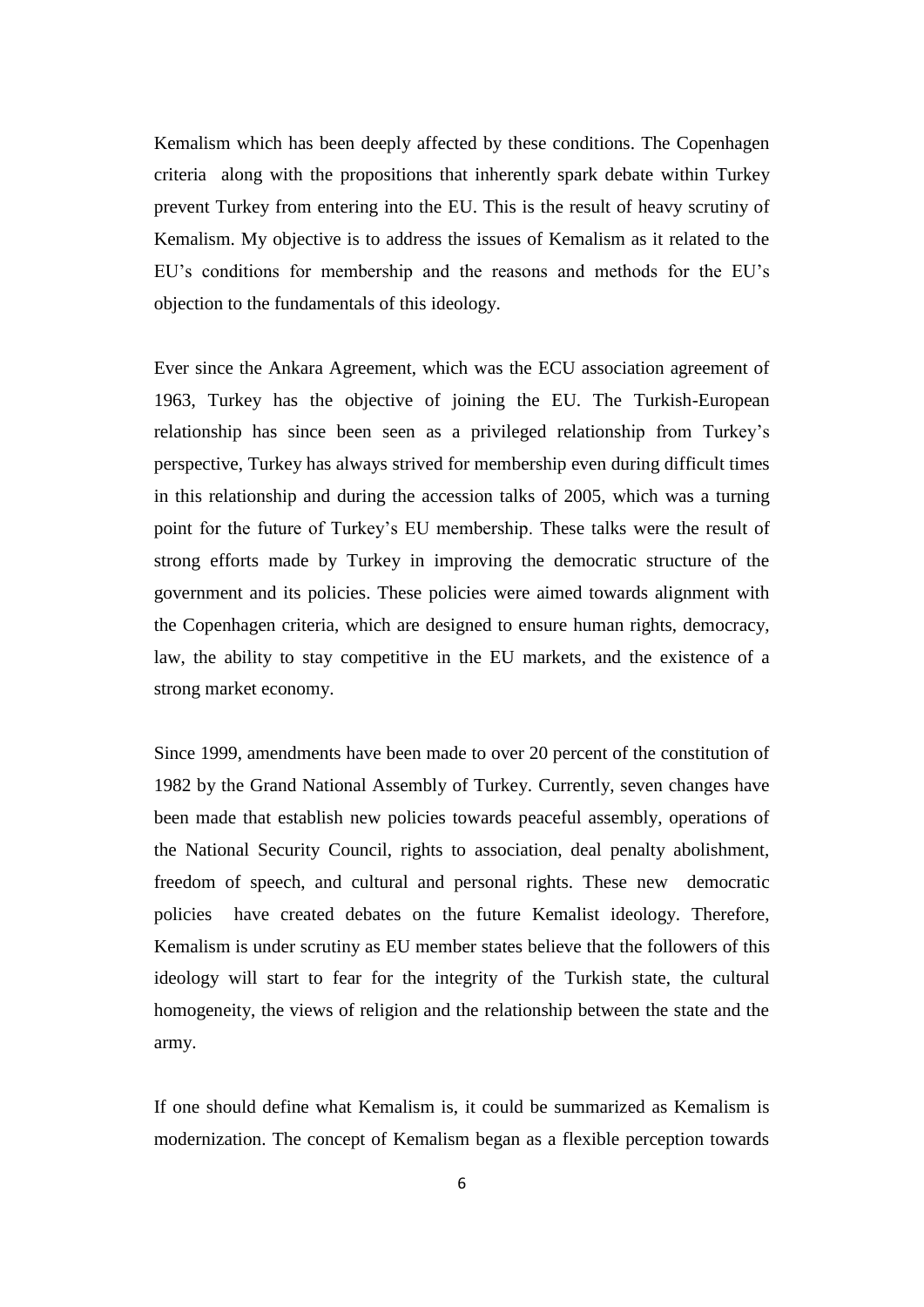the future. The 1950s saw the full development of this ideology. The military coup of the 80"s played a significant role in the development of Kemalism which is mentioned frequently in the 1982 constitution as an essential model through the six principals.

This unique version of Kemalism, which will be described as orthodoxy, dominated the post-coup government's policy. Following the 1999 Helsinki summit, the orthodox ideology weakened due to the conditions set forth by the EU including the issue of the military in politics as well as the Alevi and Kurdish issues. Furthermore, the conditions aimed to place limits on Turkish sovereignty, which grouped with these issues, stood in opposition to the orthodox Kemalist position. Therefore, the orthodox Kemalists questioned the need to forfeit sovereign powers to have the opportunity of EU membership.

The European Union encouraged Turkey to establish more rights to the ethnic Kurdish population and to improve the relationship of the minority religions, including the Alevis. However, the orthodox Kemalists support the restrictions against these identities. The conditions set by the EU also encourage Turkey to establish a civilian controlled military. However, the orthodox Kemalists support the military"s control of the state. The objective of this paper is to understand why and how the conditions of the EU are putting pressure on the Kemalist orthodoxy and how this affects the perception of Kemalism. The study suggests that the EU requirements could not be met through orthodox Kemalism. A new group of Neo-Kemalists was established, which can conform to the conditions of the EU, while basing itself on the original, forward-looking Kemalist ideal.

Additionally, Neo- Kemalists claim that Kemalism must be flexible and adapt to the modern times because the leader of this ideal, Ataturk, was rational and forward-thinking. In this context, a more liberal approach is taken towards the Alevi and Kurdish issues, and they suggest that the Kurdish language could experience more freedom in its use according to the ideals of Ataturk. Laicism is also seen to be under threat by the required religious activities, which is also a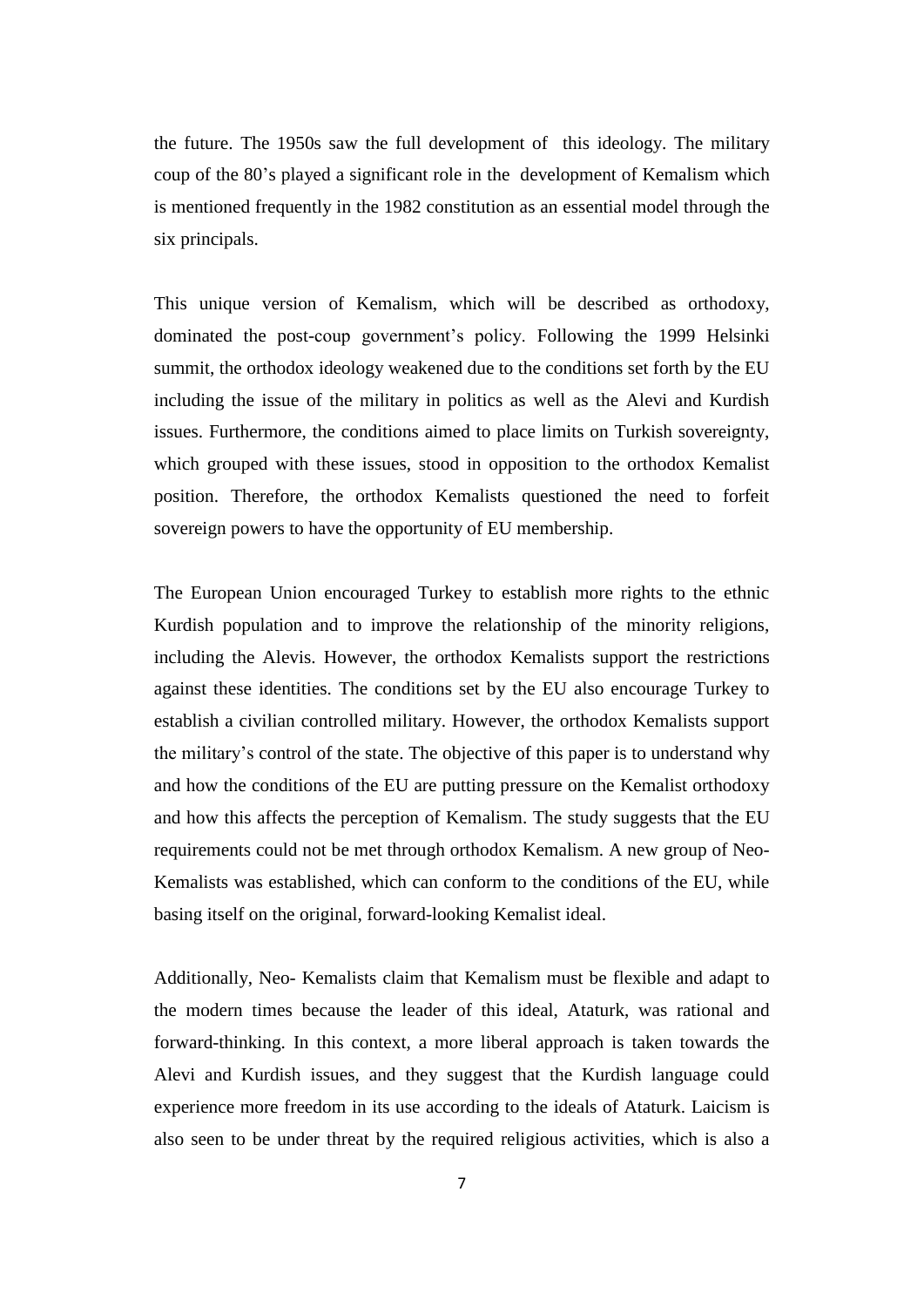shared concern with the EU. Neo-Kemalists also disagree with the Turkish military's involvement within politics and they believe that the Turkish society has matured to the point where the military should not interfere in civil society. Finally, the issue of shared sovereignty between the EU and Turkey is regarded in the same view of Ataturk"s concept that some limitations may exist in this respect to ensure peace and stability.

It is necessary to have a historical perspective towards understanding and interpreting the basic fundamental aspects of Kemalism. Following Chapter 1, which summarizes the European Union"s actions towards creating better understanding of Kemalism in light of Turkey"s recent candidacy status in the EU. The explanation of the strategies and long-term objectives of Ataturk (the six arrows), will be presented in chapter 2. After these principals have been reviewed, chapter 3 will present and analyze the evolving conditions of the EU historically, which include such issues as Kurdish relations, Alevi issues and the military's relationship with the Turkish political system. Two time periods are used to analyze these issues: Early republic, 1923-1930 and Post-military-coup period of the 1980s. These periods respectively represent Kemalism and orthodox Kemalism. Therefore, the study utilizes this method in order to present the departure from the principals of Ataturk after the military coup of the 1980s. Additionally, the limitation of sovereignty, which is viewed in a historical context, is also included in chapter 3. Even though this specific issue does not show a departure from precious methods due to the 1980s coup, the orthodox Kemalist ideal reflects strong opposition towards the limitations of sovereignty and membership into the EU. Therefore this issue is analyzed to show these elements before EU membership has been considered.

Based on the historical review, Chapter 4 examines and describes the perceptions of neo-Kemalists and orthodox Kemalist in terms of these sensitive issues. This chapter suggests that following the Helsinki Summit and the decision to include Turkey as a candidate for EU membership, the hopes of this acceptance were increased, which led to an increase of reforms in Turkey. Therefore, pressure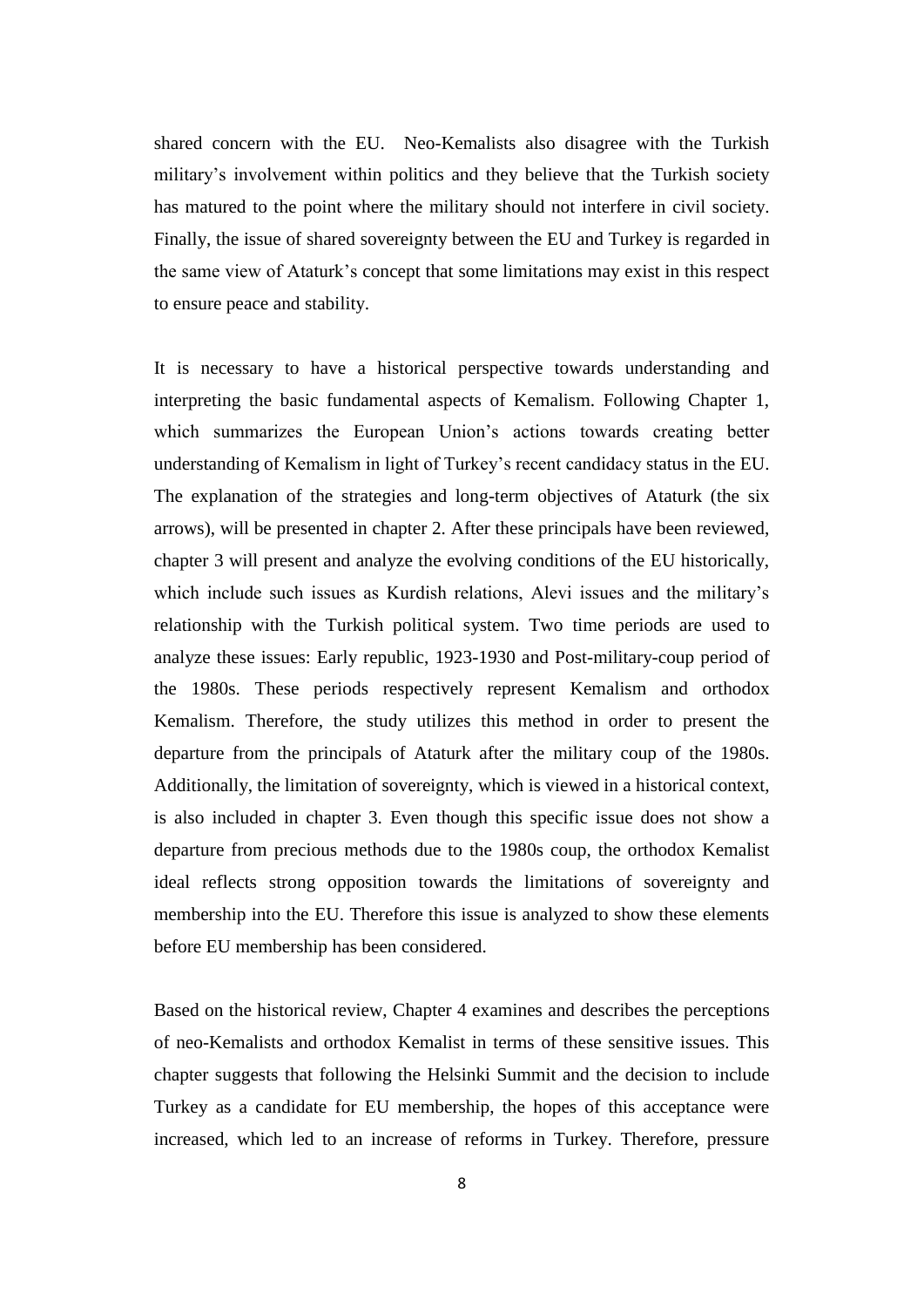emerged to reform the ideology of orthodox Kemalism. Additionally, the various perceptions of neo-Kemalist and orthodox Kemalists are presented to demonstrate the adaptation of the neo-Kemalists to the conditions set forth by the EU and how the orthodox Kemalist oppose the prospect of becoming a member of the EU. Finally, the conclusion will show the increase of neo-Kemalism, which aims to incorporate the progressive fundamentals of Kemalism with the criteria set forth under the Copenhagen and EU criteria.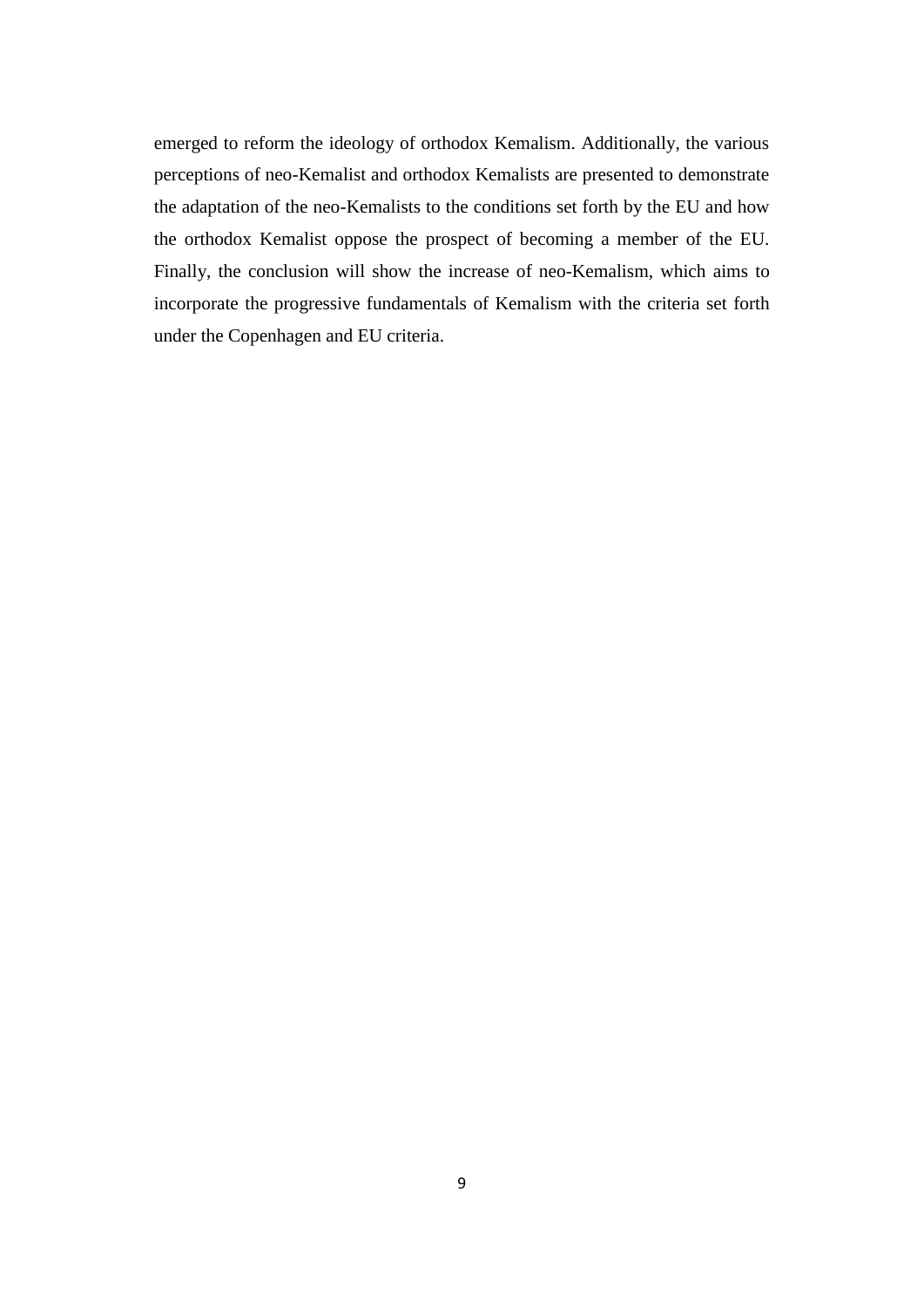## **CHAPTER I**

## **EU CRITERIA AND KEMALISM**

#### **1.1 Turkey-EU Relations**

 $\overline{a}$ 

The first step toward Turkey"s relationship with the EU began in 1959, when the administration under Adnan Menderes applied for associate membership to the EEC, following the application in the same year by Greece. On September  $12<sup>th</sup>$ 1963, the agreement, which is known as the Ankara Agreement was signed. The Ankara Agreement envisioned a trade and customs union through three phases between Turkey and European Community and as stated in Article 28 of the agreement, negotiations could be made towards full membership after the commitments in the contract were met. An additional protocol was established outlining the details of the customs union, which was signed on November 23rd 1970.

In 1987 Turkey applied for full membership to the EU. During this time, Turkey"s industrial sectors were increasing and the economic strategies were set to reflect a more outward policy. However, the European Commission had a negative response towards accession and stated that opening accession talks right away would not be productive<sup>1</sup>. Additionally, the commission emphasized the Turkish/Greek relations in regards to the Cyprus issue. It was also mentioned by the commission that accession for any members was impossible prior to the completion of the single market and stated that improvements were needed in the Turkish economy, politics, and social issues before accession would be considered by the EC. Despite this negative response, the relationship between Turkey and the EC became stronger after the weakening due to the commissions restriction of the  $4<sup>th</sup>$  financial protocol and the military coup of the 1980s. After this strengthening of relations, the customs union agreement was established.

<sup>&</sup>lt;sup>1</sup> Commission Opinion on Turkey's Request for Accession to the Community, Part II. Par.9 and Part III. Par.10.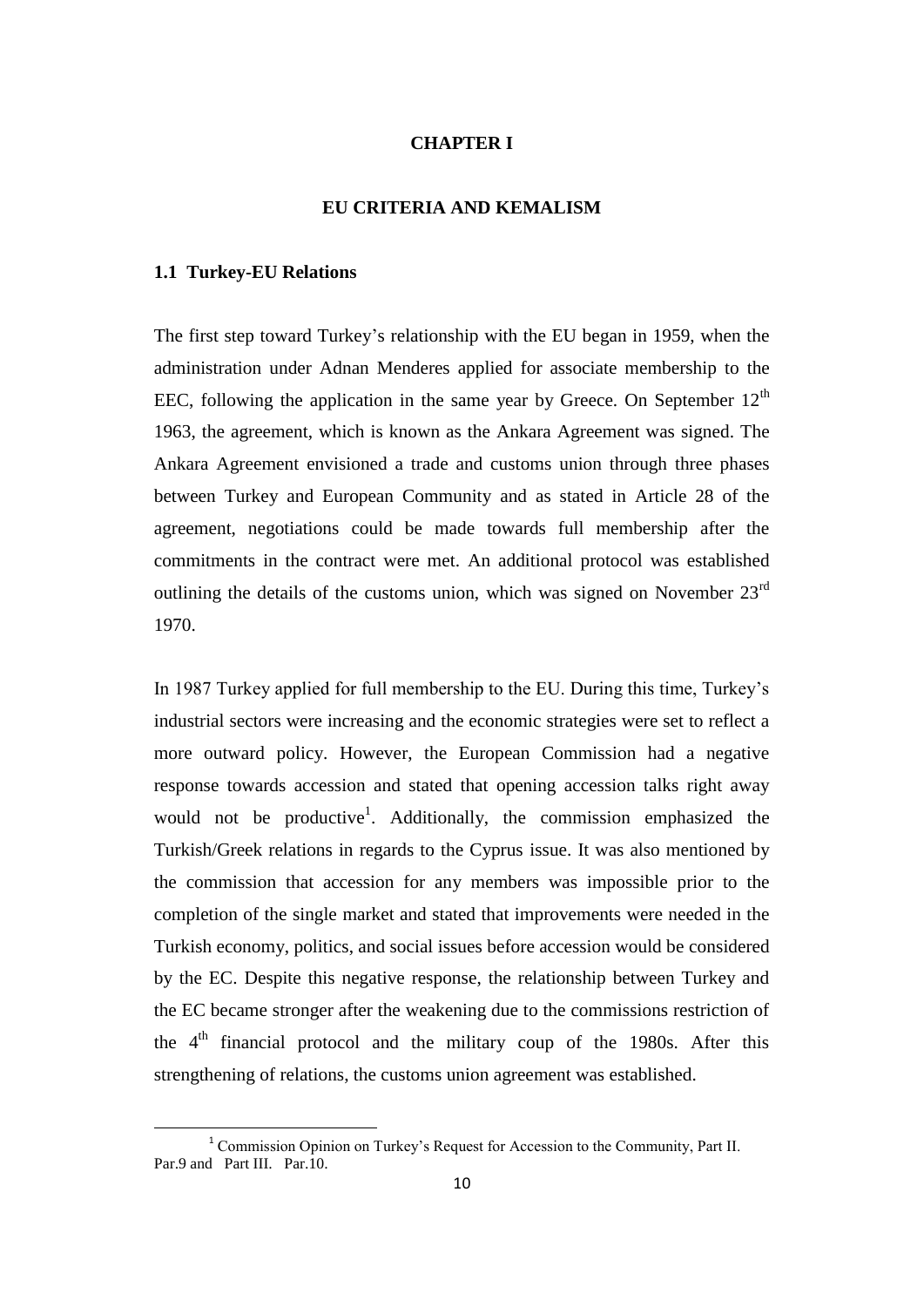Turkey was the first country to have established a customs union with the European Union on December  $31<sup>st</sup>$  1995 as a non-member of the EU. However, tensions rose between the EU and Turkey over the 1996 Kardak crisis between Greece and Turkey. These tensions were also shown in the statement issued to Turkey by the Agenda 2000, to show a strong commitment to solve the regional problems and to actively pursue a resolution towards the issues of Cyprus<sup>2</sup>.

The tension and apprehension towards Turkey"s membership was felt during the Luxembourg European Council of 1997, where the countries of Europe met to discuss European enlargement. This meeting in Luxembourg was a critical event for Turkey since Turkey had anticipated a decision from the council towards its candidacy status. The meeting turned out to be a disappointment for Turkey however, the council made no mention of any future. Nevertheless, the meeting did set timelines for additional countries that applied for candidacy. It was concluded by the council that Turkey remained an eligible country for membership but needed to resolve the issues of human rights and minority rights before accession. Following this meeting, the prime minister of Turkey declared a halt to EU political discussion but some pro- EU officials continued with the established agreements already in place including the customs union agreement and the association agreement. A turning point was made in the Helsinki Summit of 1999 where EU officially accepted and announced Turkey as a candidate country and following this decision, in order to prepare Turkey for EU membership, a pre-accession strategy was started be applied

## **1.2 The Conflicting Points Between the EU and Kemalism**

 $\overline{a}$ 

After the 1998 Cardiff summit, annual progress reports were prepared along with the accession partnership documents which had been prepared since the 1999 Helsinki Summit<sup>3</sup>. The preparation of these documents met the Copenhagen

<sup>&</sup>lt;sup>2</sup> 1998 Regular Report, part b, Relations between the European Union and Turkey

<sup>&</sup>lt;sup>3</sup> Luxembourg Presidency Conclusions, 13 December 1997, part d. Review Procedure, par. 35.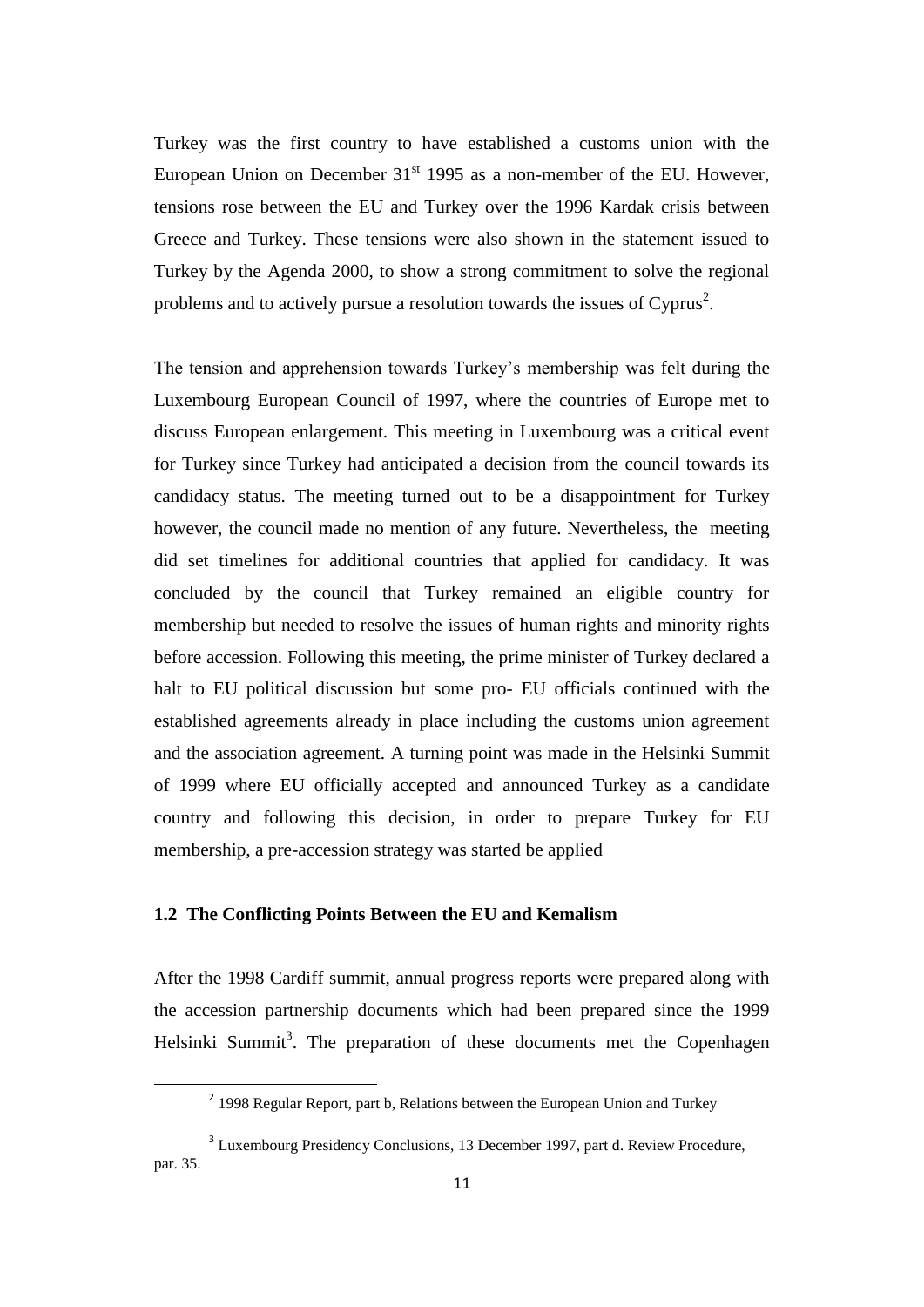criteria which are a necessity for EU accession. The function of the Copenhagen criteria is to establish requirements of countries to incorporate the institutions which create democratic government, human rights law, protection of minority classes, establishment of a market economy and the ability to manage the competitive environment present within the European Union. Moreover, the countries are required to have an obligation to the political, economic, and monetary objectives of the Union. Turkey has been making strides towards aligning its policies with that of the Copenhagen criteria and the EU since Turkey has been named as a candidate country. However, there are some disagreements with some parts of the Progress Report \Accession Partnership documents and Orthodox Kemalism. This is particularly evident concerning the Kurdish and Alevi issues as well as the issues relating to the military and political sovereignty for Turkey in the future.

The European Union has been demanding equal rights for the Kurdish and Alevi minority as well as the reduction of the military"s influence over politics in Turkey since the 1998 Commission report on Turkey. Additionally, the Commission requests Turkey to recognize the identity of the Kurdish culture and to exhibit more tolerance towards the Kurdish identity<sup>4</sup>. In terms of the Alevi issue, it is explained by the Commission that a double standard exists for the religious minorities which are identified by the Lausanne Treaty, which includes the Alevi members. The double standard exists in the religious courses required in schools, which do not mention or recognize the identity of the Alevi minority. Furthermore, funding is only made available for mosques that are Sunni. The Commission continues to explain that the issue of the military containing no civilian control is a problematic issue. This is seen in the fact that the military has an influence over politics through the National Security Council and has been an issue throughout the progress reports generated since 1998 and the 2000-2003 accession partnership documents<sup>5</sup>.

1

<sup>&</sup>lt;sup>4</sup> 1999 Regular Report by the Commission on Turkey's Progress Towards Accession

<sup>&</sup>lt;sup>5</sup> 2000 Regular Report by the Commission on Turkey's Progress towards Accession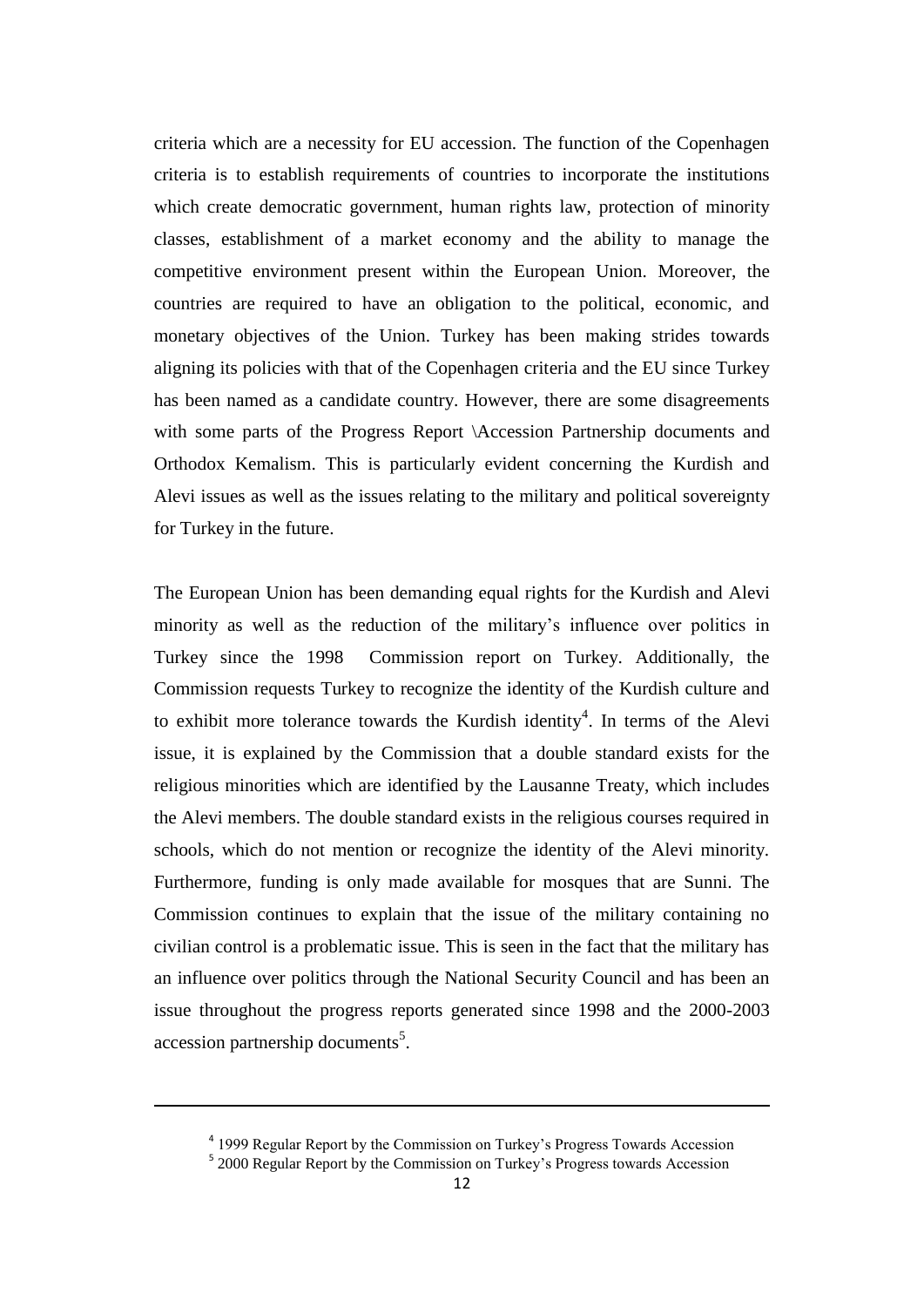Besides the official accession partnership and progress report documents for the European Union, other documents exist associated with the institutions of the EU that display the disagreement with the idea of orthodox Kemalism and the European Union. One such document includes the report generated by Arie Oostlander, who reports the Turkish philosophy as consisting of importance of the military"s role, nationalism, and strict view towards religion. This underlying philosophy of the Turkish state is difficult to be accepted by the European Union and requires adjustment towards a more open, flexible culture as well as a more open-minded view towards culture, religion and the state<sup>6</sup>.

In addition to the report of Oostlander, several additional resolutions exist from the Parliament of the EU from various areas including the Economic and Social Committee report and the European Parliament resolution. The Economic and Social Committee report advises that the collective policies of the Turkish nation should permit the Kurdish right to teach and use the Kurdish language. The European Parliament resolution urges the Turkish government and the PKK to find a non-violent resolution to the territorial issues. These reports have a direct affect on the Kemalist principles of Turkey<sup>7</sup>.

In 2000, the government of Turkey responded to the Accession Partnership documents by preparing the National Programme for the Adoption of the Acquis and issuing a revision in 2003. The results of the revision ensured that media broadcasts would be allowed to broadcast in other languages besides Turkish, and also ensured that in the short-term, civilians would control the judicial and the courts of the State Security. Additionally, in the long run, guarantees to recognize the rights to all ethnicities or origins $\delta$ .

<sup>6</sup> Arie Oostlander, *Report on Turkey's Application for Membership of the European Union* (COM(2002) 700-C5-0104/2003-2000/2014(COS)).

<sup>7</sup> Economic and Social Committee of the European Communities, *Opinion, Relations Between the* 

*European Union and Turkey*, CES 1314/93, Brussels, 22 December 1993.

<sup>8</sup> European Parliament, *Resolution on the Situation in Turkey and the offer of a ceasefire made by the*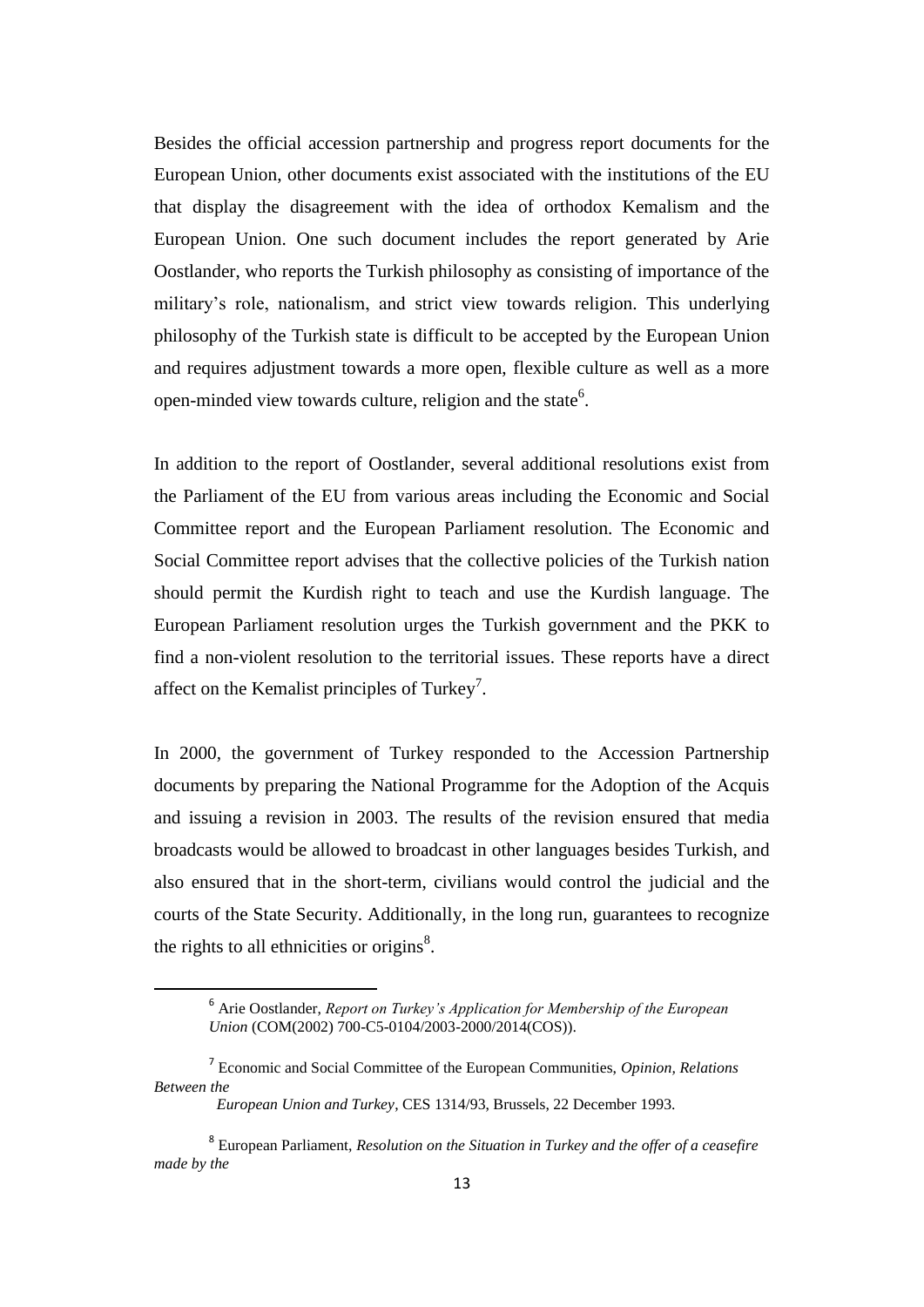An amendment was added to the Turkish constitution in October of 2001 which supported the advance of freedom and the repeal of the death penalty. Additionally, these reforms included changes to the NSC through the incorporation of more civilians, removing certain executive powers and eliminating the representative position of the NSC within the Cinema, Video and Music Board. Additional reforms establish that the Secretary General position could be available to civilians instead of being a position reserved exclusively for the military. Among these reform packages implemented, one of the most significant reforms was the package implemented in August of 2002, which removed capital punishment from the forms of punishment available to the legal system. Additionally, this reform strengthened cultural rights, allowed the possibility of re-trial, strengthen the protection of the freedoms of press and speech, protected the rights of minorities to hold property and strengthened to right to peaceful assembly.

After Turkey"s candidacy status was confirmed in the 1999 Helsinki Summit, the reforms in Turkey started to increase dramatically. This increase in reforms is attributed to the prospect of Turkey becoming a member of the EU and the response of the politicians and people towards this prospect.

After the decision to include Turkey as a candidate, the changes in Turkey have shown a significant increase. These changes have included adherence to standards set by both the IMF and the EU, which have resulted in many political and economic changes throughout Turkey.

The prospect of becoming an EU member as well as other incentives resulted in large efforts by Turkey to democratize their policies, which sparked heated debates; particularly in regards to the Kemalism ideal. The results of these new positions in Turkey permeated the official records and it can be seen within the

**.** 

*PKK* (B4-0060, 0076, 0086 and 0089/96), 18 January 1996.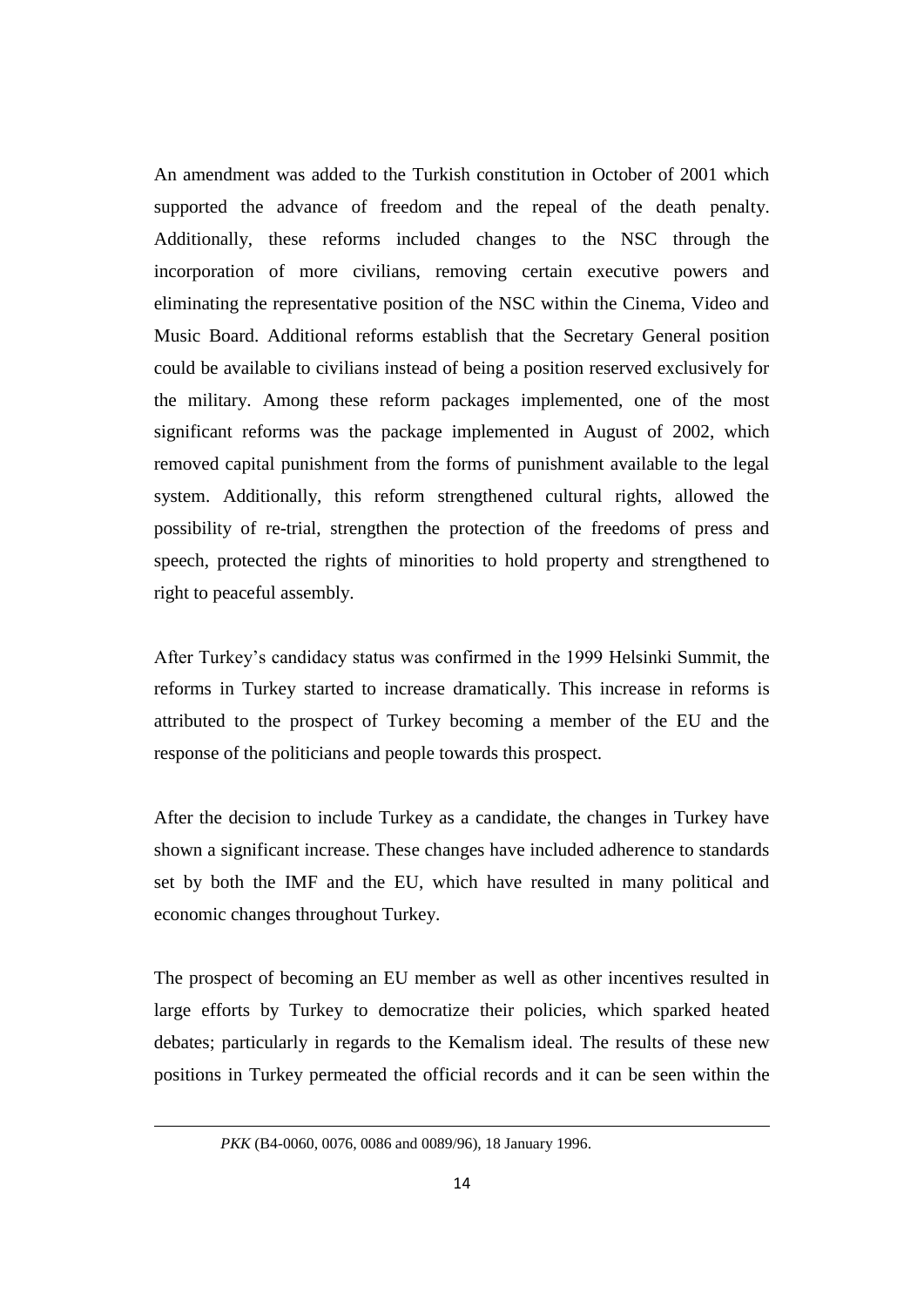document created by the Prime Ministry High Council for the Coordination of Human Rights Issues. This document included highly debated proposals which included such issues as lifting bans on foreign languages for expression. This resulted in the removal of Gursel Demirok who was the author of the proposal.

On October 18<sup>th</sup> 2004, the Prime Ministry's Human Rights Advisory Board also prepared a report which was highly debated. The debate was fueled by the suggestion that the report made towards the interpretations of the minority classes and the view of membership to the EU as furthering the ideology of Kemalism. Additionally the report suggested that many of the claims to identity further contributed to the division of Turkey. Needless to say, the report caused quite a stir to the point that the authors of the report were brought to trial by two  $NGOs$  – the Societal Thought Association, and the Rule of Law Association. This resulted in the dismissal of one author and a lawsuit for the other. This example shows the debate and controversy that was generated towards Kemalism and the prospect of EU membership in Turkey and Europe $9$ . In addition to the general EU conditions imposed on Turkey, another element of these conditions exists which has raised concerns towards the limitations of power for Turkey that would be created by the sovereignty issue for EU membership.

The post-modern policy of the EU stands in disagreement with the idea of one country being a sovereign nation that maintains absolute control over its independence and territorial integrity<sup>10</sup>. The dynamic nature of the government of the EU delegates actions to the nation-states as well as to the institutions at the sub-national and supranational levels of the government. The distribution of power severely limits the states" sovereign influence over policy. For example, the local governments in Europe have control over 70 percent of the spending for public works and infrastructure. However, when it comes to market issues and

<sup>9</sup> Minority Report, Sabah (Turkish Daily), 18 October 2004.

<sup>10</sup> James Caporaso, "The European Union and forms of state: Westphalian, regulatory or post-modern?"

*Journal of Common Market Studies* 34 (1996), 30.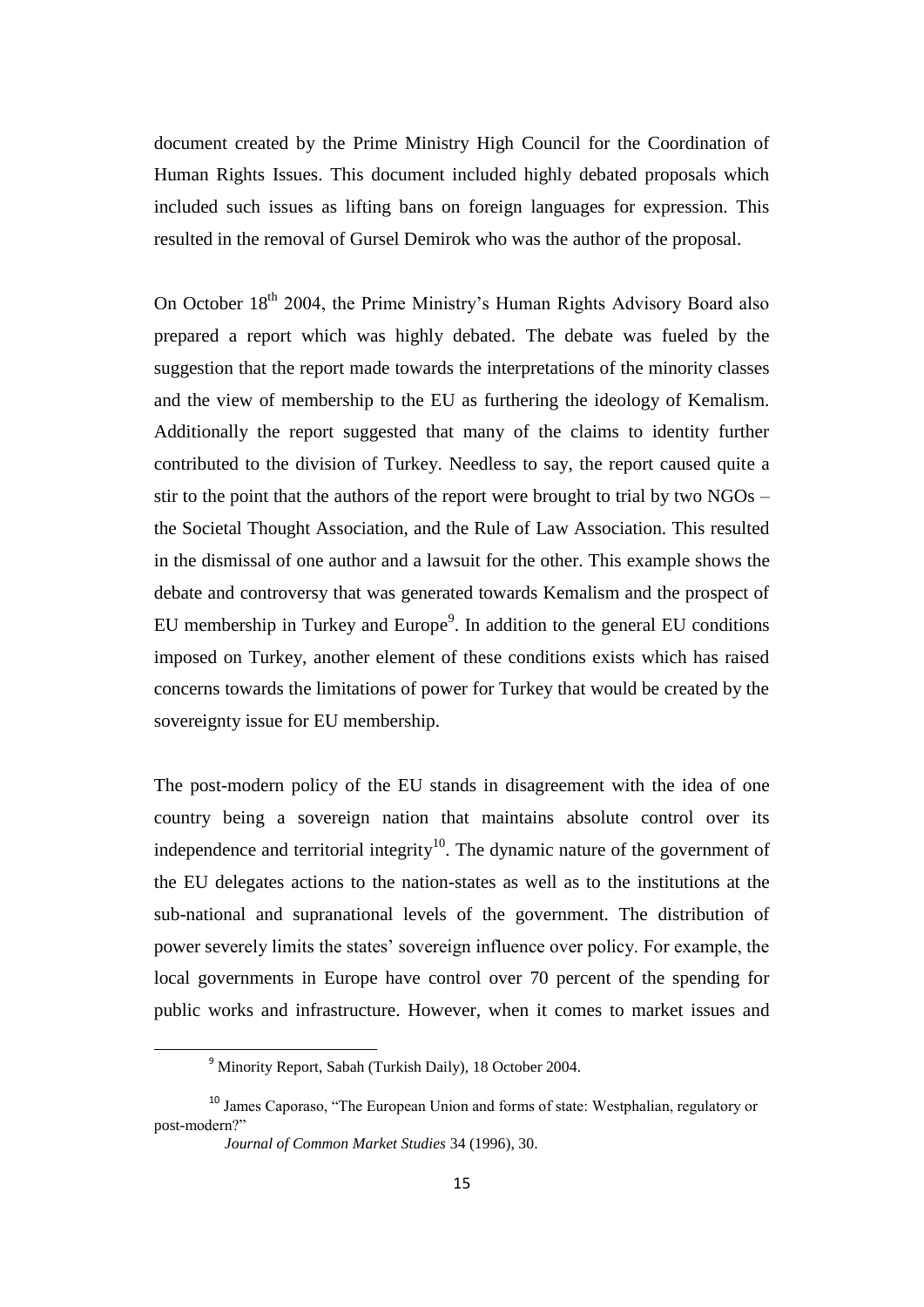control, the market as a whole is controlled through a supranational body of the Commission. Additionally, the European Central Bank maintains control over the monetary policy. Thus, the issue of sovereignty is an important issue to Turkey because of the long history of sovereignty that is naturally respected and defended.

It can be seen that the European Union demands on Turkey and their common practices present some conflicts with the Kemalist ideal, while creating significant levels of debate among the Turkish society. It is therefore important to understand Ataturk in a historical perspective in order to assess the interpretations of Kemalism. The following section will analyze whether the Kemalist ideal is a flexible or closed ideology.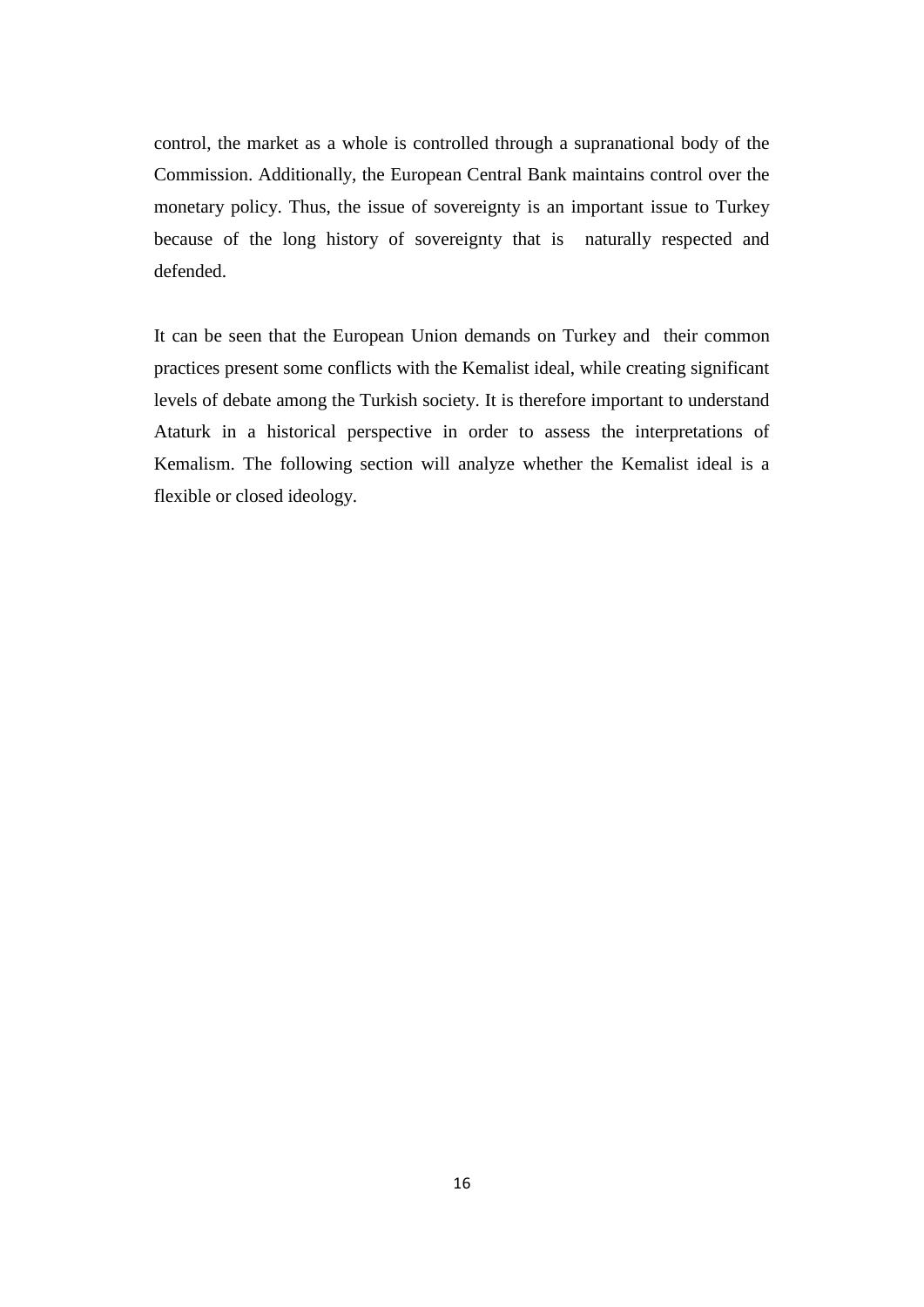## **CHAPTER II**

## **KEMALISM**

## **2.1 Ataturk's Leadership**

 $\overline{a}$ 

During the initial period of liberation and the establishment of the Turkish republic, Ataturk established his governance in two ways, which are organized as the long-term objectives and the strategies used to accomplish these objectives. Therefore, these two issues will be explained and analyzed.

## **2.1.1 Ataturk's Aims for the Long Term**

Typically, many people tend to focus on the way Ataturk achieved his goals as opposed to the overall objectives. It can be summarized that the Republic was not as it is now during the life of Ataturk, but how he envisioned it to come this far? Accordingly, the ideas and objectives of Ataturk will be explained in depth.

The fallen theocratic Ottoman dynasty left Ataturk and his followers with the task of constructing a new republic based on secular principles, while at the same time battling for liberation. Ataturk had the ability to understand the causes of the Ottoman decline and therefore established his own political ideology. Through this perspective, the decline was a result of the Sultan"s personal rule, as well as the lack of participation in the country"s affairs by the people. His conclusion was that awareness should be made by the people to the situation $1^1$ .

The society within Turkey exhibited various desires and feelings despite the identification of them. Therefore, the Kemalist group was responsible for determining the real and legitimate feelings within society and guiding society according to this position because the society"s overall conscience had not

<sup>&</sup>lt;sup>11</sup> Metin Heper, *The State Tradition in Turkey* (Walkington: The Eothen Press, 1985), 48.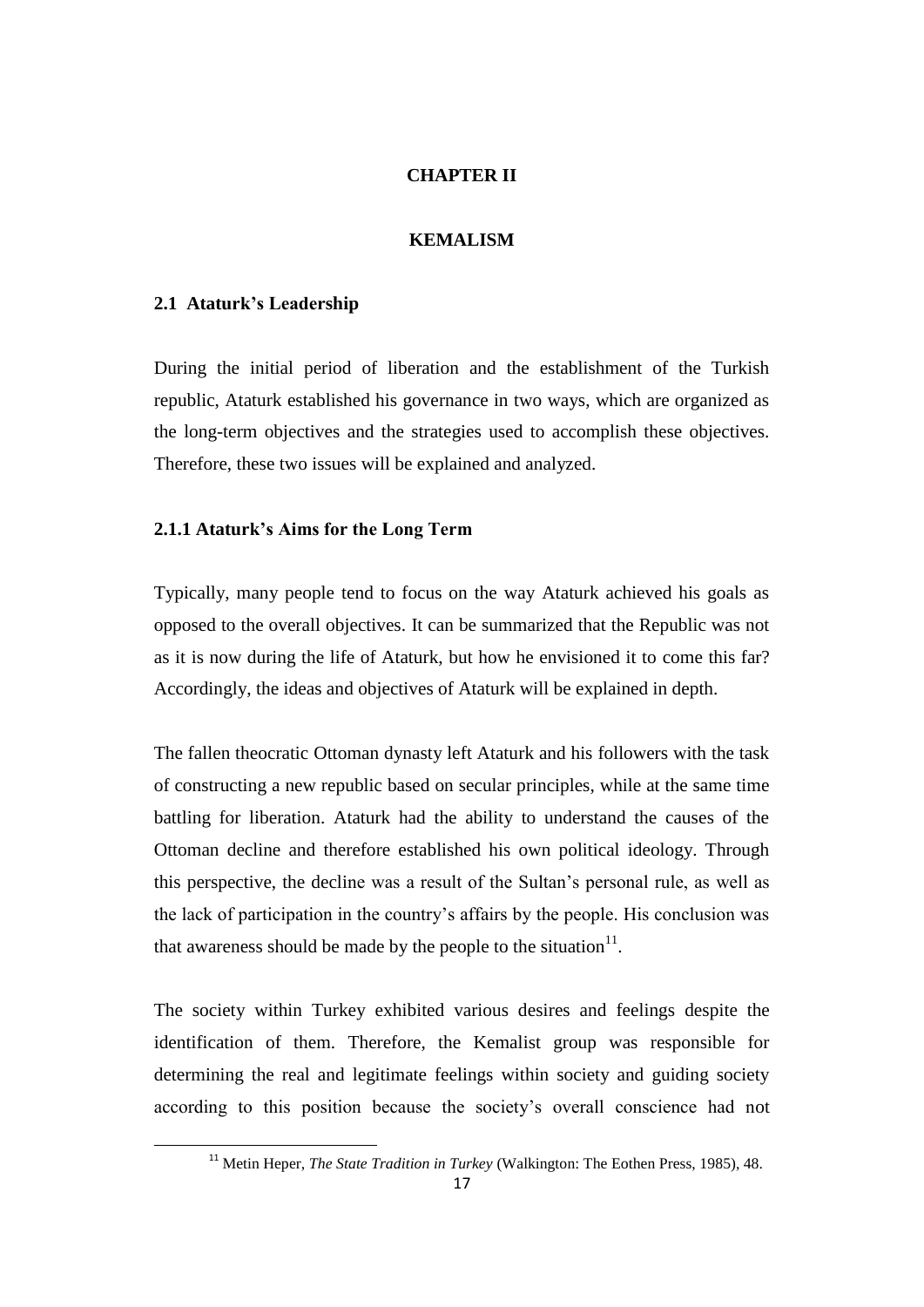developed. This perspective is a result of the positivist orientation of Ataturk. The belief of positivists is that the world is understandable and observable through neutral observation and unbiased approach. In the instance of Turkey, this perspective was seen in the modernization efforts which were led through the elitists by various reforms which were designed to lead people towards a modern form of society $^{12}$ .

## **2.1.2 Ataturk's Principles**

The principles of Kemalism, known as the six arrows, are believed to be the way for people to achieve a contemporary level of civilization. In 1927, CHP (Republican People"s Party) embraced four of these principles or "arrows" which are seen as republicanism, laicism, nationalism, and populism. Additionally, in 1931, CHP via the party"s third congress adopted the remaining principles namely, etatism and reformism. In 1937, these remaining principles were included into the Constitution. These principles are summarized in the following section.

## **2.1.2.1 Republicanism**

During a speech given by Ataturk on August  $13<sup>th</sup>$  1923, the announcement was given that a republic was planned to be established. Ataturk stated that this new Turkish state belonged to the people and was for the people. Finally, the Republic of Turkey was announced on October,  $29<sup>th</sup> 1923<sup>13</sup>$ . The new republic's glimpse could be seen on November  $1<sup>st</sup>$ , 1922, which is the date of removal of the Sultanate.

Republicanism is issuing sovereignty to people through the collective will of the nation as opposed to the will of a specific leadership as was the case during the rule of Ottoman Empire. This new republic was established according to the will of the people and established public participation in governing the state.

 $12$  Ibid.

<sup>&</sup>lt;sup>13</sup> Metin Heper, *The State Tradition in Turkey* (Walkington: The Eothen Press, 1985).  $14$  Ibid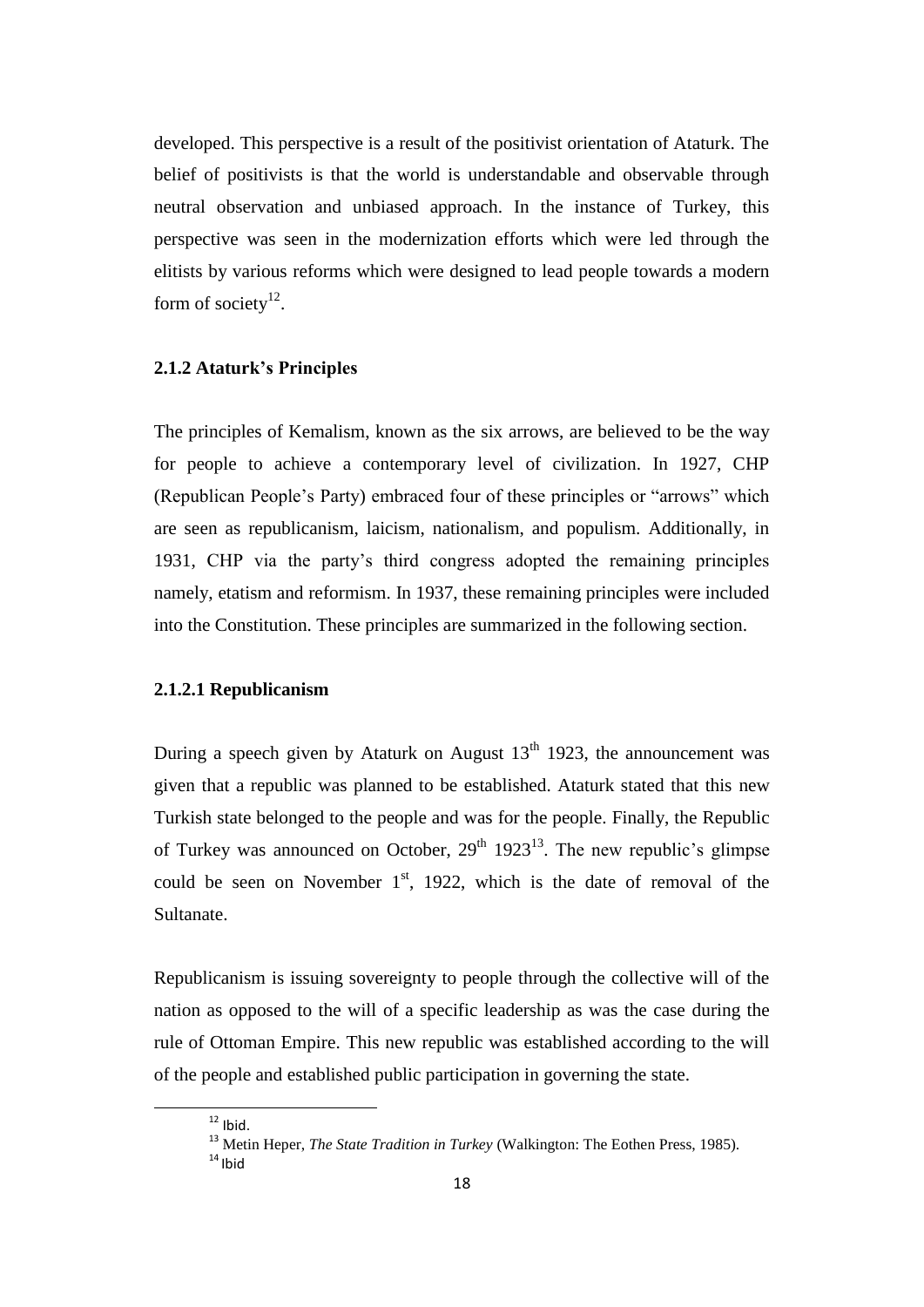The rise of republicanism was a result of the reaction towards the theocracy during the Ottoman rule. The rule of sovereignty belonging to the public in unconditional terms was not established for those who were sovereign, but for those who were not sovereign. The sultan was established and had acquired sovereign powers. The sultanate legitimized the powers held through theocracy and became the uncontested ruler within the government $14$ . . In 1876 a constitutional monarchy was established to challenge the sultan"s power but failed because the sultan remained in power. This constitution also permitted the disbandment of the parliament by the Sultan. In addition, the people were not effectively represented due to the lack of influence by representatives in the face of the Sultan"s power. Ataturk was well aware of the failures of this form of government and therefore established the Turkish Republic based on secularism. At this time, only three additional secular republics existed in the world including Switzerland, France and the United States of America<sup>15</sup>

## **2.1.2.2 Nationalism**

Ataturk viewed nationalism as an essential element for development. As he stated during a famous speech on March  $20<sup>th</sup>$  1923 that it should be understood that a country that has no identity is subject to the will of other nations<sup>16</sup>. Support for nationalism in Turkey was made through the Progress and Union parties during the beginning of the  $20<sup>th</sup>$  century. One of the main proponents to nationalism during this time was Ziya Gökalp, who argued that the nationalism movement was begun during the late  $19<sup>th</sup>$  century throughout the ranks of the intellectuals in the Ottoman period resulting from the cultural and political decline as compared to the Western development. It was believed during this period that nationalism could lead to better development.

 $15$  Ibid.

<sup>16</sup> Mustafa Kemal Atatürk, *Atatürk'ün Söylev ve Demeçleri II* (Ankara: Türk Tarih Kurumu Basımevi,

 <sup>1961), 142-3.</sup>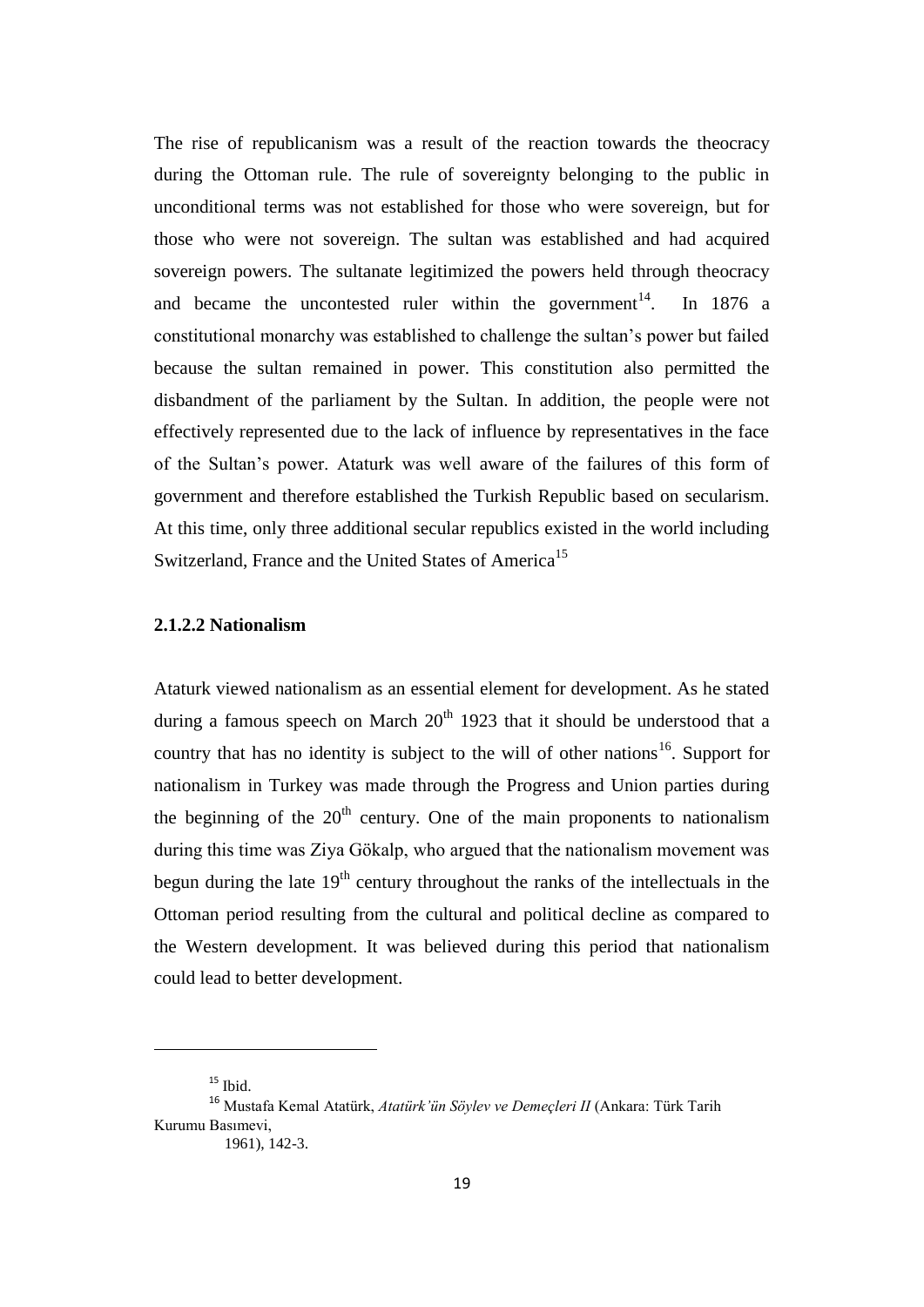Therefore, these select intellectuals during this time chose to follow the Western ideology and began to embrace nationalism. Although this nationalism during this time contributed to the ideology of Ataturk"s nationalism approach, there are two concepts that are different in this context. The nationalism shown by Ataturk did not include an expansionist"s idea, but the approach of the Unionists and Ziya Gökalp showed a more expansionist approach that maintained the aim of uniting the Turks of Central Asia and Anatolia through an ideology that exhibited a Pan Turanist approach<sup>17</sup>. However, the elites in the New Kemalist Turkey chose the nationalist approach to overcome the national inferiority complex preceding the fall of the Ottoman Empire and to increase the development of the country. The main objective was to install a national identity based on the concept of citizenship rather than religion<sup>18</sup>.

## **2.1.2.3 Populism**

The idea of populism according to Ataturk can be demonstrated best through the Grand National Assembly speech given by Ataturk in 1937, which explains that the essential aspects of the program prevents Turkey from focusing on specific groups within the body of citizens. Ataturk continues by explaining that the people are servants to all and differences between classes are not recognized. Therefore it can be seen that the views, that Ataturk suggested, show a society that is without class and includes an equal participation in government. Kili explains that the result of cooperation from various classes in the Turkish society led to the success of the Liberation War. This includes the bureaucracy of civil and military establishments, the landlords and local people, the poor and the palace members<sup>19</sup>.

Therefore, the goal of Ataturk was to maintain the unity and cooperation of this populism idea. Webster states that the policy of Ataturk was to establish a free vertical mobility of the society that was not adversely affected by free enterprises.

<sup>17</sup> Suna Kili, *The Atatürk Revolution* (İstanbul: Türkiye İş Bankası Kültür Yayınları, 2003), 98.

 $18$  Ibid.

 $19$  Ibid.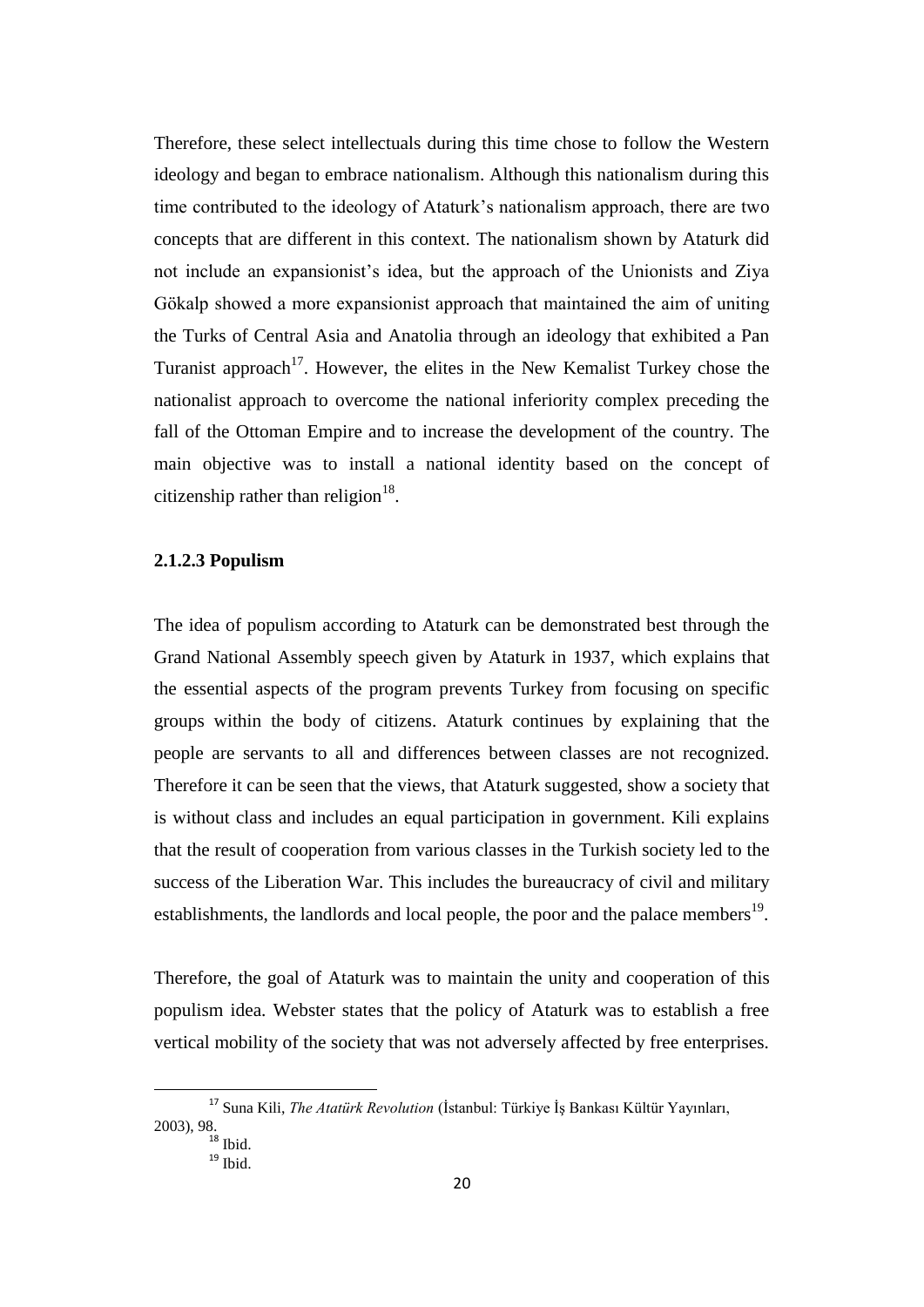The populism idea of Ataturk exhibits egalitarian characteristics which allow the participation of everyone within the governance of the country<sup>20</sup>. A few instruments that can be seen to sustain this view are seen in the implementation of women"s voting rights during the general elections of 1934 and the municipal elections of 1930.

#### **2.1.2.4 Etatism**

 $\overline{a}$ 

It was realized by the winners of the liberation war(1922) that economic development was necessary for independence. During the Izmir meeting in February of 1923 concerning the Turkish economy, Ataturk stated that the primary reason for the decline of the Ottoman Empire was the lack of attention given to the economic affairs of the country. During the initial Republic period, the republic adopted several liberal policies in order to increase the economic development of the country<sup>21</sup>. Additionally, banks were set up and the private economy was encouraged. On the other hand, the liberal policy was deemed a failure from the effects of the period of depression in 1929. Cooper states that the private sector in Turkey had insufficient capital to support private business<sup>22</sup>.

In addition to this, the Turks were removed from participating in commercial activities during the Ottoman period. The commercial activities were controlled mostly through groups that represented minorities in Turkey. This resulted in the majority of Turks lacking in the technical know-how and experience needed to sustain development in the country. Along with these problems, other issues also were encountered during the 1929 Great Depression, which led to the policy makers of the time to seek out new alternatives for the policy towards the economy<sup>23</sup>. One example of a successful economy during the time was the

<sup>20</sup> Donald E. Webster, *Kemalism: A Civil Religion?* (1979), 48.

<sup>21</sup> Suna Kili, *The Atatürk Revolution* (İstanbul: Türkiye İş Bankası Kültür Yayınları, 2003), 98.

<sup>22</sup> Malcolm Cooper, "The Legacy of Atatürk" *International Affairs* 78, No.1 (2000), 117.  $23$  Ibid.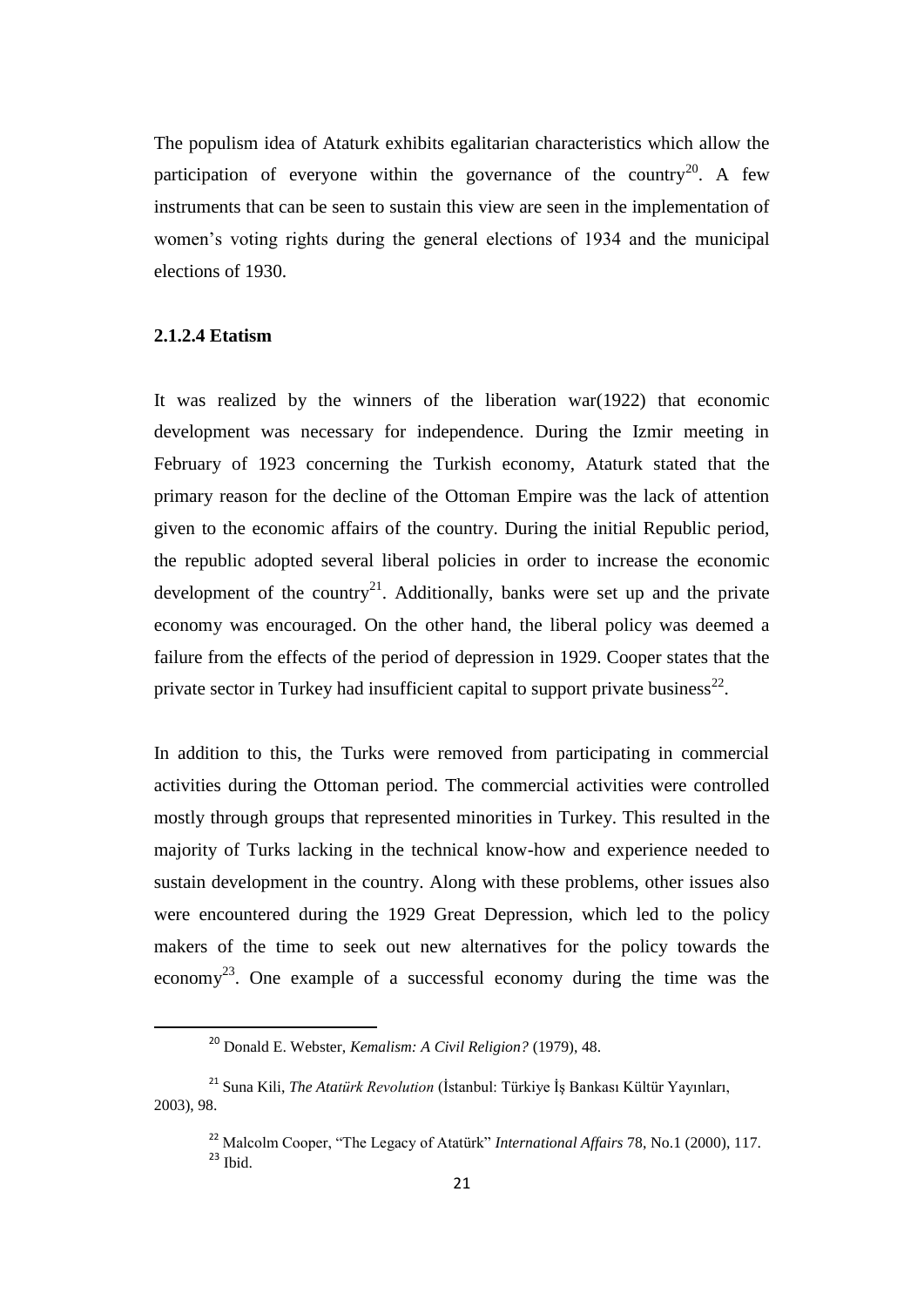economy of the Soviet Union, which was used as a model due to the governmentbacked economy

#### **2.1.2.5 Laicism**

1

The Kemalist elite's view of secularism is described through the CHP's 1935 program as; Religion is the matter of the conscience and the CHP observes that the separation from the ideas of politics and religion is necessary for modern progress. Additionally, the CHP states that the matters of the state and the world should be separated as well<sup>24</sup>. Modernism needed to be accepted through a secular approach due to the redistribution of religious sovereignty from the state to the people. As a result, Kemalism was firmly founded upon secularism.

Kemalism attempted to reform the society"s attitude, which was identified by the Islamic ties it had<sup>25</sup>. Therefore, Laicism was important in order to distance the practices of the former regime from the new regime. To achieve this, newly established Republic envisioned a state that intervened to separate the religion from social practices and affairs of the state. Laicism in Kemalism differs from the idea of secularism from the Anglo-Saxon point of view, which takes a neutral approach to religious affairs regarding the state. The Laicism in the Kemalist perspective actively seeks to separate the state from religion. Throughout the liberation war, Ataturk suffered the government's association with religion. The powers that be, insisted that the Caliph establish a fatwa through the Sheikh-ul-Islam to generate support in the fight against Ataturk. In this context, Ataturk established a secular approach and centralized this idea in the movements of  $reform<sup>26</sup>$ .

<sup>24</sup> Bernard Lewis, *The Emergence of Modern Turkey* (London: Oxford University Press, 1968), 286.

<sup>25</sup>Ümit Cizre Sakallıoğlu, "Islam-State Interaction in Turkey", *International Journal of Middle Eastern Studies* 28 (1996), 235.

<sup>26</sup> Yılmaz Çetiner, *Son Padişah Vahdettin* (İstanbul : Milliyet, 1993) 253.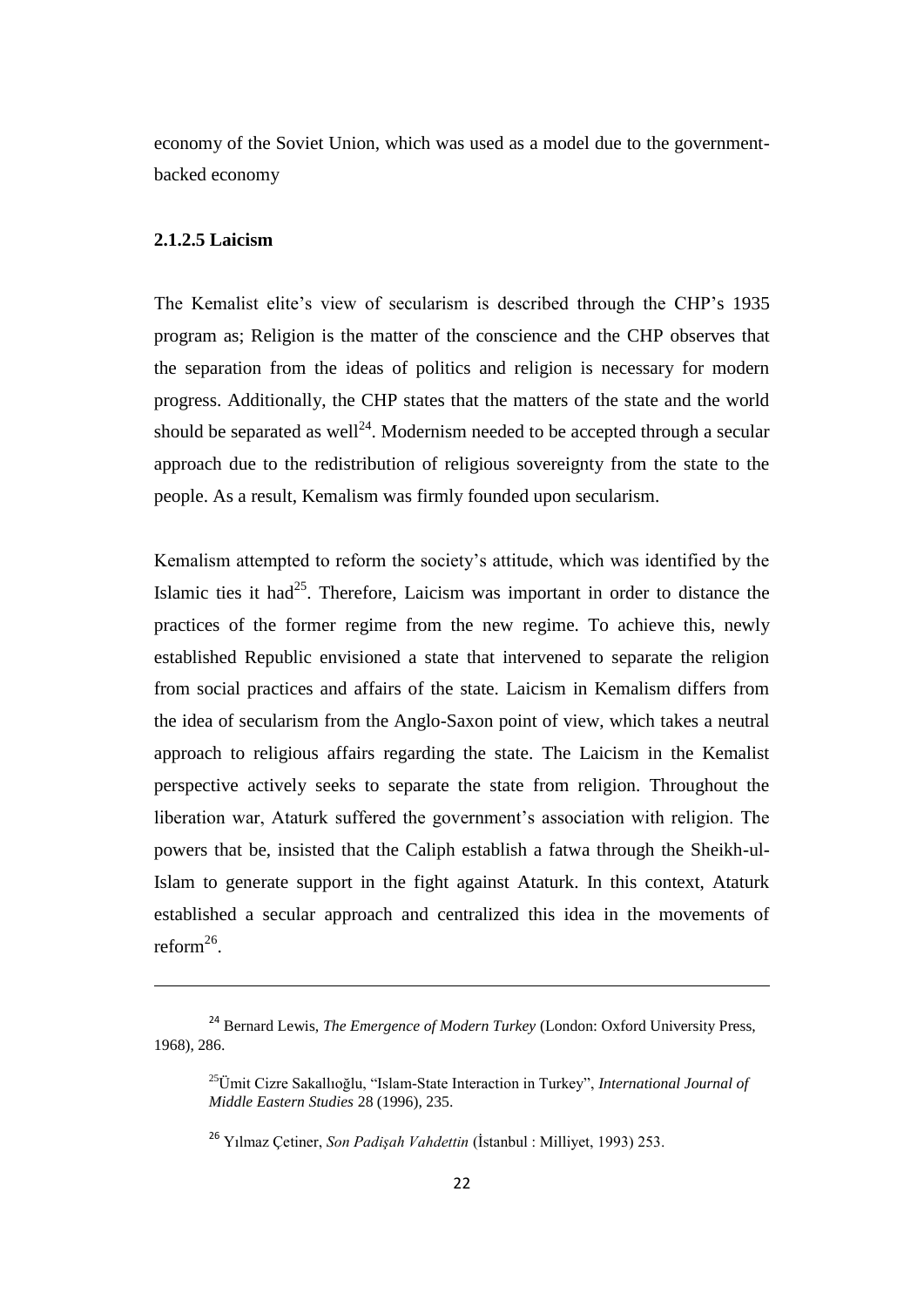One of the first advocates of secularism before Ataturk was Ziya Gökalp. Ziya Gökalp was known to use the term "la-dini", which means non-religious, instead of the French derived term, laicism. Lewis states that this term created a certain level of confusion between irreligion and laicism creating strong opposition in Muslim circles, especially the clergy. The idea of laicism according to Kemalism however, did not mean complete neutrality from the state to religion, nor did it mean that atheism was supported. In fact, Ataturk was brought up by a religious mother, and he exhibited no interests in atheism. Ataturk viewed Islam in two concepts including a superstitious, artificial belief and a belief that Islam does not preclude progress or oppose consciousness $^{27}$ .

## **2.1.2.6 Reformism**

Reformism was first established to increase the modernization and development for the newly established state. Additionally, reformation ensures the evolution of the government towards modernism and therefore allows Kemalism to innovate and to change where appropriate<sup>28</sup>.

The situation with the Ottoman case served as a lesson that without innovation, the state was subject to decline. Therefore, Ataturk learned from this and established many reforms to create a modern Republic of Turkey. Therefore, it can be said that one of the most important elements of Kemalism is reformism which leads to modernization. Kili states that it is important not only to ensure the modernization of the political system, society and the culture of politics, but it is also important to create sustainability for the modernization<sup>29</sup>.

<sup>27</sup>Vamık Volkan, *The Immortal Ataturk : A Psychobiography* (Chicago : University of Chicago Press, 1984), 28.

<sup>28</sup> Suna Kili, *The Atatürk Revolution* (İstanbul: Türkiye İş Bankası Kültür Yayınları, 2003), 98.

 $29$  Ibid.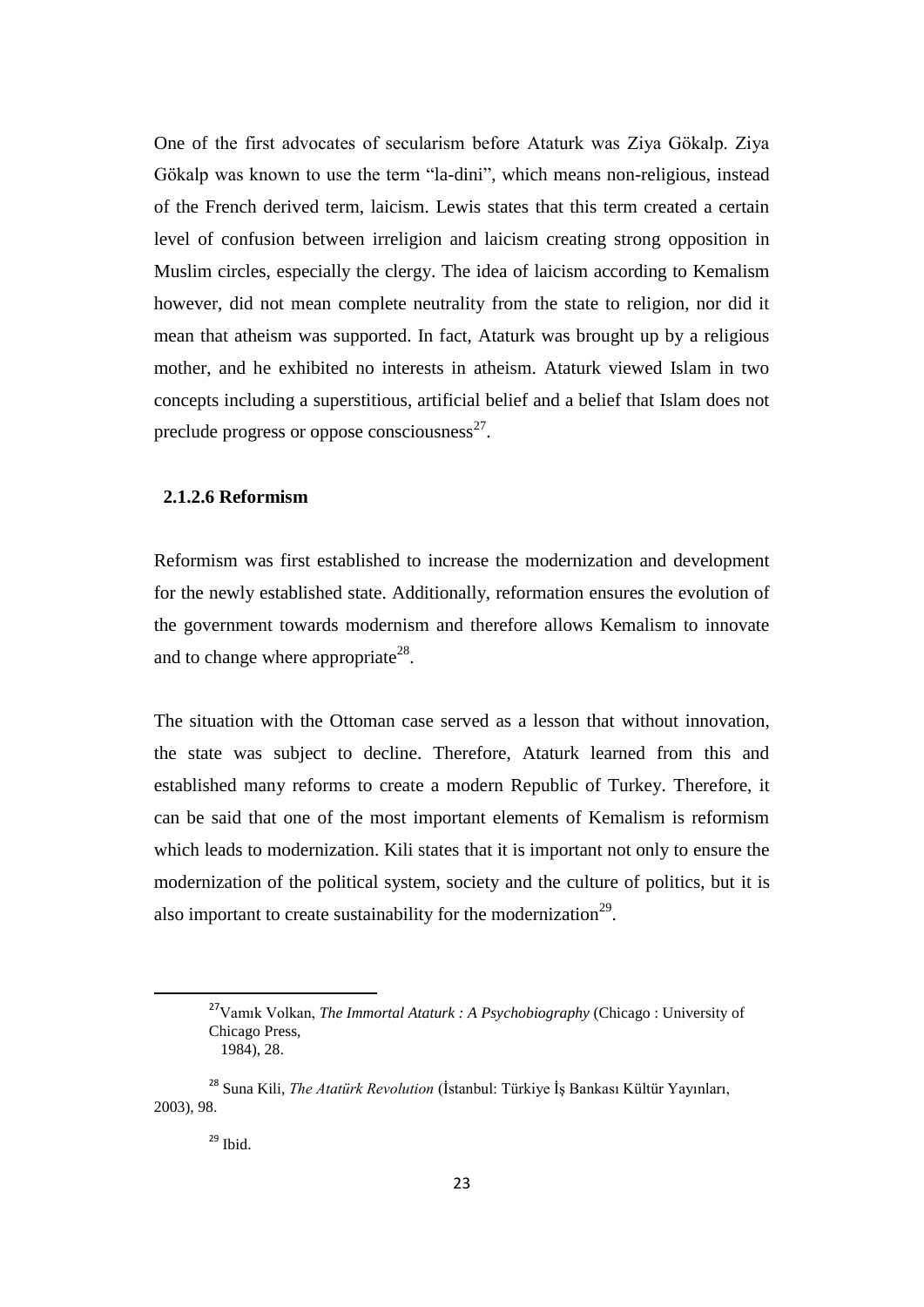Selek states that reformism has been misunderstood as a means of revolting against the status quo; however, the basic form of reformism aims to establish new goals in a changing environment as well as to establish the methods necessary to achieve these objectives $^{30}$ .

## **2.1.3 The Concept of Kemalism**

"I do not want doctrines. They would hinder our progress."<sup>31</sup>

"I am not leaving behind a legacy as a cliché. My legacy is science and rationalism. Time is changing rapidly. Claiming that one could establish rules which could never be subject to change in such a world would be tantamount to denying development of science and the mind."<sup>32</sup>

The words of Ataturk show his desire to leave an adaptable ideology instead a purely dogmatic one. The constitution of Ataturk's principals are seen as a reaction to the older regime and a desire to free the society from the hold of the state and religion. The core of these principles includes scientific thought and pragmatism. However, the politics of a post-Ataturk state have resulted in the opposite effect. The dogmatic and stagnant effects can be seen increasingly over time. Therefore it might be asked how this flexible and pragmatic perspective was converted into ideology. It is stated by Murat Belge that the ideas of Ataturk were merely an outlook and not an ideology. He also asserts that Ataturk emphasized renovation and change. However, it is argued by Belge that following the death of Ataturk, this perspective became ideology. The goal of Kemalism of today is Westernization, but is being utilized within the circles of anti-Westernists as a tool of ideology<sup>33</sup>. Additionally, Kemalism has recently become an extremely

<sup>30</sup> Ibid.

<sup>31</sup> Sami Selçuk, *Longing for Democracy* (Ankara: Yeni Türkiye publications, 2000), 11. <sup>32</sup> Ibid

<sup>33</sup> Murat Belge, "Kemalist İdeolojinin Özellikleri," *Radikal*, 7 October 2003.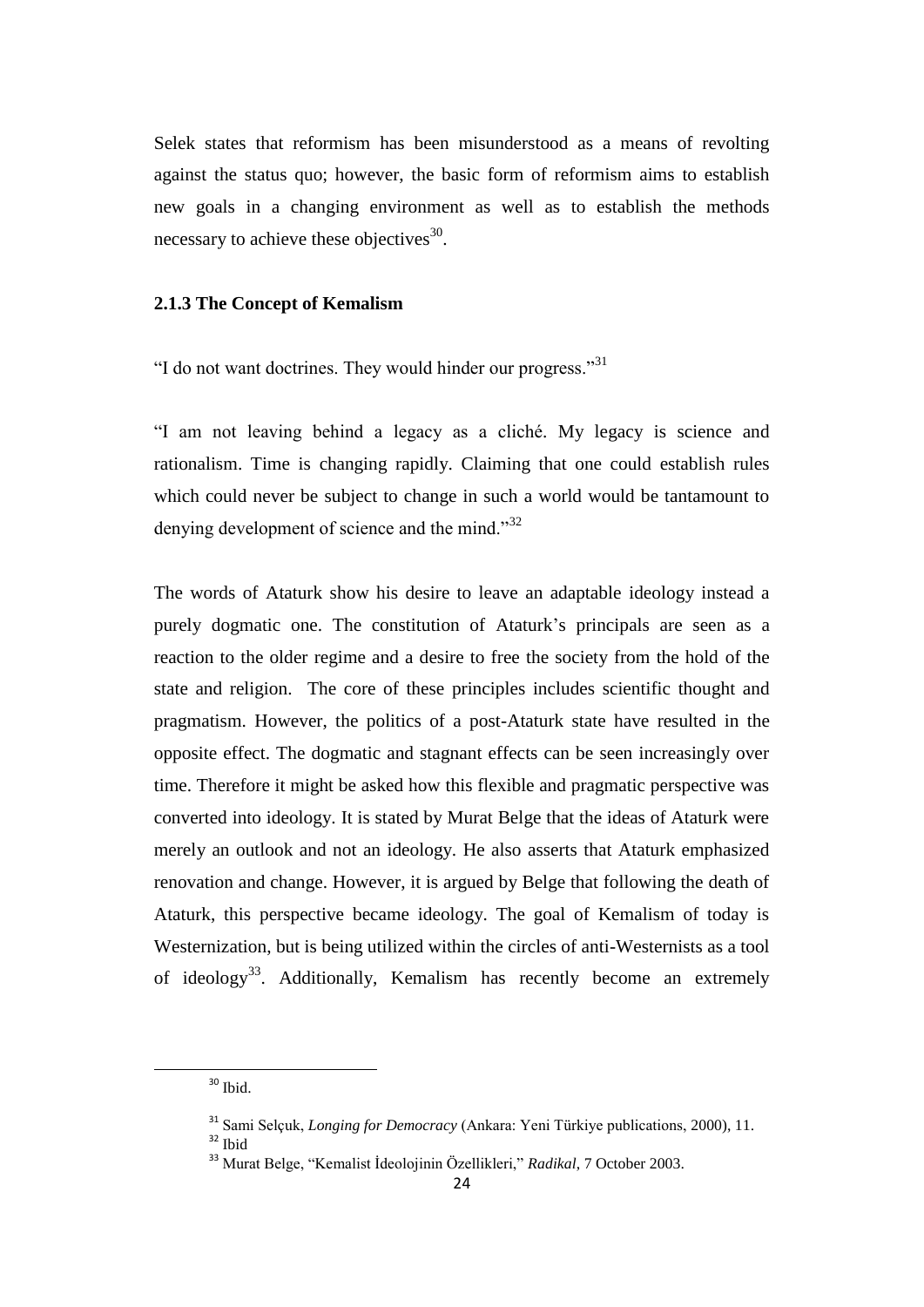conservative ideology in Turkey, although Kemalism is fundamentally based on continuous change $34$ .

This change is explained through Metin Heper. That Kemalism was originally not an ideology, such as exists in Shilsian conceptualization. It is explained by Edward Shils that ideology which comes from a perspective is an ideology which has a lasting and authoritative structure that is established through certain principles and tries to answer each question. Those who hold the ideology claim to represent a sacred higher entity or idea. However, the outlook does not have an explicit and authoritative declaration. It generally is composed of various views which each emphasize specific elements that are part of the overall outlook.

Expanding the concept of ideology developed by Shilsian, Metin Heper states that Kemalism is not an ideology but a "Weltanschauung". Additionally he states that in the long term, it did not intent to implement a closed system of thought into society and he desired dynamic consensus rather than static consensus. Although Mustafa Kemal Ataturk is associated with Kemalism, he never was an ideologue. In fact Ataturk avoided the practice of dogmatism surrounding his views in the CHP of  $1931^{35}$ .

Reformism was adopted through Ataturk and this reformation allowed the dynamism to be sustained. Ataturk responded to the question of why the party did not have an ideology by stating that if the party had an ideology, the part would have been frozen. This serves as proof that Ataturk never intended to have an ideology. Ataturk brought a modern perspective which flowed through scientific and logical thinking, but following the death of Ataturk, things changed. Kemalism eventually evolved into an ideology, which was seen in the dramatic military coup of 1980. Another example is that in 1961, the constitution of Turkey

<sup>&</sup>lt;sup>34</sup> Ibid.

<sup>35</sup> Edward Shils, "The Concept and Function of Ideology", *International Encyclopedia of the Social Sciences,* Vol. 7 and 8 (New York: The Macmillan Company&The Free Press, 1972), 66 as quoted in Heper, "A Weltanschauung-turned Partial Ideology and Normative Ethics: "Atatürkism" in Turkey," *Orient* 25, no.1 (March 1984), 85, note 16.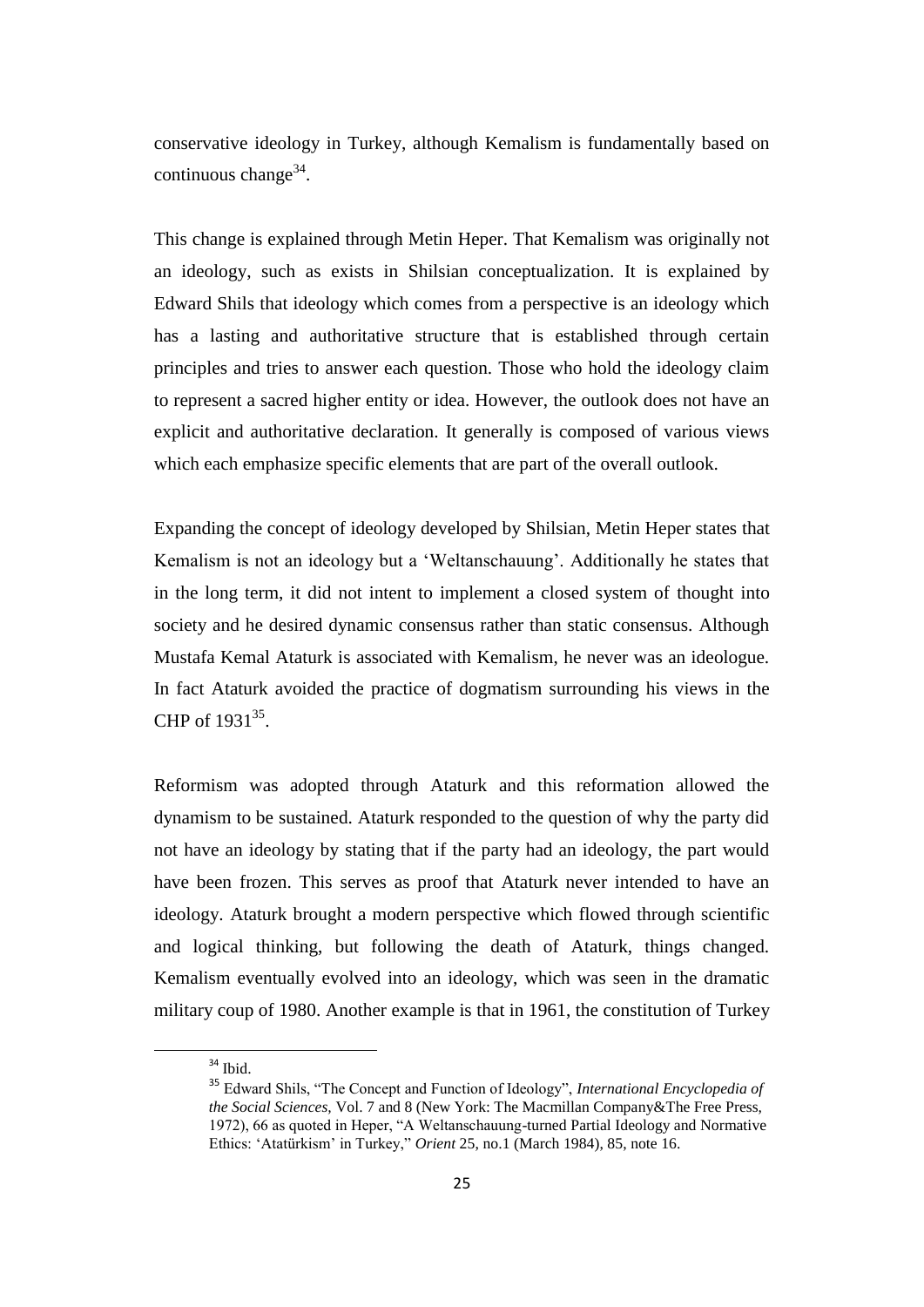made no mention of Kemalism, but in the new Constitution of 1982, Kemalism was referred to as the guiding ideology. The second article of the constitution states the nation will display loyalty to Ataturk's nationalism<sup>36</sup>. In addition to this, the preamble of the constitution states that no opinion or idea that contradicts the spiritual and historical Turkish values, nationalism, the reforms, principles and concepts of modernization provided through Ataturk will be upheld $37$ . This suggests that the direct reference towards the moral and historical values of Turkey shows a departure from the positivist approach of Kemalism. However this is not the case. The NSC of the military coup of 1980 combined the Kemalist idea to the "Turkish/Islamic Synthesis" in order to deal with the polarization occurring in the political realm.

The military coup of the 1980s incorporated a unique ideology which incorporated into the society in order to maintain stability. This was known as the Turkish-Islamic Synthesis and was established through a group of intellectuals of the time known as the "Intellectuals" Hearth". The followers of this organization were considered very important and were elevated to high position within the government following the coup of the  $1980s^{38}$ .

This organization"s members were under the impression that the Turkish history needed to emphasize Islam and the beliefs of Islam. It is stated that this emphasis placed many values in the Turkish mindset including a fear of God, respect, family values, and patriotism. It was also claimed by the members of this group that any departure from these values was an influence of Western culture and led to disorder in society. As a result of this, emphasis was placed on Islam through

<sup>36</sup> 1982 Constitution of the Republic of Turkey, part 1, Article 2.

<sup>&</sup>lt;sup>37</sup> 1982 Constitution of the Republic of Turkey, Preamble. The phrase "no idea or opinion" was changed as "no activity" by an amendment done on 3 October 2001.

<sup>38</sup> Binnaz Toprak, "Religion as State Ideology in a Secular Setting: The Turkish-Islamic Synthesis," in

*Aspects of Religion in Secular Turkey* , ed. Malcolm Wagstaff (Durham: University of Durham

Centre for Middle Eastern and Islamic Studies, 1990), 10.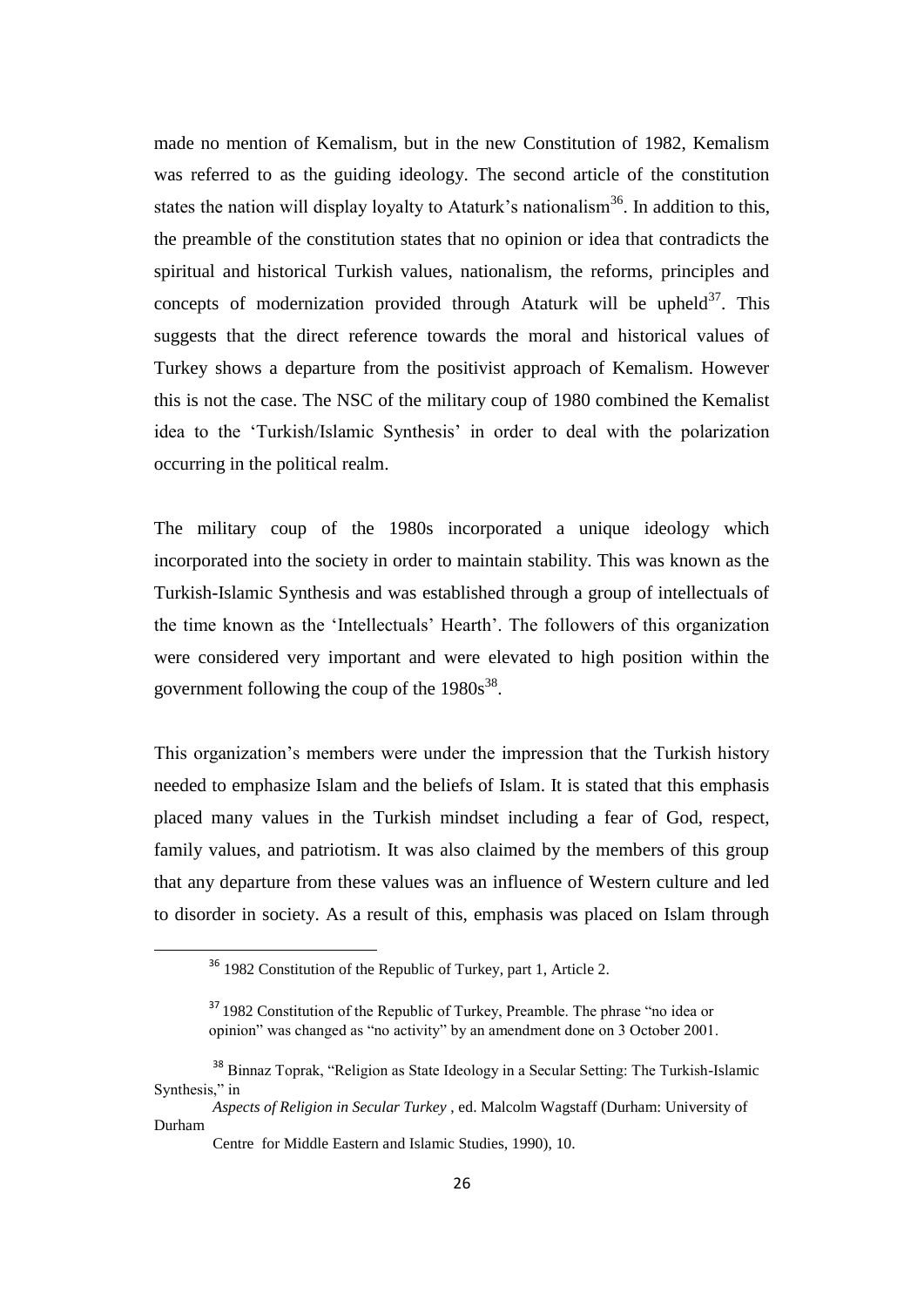art, music, culture and education as means of establishing a cohesive societal structure to unite the Turkish society. The effects of this ultimately influenced Kemalism, which was seen before the influence as a flexible ideology with solutions for many aspects of societal and political problems. Toprak explains that the political and legislative discussions after the coup of 1980 were concerned with the issues of uniformity in ideology, uniting the nation, peace in society and stability in political structure. These objectives were to be met through efforts to socialize the upcoming generation of Turks with measures to de-politicize the nation via the Turkish Islamic synthesis<sup>39</sup>.

Several measures were established after this formulation was adopted. For instance, a declaration was sent to schools by the Ministry of Education claiming that Charles Darwin"s theories were false and deceiving and the instruction of philosophy and logic in schools were voluntary instead of mandatory. Additionally, the Constitution of 1982, specifically Article 24, created a mandatory requirement for moral and religious education in schools. Cafes and shops were closed during Ramadan in several of the ministries and several languages were forbidden to be used in expression. The Higher Education Council had a significant influence over the decisions to re-structure the education system in Turkey in order to incorporate these measures $^{40}$ .

<sup>39</sup> Ibid.  $40$  Ibid.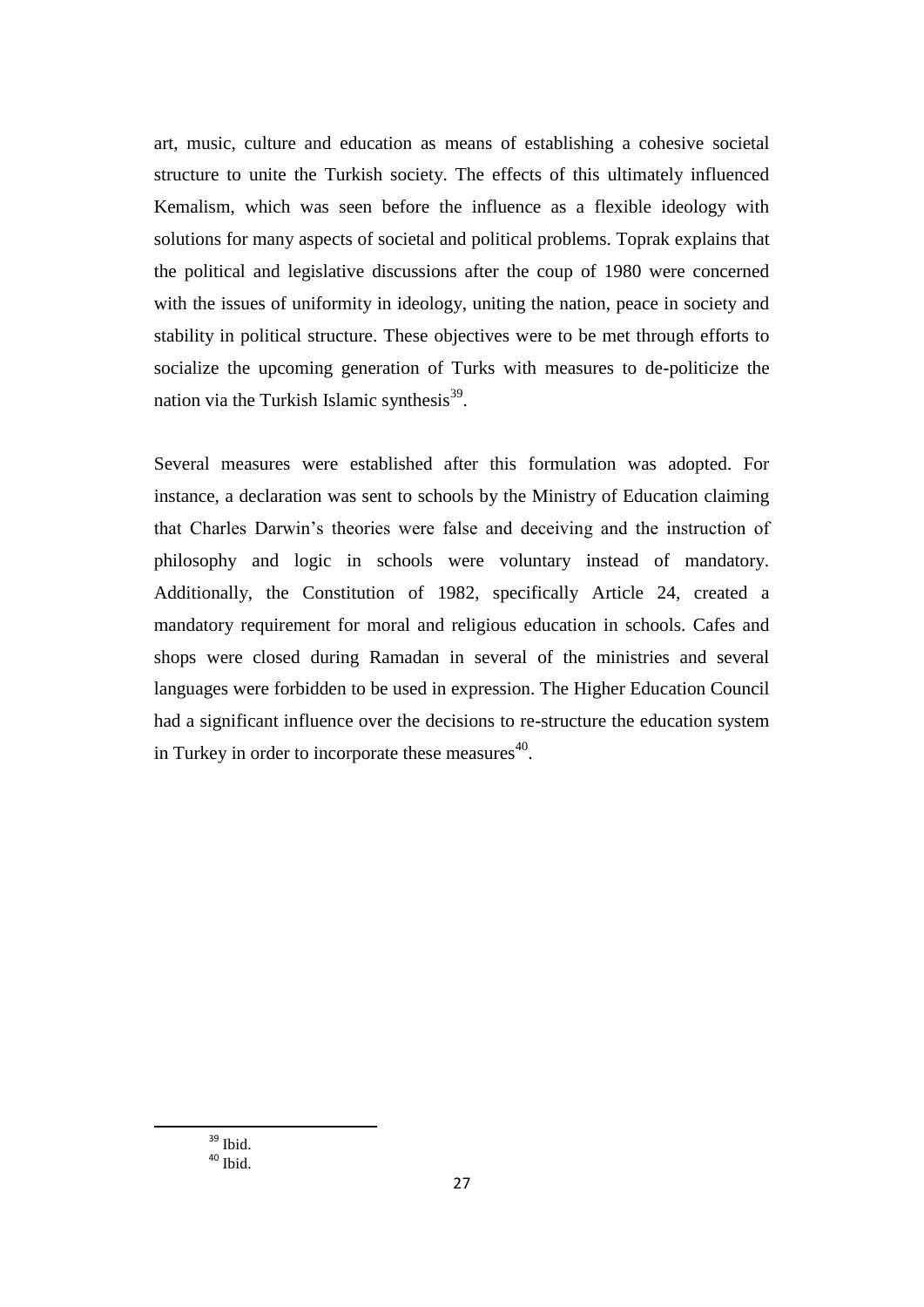## **CHAPTER III**

## **THE PROBLEMATIC ISSUES OF TURKEY AND THEIR ORIGINS**

This chapter explains how the ideology of Kemalism occurred regarding the concerns of the E.U. and requirements for acceptance as a member. The issues under scrutiny include the Kurdish and Alevi issue, the political influence of the Turkish military and the issue of Turkish sovereignty as it relates to the EU membership. The following section discusses these issues and the evolution of these issues over time. Additionally, this section will emphasize the early Republican period as well as the coup of the 1980s in order to understand the developments and perception of Kemalism following the coup of the 1980s.

## **3.1 Kurdish Question**

## **3.1.1 Origins**

The conclusion of the First World War led to significant effects upon the nations that were defeat. For example, Austria and Germany experienced a significant level of chaos in the economic and political environment through the incorporation of stiff peace agreements. The Ottoman Empire was also affected by this situation and the victorious states of the war sought to divide the nation based on behind the scenes agreements.

These agreements prescribed the division of all the lands, excluding the coasts of the black sea and Central Anatolia, between Russia, Britain and France. The Mudros armistice of 1918 initiated the invasion of the Allied Forces but the Bolshevik revolution led to the fall of the Russian Empire and the formation of the Soviet government. This newly established Soviet regime forfeited the idea of invasion into Anatolia and uncovered the secret agreement. The decision of the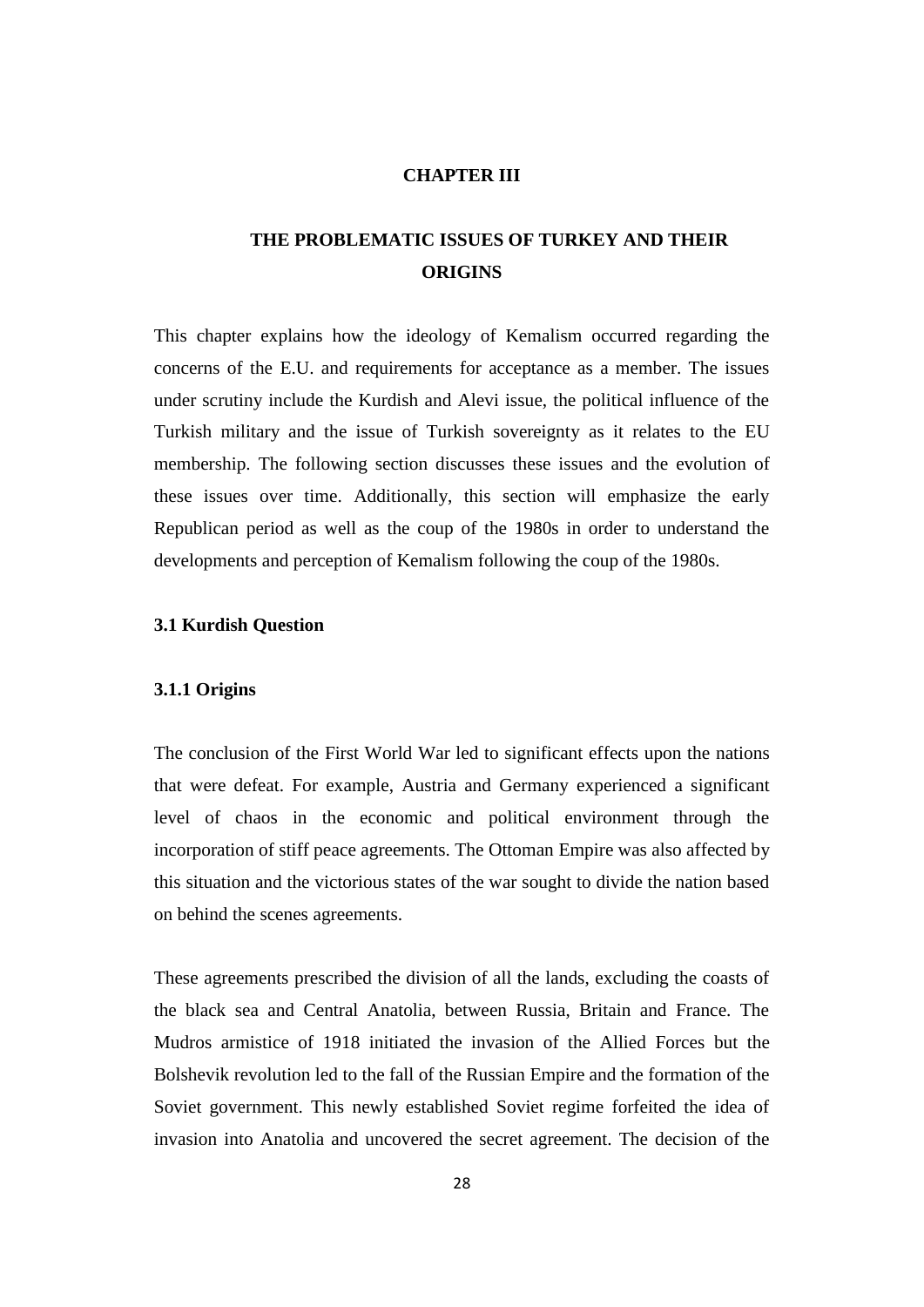French and British to continue the invasion created significant conflict in Anatolia due to the conflict of interests created towards which state would maintain control over the region. The Paris Peace conference of 1919 ended up becoming a forum for these battling groups, but the subject of this thesis revolves more around the issues of the Kurds and Armenians.

The aim of conquering Central Anatolia was shared by both the Kurds and the Armenians. During the Peace Conference, Armenia exhibited a stronger voice when compared to the Kurds, due to the fragmentation of the Kurdish tribes. Several Kurdish tribes were convinced by the government that they would have full autonomy, while others put their faith in Ataturk's promise of equality under the newly establish Turkish Republic, considering that the territorial integrity of Turkey be maintained. Therefore the Peace Conference created a strong division amongst the Kurdish regions in Iraq, Eastern Anatolia and the Caucasus. The area of Urumiye was established in Iran, while in Iraq; Mosul, Arbil, Kirkuk and Suleymaniye were established under British annexation including the population of Kurds $41$ .

To realize these plans, the politicians in Britain needed to gather support from the tribes of Kurds within Iraq. As a result, during March of 1919 the Kurdish tribes were instigated by the British intelligence agents through promoting nationalism and independence ideas among the Kurds. Meanwhile, Ataturk understood the importance of distinguishing between the Turkish regions and the Kurdish regions as well as establishing a Kurdish state within the Kurdish occupied areas would have had a devastating effect on Turkish sovereignty and structure. This arrangement for the Kurds could ultimately result in a division of Turkey<sup>42</sup>.

Ataturk attempted to emphasize the problems that would occur with attempting to establish a separate Kurdish state within the region because of the difficulty to differentiate the Kurdish population from the Turkish population. Ataturk sent a

<sup>41</sup> Stanford Shaw, *From Empire to Republic,* vol. 2 (Ankara: Türk Tarih Kuurmu Basımevi, 2000), 385

 $42$  Ibid.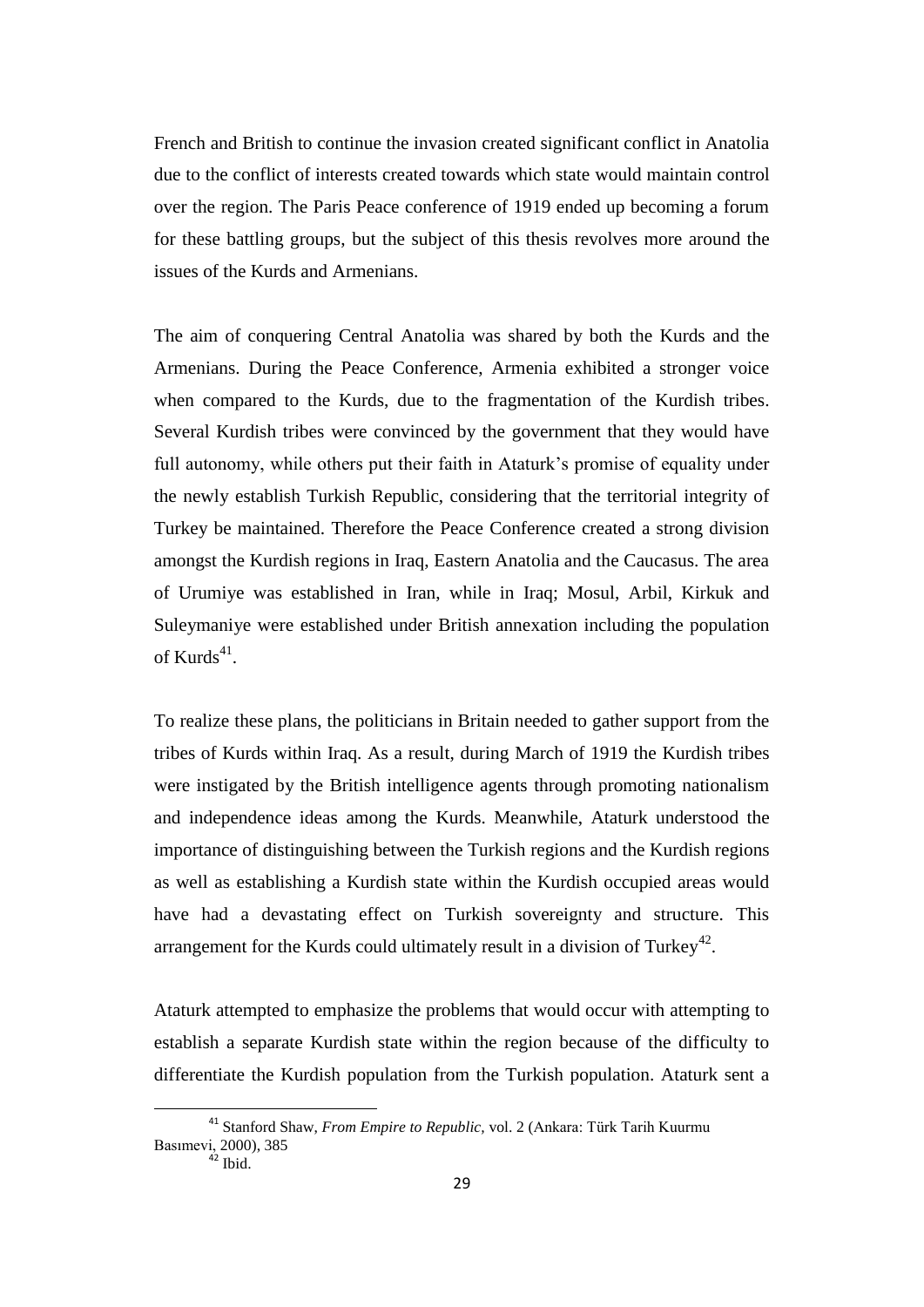telegram to Kamil, who was a Kurdish deputy within the parliament of the Ottoman Empire that stated his grievances over the conflicts between Kurds and Turks in Diyarbakir stating that these conflicts have negative consequences for both of the brothers-in-race. During this time, Ataturk wanted to integrate the Kurdish population into the Turkish nation<sup>43</sup>.

The attitude of the Kurdish tribe to the movement of liberation varied significantly at this time. The reason for supporting this movement among the various tribes was the threat of an Armenian state being established in the Southeastern Anatolia region. As Serif Pasha, the Kurdish representative in Paris Peace conference, established an Armenian agreement giving the Armenians control over much of Southeastern Anatolia, the Kurds increased their level of involvement in the national struggle. Obedience by the Kurds was succeeded through the efforts of Ataturk and Kazim Karabekir, who was the  $15<sup>th</sup>$  army corps commander located in  $E$ rzurum<sup>44</sup>.

On June 11, 1919, Ataturk sent a telegram to a notable in Diyarbakir known as Kasim Cemilpaşazade. In the telegram Ataturk explained that the elements of the society should work closely together in order to sustain the integrity of the Ottoman lands. Additionally, Ataturk stated that he supported the Kurdish people in terms of granting those rights and privileges as long as the integrity of the land was kept. Aside from the mutual desire to keep the region free from the Armenians, the unifying factors of this group were the Islamic beliefs and the patriotism to the Ottomans<sup>45</sup>.

The support by the Kurds to the National movement was also seen by the delegates that attended the Erzurum Congress between July  $23^{\text{rd}}$  and August  $7^{\text{th}}$  of 1919. Additionally, the Kurdish delegation showed up in numbers during the Grand National Assembly, where 74 deputies were Kurdish. The cooperation and

<sup>43</sup> Ibid.

<sup>&</sup>lt;sup>44</sup> Ibid.

<sup>45</sup> Andrew Mango, *"Atatürk and the Kurds,"* Middle Eastern Studies, Vol. 35, No. 4 (October, 1999), 6.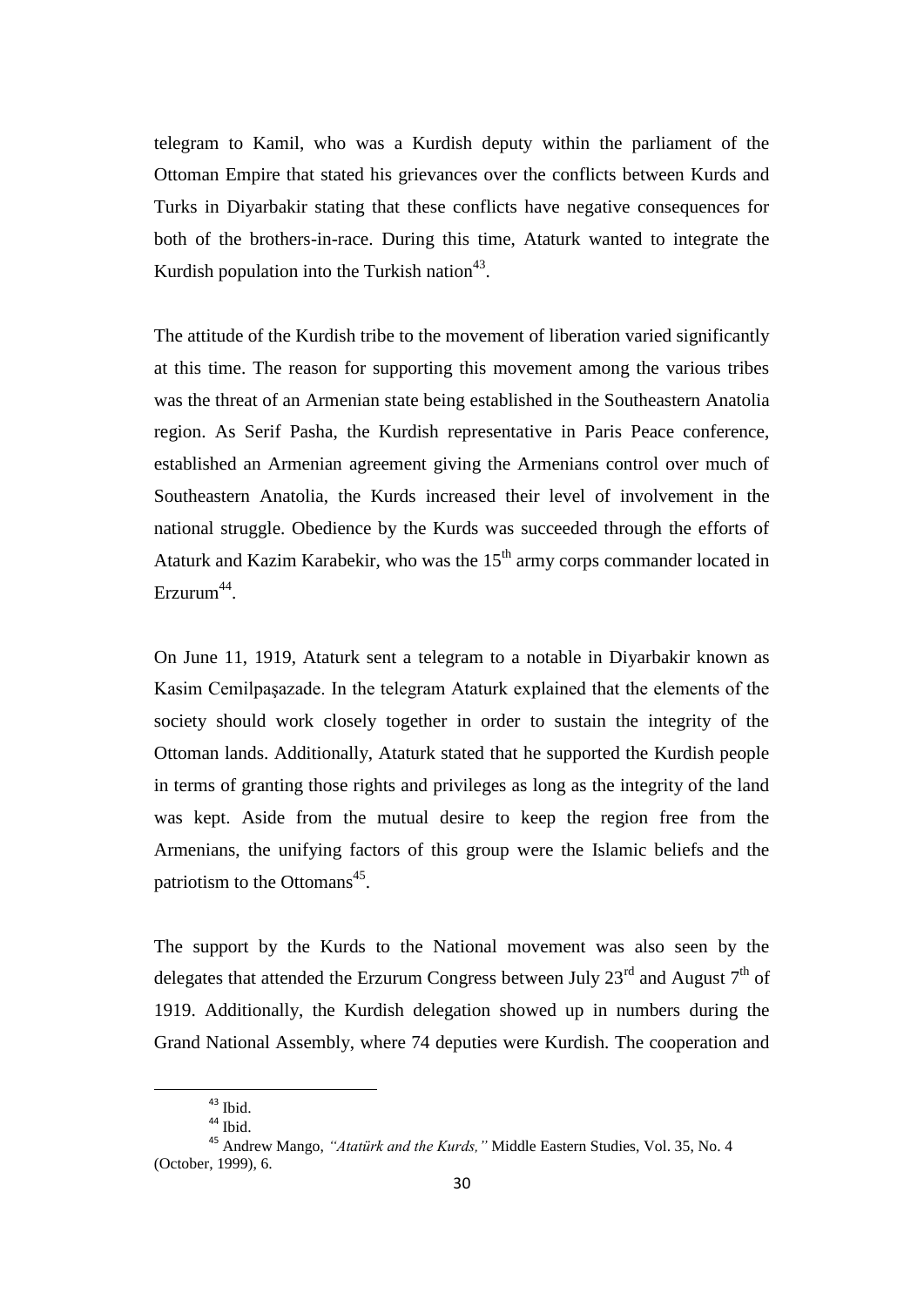strength among the Turks and Kurds could be seen in the Sivas Congress during September of 1919. This Congress established the need to secure the territorial integrity of the nation by preventing the establishment of Greek and Armenian states. Additionally, the Congress stated that those who represented Islam in the territories were brothers and that all of these people exhibited respect and a willingness to make sacrifices for one another $46$ .

Following the signing of the Mudros Armistice, the Allied forces occupied Istanbul during October of 1918. At this time, the Kurdish leadership was under the impression that they could obtain a portion of the fractured Ottoman Empire through the assistance of the British forces. In this context, the rise for Kurdish Independence was instigated and revolts began through many regions that were heavily populated by the Kurdish following the Turkish Republic foundation. Between 1919 and 1921, the Kurdish tribes initiated 4 major rebellions namely: Cemil, Milli, Çeto and Koçgiri rebellions. Even though these rebellions were eventually quelled, the threat posed by this rebellions got the attention of Ataturk and his followers<sup>47</sup>.

Much debate exists on whether Ataturk considered issuing Kurdish autonomy or not following these rebellions. It is illustrated by Stanford Shaw that Ataturk suggested this idea at the Izmit Press Conference in January of 1923. However, this report was removed from publication reporting on this conference. Additionally, he claims that the Grand National Assembly and Ataturk agreed to autonomy for the Kurdish during a speech given in February and July of 1922. Mango also states that this speech issued at the Press Conference gives clues to the intention of Ataturk to grant autonomy to the Kurds. The essential elements of the speech are given as follows: Therefore, where a population of Kurds exists within a district, the power of governance shall be given to them autonomously. Besides this, when people speak of Turkey, they should also speak of the Kurds. Currently, the Grand National Assembly of Turkey is composed of representatives

<sup>46</sup> Ibid.  $47$  Ibid.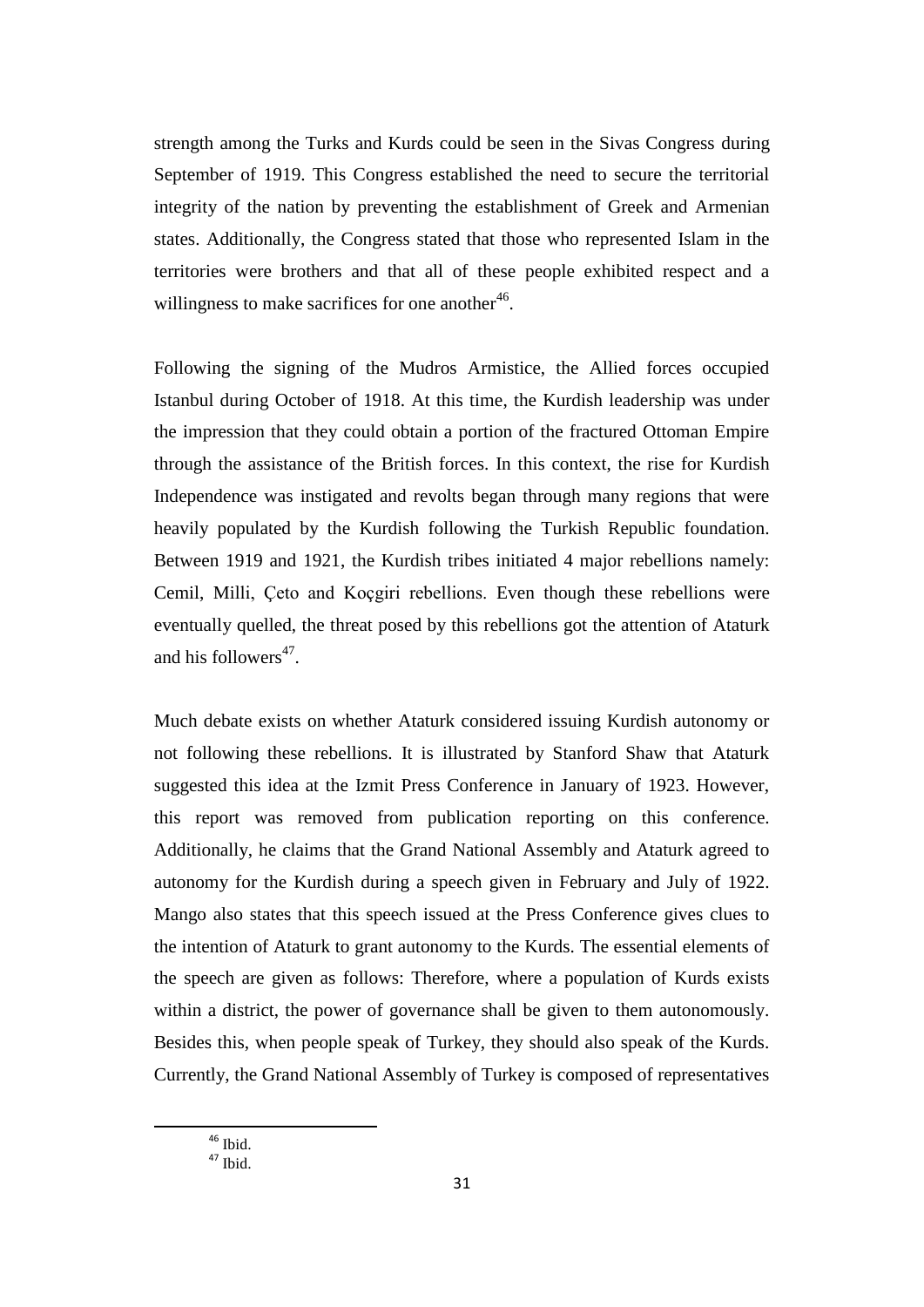of both Turks and Kurds, as these two groups are joined in common cause and fate $48$ .

This perspective towards the Kurds was also reflected within the Lausanne Treaty in Article 28-43 on July  $24<sup>th</sup>$  1923. The Articles state that restrictions shall not be imposed upon the language of any Turkish national through religion, commerce, press or publication in private or public. Additionally, the Article 39-5 states that the citizens have the right to use other languages besides Turkish in court<sup>49</sup>.

Ataturk"s perspective towards various ethnicities and character of the Turkish people as well as the integrity of the ethnicities living together and the establishment of Kurdish independent governance can be seen throughout many of his speeches up until the year of 1923. The committee meetings for establishing a new constitution however, did not mention the issues of local governance. The issues related to Kurdish self-governance were thrown out of discussion. Suna Kili explains that little mention of the administration of the provinces was made concerning the Constitution<sup>50</sup>.

Mango observed the causes for Ataturk"s back step in vision in terms of the autonomy of the Kurdish people. He states that it was necessary for Ataturk to exercise absolute power in order to establish a modern, secular Republic. In this context, any deviation from this power would lead to the failure of Ataturk"s plan to establish a contemporary Republic from the Ottoman Empire's remains. Ataturk stated that sovereignty which relies on weapons should only exist temporarily during times of upheaval. This period therefore was appropriate for this action. Many rivals existed in the country for Ataturk including a liberal opposition which incorporated a multi-party political system following the fall of the Greeks, the people who actually participated in the battles but regretted the

<sup>48</sup> Stanford Shaw, *From Empire to Republic,* vol. 2 (Ankara: Türk Tarih Kuurmu Basımevi, 2000), 385

<sup>&</sup>lt;sup>49</sup> Ibid.

<sup>50</sup> Andrew Mango, "Atatürk and Kurds", Middle Eastern Studies, Vol. 35, No. 4 (October 1999)), 6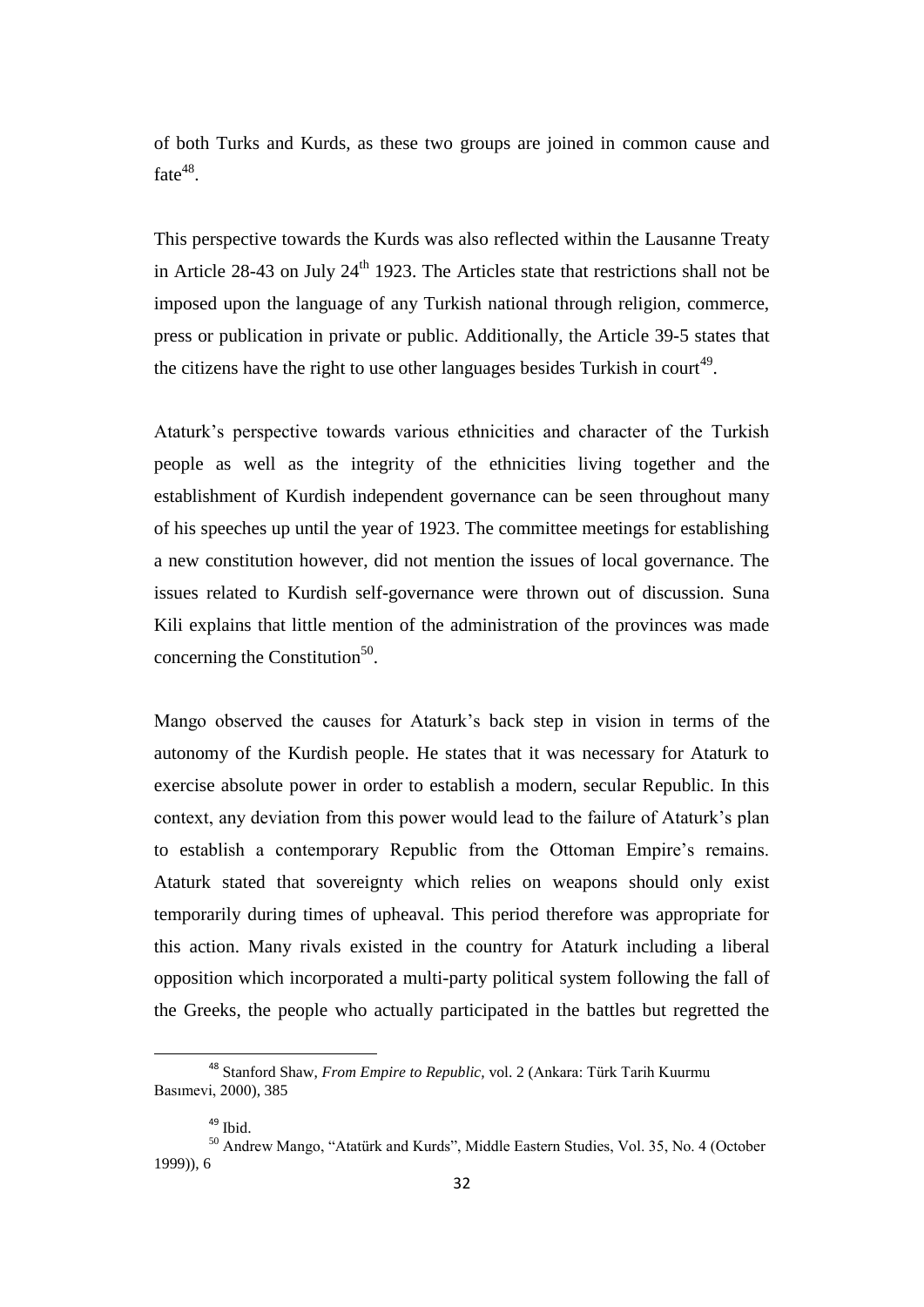removal of the Caliphate and the rivalries that existed between Ataturk"s colleagues<sup>51</sup>.

The Sheikh Sait uprising occurred when the CHP was challenged by a strong voice. The rebellion occurred for a variety of reasons including as a reaction to the newly established centralized form of government, the increasing nationalism of the Kurdish population, and the departure from the support for the Kurdish nationalism movements. Due to the common ground between these opposing entities included salvaging the Caliphate, Ataturk"s ideas ultimately led to a strong division between those concerned with the National Liberation War. Many attempts were made to quell the Kurdish uprising, and in March of 1925, Martial Law was issued in the region which allotted powers to the government to take action against opposition. In this period, it was important for Ataturk to stop any rebellions based on ethnicity claims and therefore all measures were taken to prevent these rebellions<sup>52</sup>.

The ultimate goal of Ataturk was to establish a consciousness based on citizenship as opposed to religion. As was true in the case of Turkey, when a nation is established, the conventional ways of government should be discarded to operate amongst other nations. Therefore, Ataturk established the foundation of Turkey along with the political development of the country<sup>53</sup>.

The single party system of the 1930s begins to show signs of success, and Turkey was becoming more modern. In addition to the society at large, the population of Kurds had particularly become more aware of their ethnic heritage and became a political entity. From 1950 to 1960, the Democrat Party rules and adopted many liberal policies. The result of this liberal approach led to a relaxation of the policies implemented during the period of the single party. The rule of the Democratic Party began to introduce a more liberal time for Turkey regarding politics and the economy. This resulted in a significant opportunity for the

 $^{\rm 51}$  Ibid.

<sup>52</sup> Ibid.

 $53$  Ibid.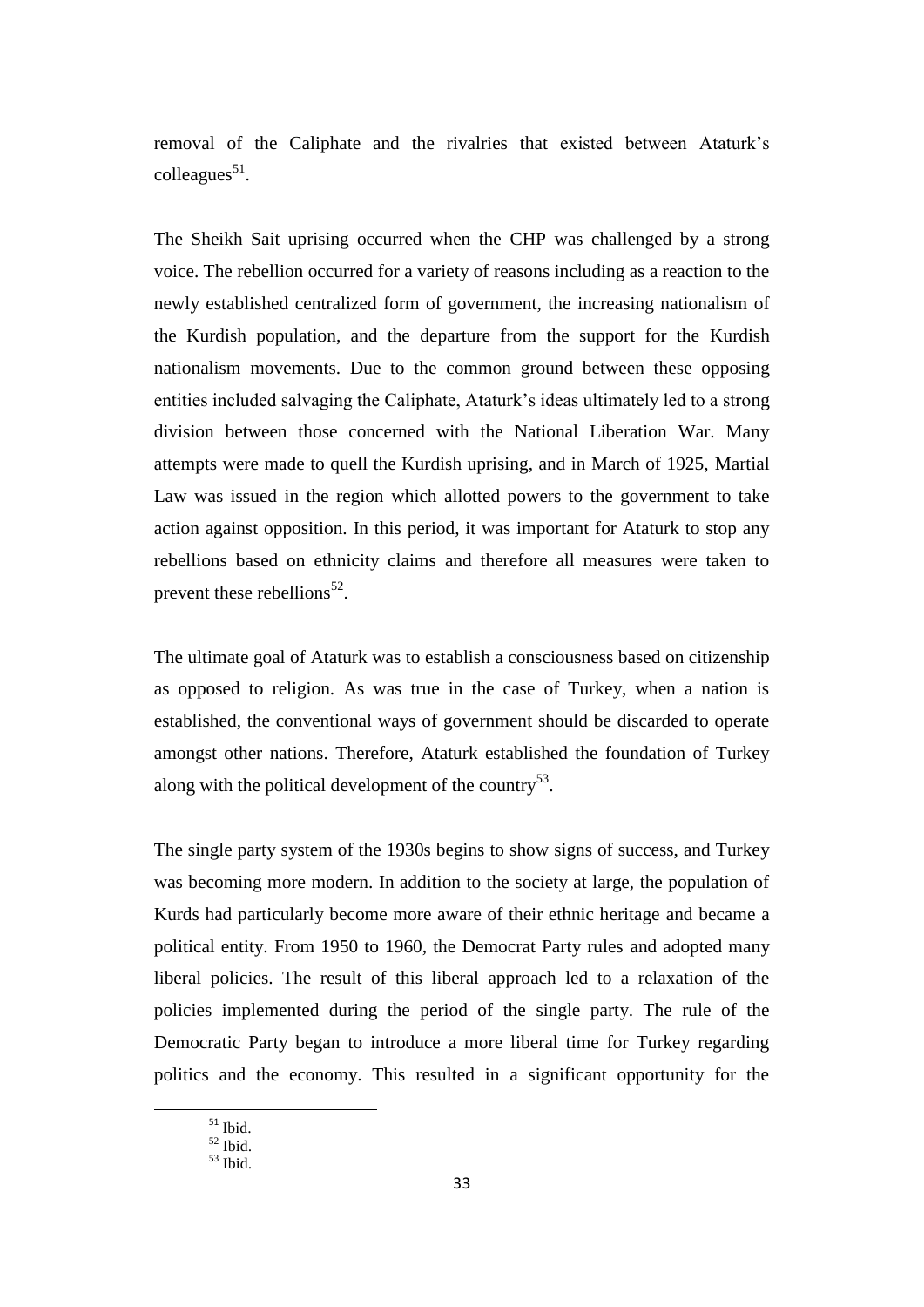Kurdish population to state their positions. The military coup of 1960 had little or no effect on the liberal policies of the time and even though the military led country attempted to incorporate Kurdish names for towns along with the Turkish names, the constitution of 1961 exhibited liberal characteristics which safeguarded basic human rights including freedom of association and speech<sup>54</sup>.

After the 60s, the existence of Kurdish ethnicity had become more obvious and apparent. In 1961 elections, the New Turkey Party (YTP) pulled 30% of the eastern votes in Turkey and this party was consisting of the important persons of Eastern cities. Workers Party of Turkey, having a Marxist programme, was the official political party in Turkey which firstly accepted Kurdish existence in the East of Turkey<sup>55</sup>.

In general, Kurdish people in the East of Turkey were in collaboration with Marxist and socialist movements and political parties since such unities and parties recognized their conditions and actuality. In addition to this, such unities and parties were accusing the capitalist movements in the country, which were disagreeing with the existence of Kurdish ethnicity and were seen as the reason for financial failures in the East of Turkey. This motivation of Kurdish people caused to the rise of socialist and separationist unities throughout the 70s. Among such groups, the most notable one was the Kurdistan Workers' Party (PKK). In 1977, the party held the first official meeting at Diyarbakır. The operations of this party were stopped because of the military coup in 1980. However, they continued to conduct several activities after 1984<sup>56</sup>.

<sup>54</sup> Suna Kili, *Assembly Debates on the Constitutions of 1924 and 1961* (İstanbul. Robert College

Research Center, 1971), 60.

<sup>55</sup> Ibid.

<sup>&</sup>lt;sup>56</sup> Henri J. Barkey and Graham E. Fuller, "Turkey's Kurdish Question: Critical Turning Points and

Missed Opportunities," *Middle East Journal*, 51:1 (1997), 64-5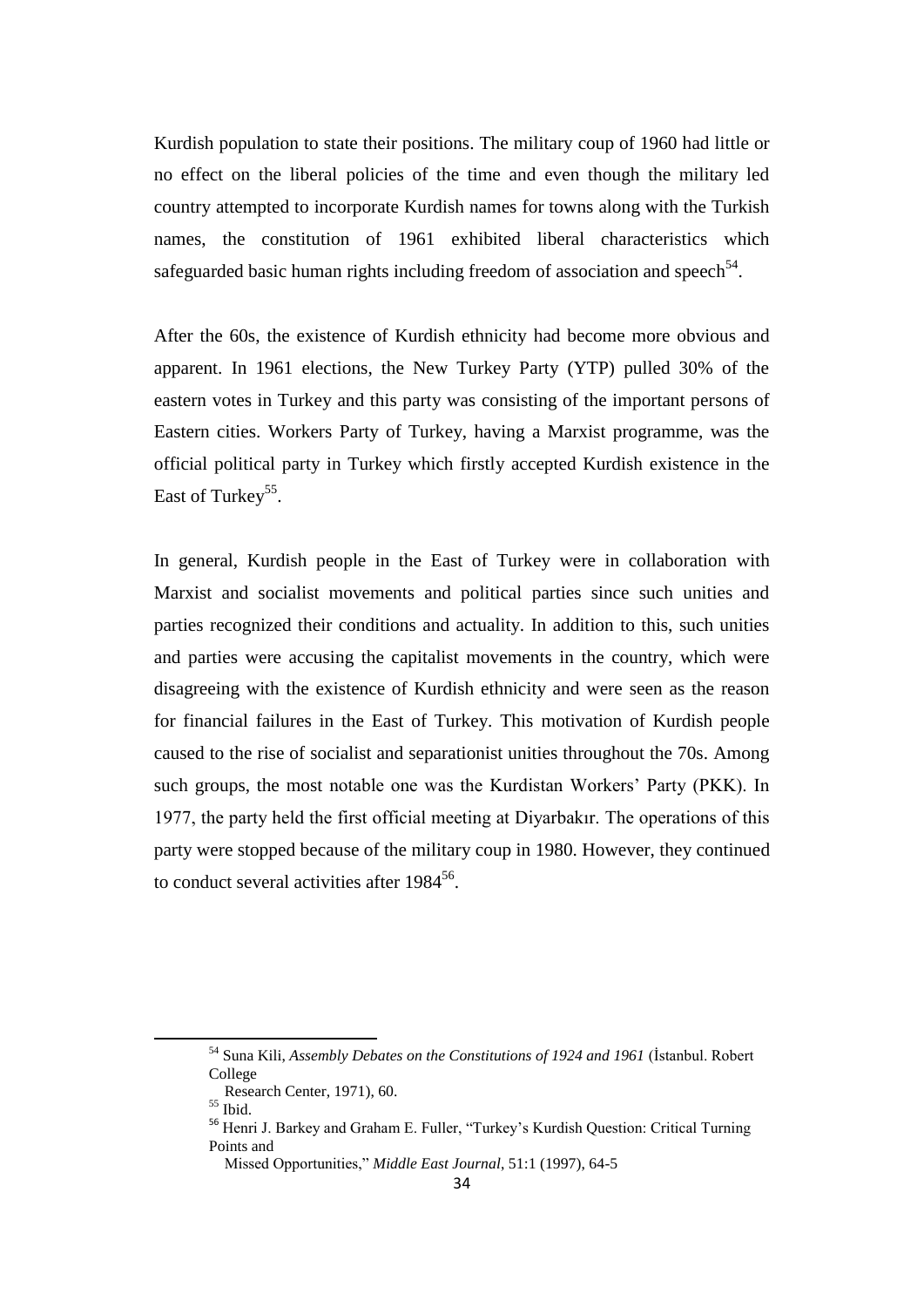## **3.1.2 Period of Post – Military Coup of 1980**

Kurdish people became more active and apparent after 1960s and it was in 1980 when the coup d'état occured in Turkey. The target of this new movement was to set Kemalist ideology in the nation as the army comprehend it. Barkey and Fuller stated that military coup which seized control at the beginning of 80"s adopted highly aggressive and restraining actions against Kurdish people. The notables of the military coup stressed the unity and consistency of Turkey and paid attention to the Turkishness. Besides, the constitution which was put into force after this coup was stressing a hard opposition towards Kurdish groups. In the Article no. 26, it is forbidden to use any minority languages, which were banned by law, to voice and explain ideologies and thoughts. Afterwards, a new law that bans the practice of Kurdish language was legislated. According to the Article 134, Turkish Language Society and Turkish History Society were institutionalized  $again<sup>57</sup>$ . During this period, there were rumors among people that the language used by Kurdish people is fictitious; the predecessors of Turkish and Kurdish people are the same. However, such precautions were not enough to remove the crystallization of Kurdish people<sup>58</sup>.

In the beginning of 1990s, the tight control on the Kurdish matter had become more flexible. When Turgut Özal was the president, highly significant happenings occurred. During his presidency, he stated his Kurdish backgrounds and preferred to adopt more generous policies towards Kurdish society and he tried to improve the relations between political parties. Turgut Özal had epochal ideas in the beginning of 90s, including the integration of Kurdish language in the education and providing Kurdish people the right to hold an electronic media in Kurdish language. As a result, the prohibition on Kurdish language was put an end in 1991. Afterwards, Süleyman Demirel, the Prime Minister, stated his recognition

<sup>57</sup> 1982 Constitution of the Republic of Turkey.

<sup>&</sup>lt;sup>58</sup> Henri J. Barkey and Graham E. Fuller, "Turkey's Kurdish Question: Critical Turning Points and

Missed Opportunities," *Middle East Journal*, 51:1 (1997), 64-5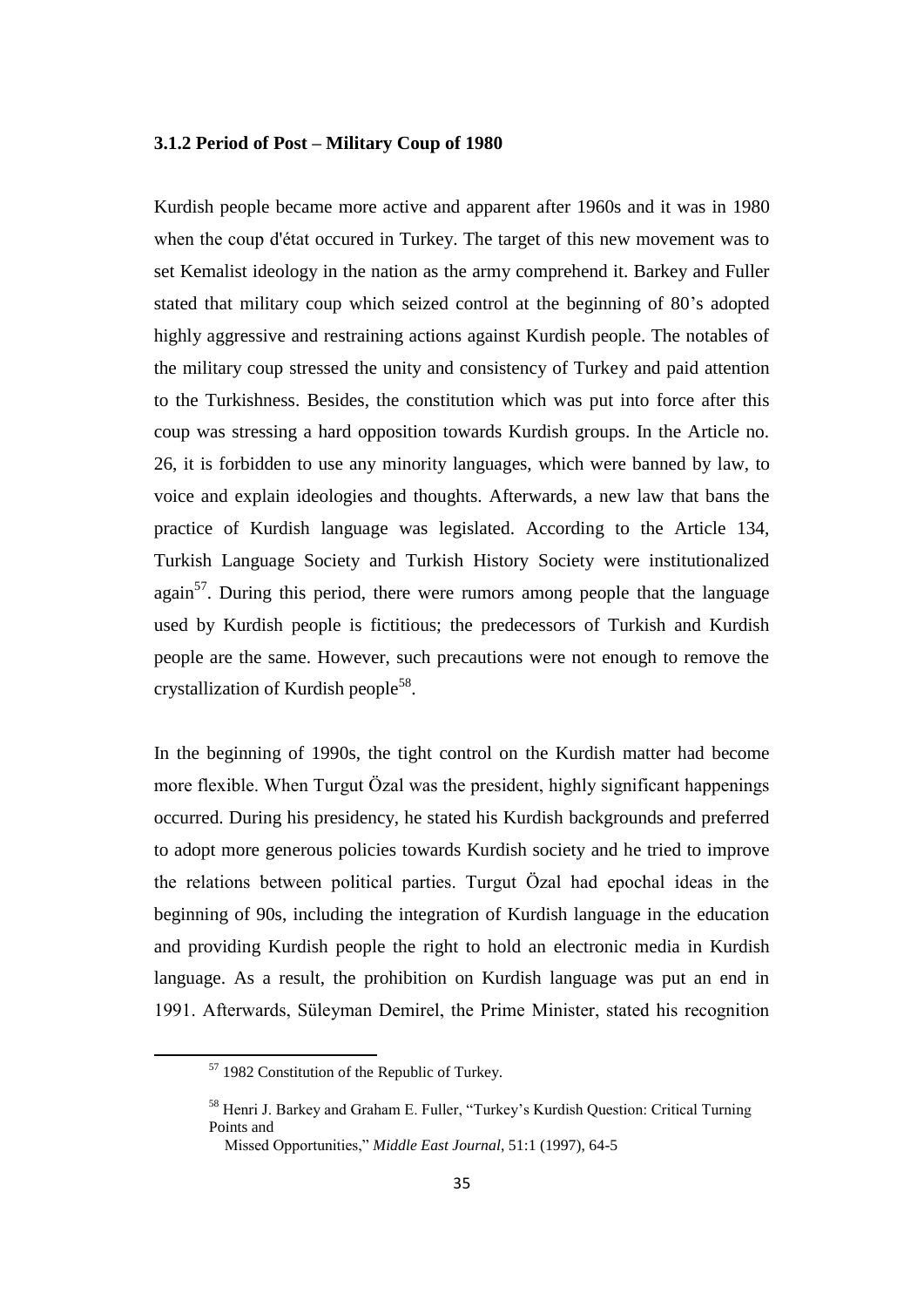of Kurdish ethnicity. However, these somewhat helpful actions had stopped as Turgut Özal died in 17th of April 1993 when he was still the President of Turkey. Subsequently, Süleyman Demirel became the President after the elections in Parliament and Tansu Çiller was elected as the Party Leader, thus the Prime Minister. Süleyman Demirel, as a President, started to decline Kurdish reality in Turkey, although he recognized this case before. On the other hand, Tansu Çiller was incompetent about politics and had expertise on financial issues. Therefore, the policies of Turkish government against the Kurdish had become stricter which was a kind of reaction to the increasing military activities in the East of Turkey<sup>59</sup>.

Situation of Kurds in Iraq got realtively better and Kurdish people in Turkey fancied their autonomy. As a result, the hateful disagreement between Turkish Military and Kurdistan Workers" Party became more obvious. This disagreement reflected in the politics in 1994. The Democracy of People Party (HADEP), having Kurdish supporters, was banned and eight members of the parliament were put in prison. So, the expectations about the compromise were disappeared  $60$ .

## **3.2 The Alevi Question**

## **3.2.1 Origins**

Throughout the history, Alevi people have always maintained a low profile in Turkey, despite this community has not recognized as a creed beginning from the declaration of independence in Turkey. The main reason behind this approach was the laic-secular roots of Kemalist ideology which denied the Caliphate and being against the theocratic practices. As Bodrogi stated, these people were thinking that the state does not include religious activities in its political issues and this is the reason why they are not recognized as the government diminished Sunni acts and practices in a radical way<sup>61</sup>.

<sup>59</sup> Ibid.

 $60$  Ibid.

<sup>&</sup>lt;sup>61</sup> Krizstina Kehl – Bodrogi, Syncretestic Religious Communities in the Near East, (New York: Brill: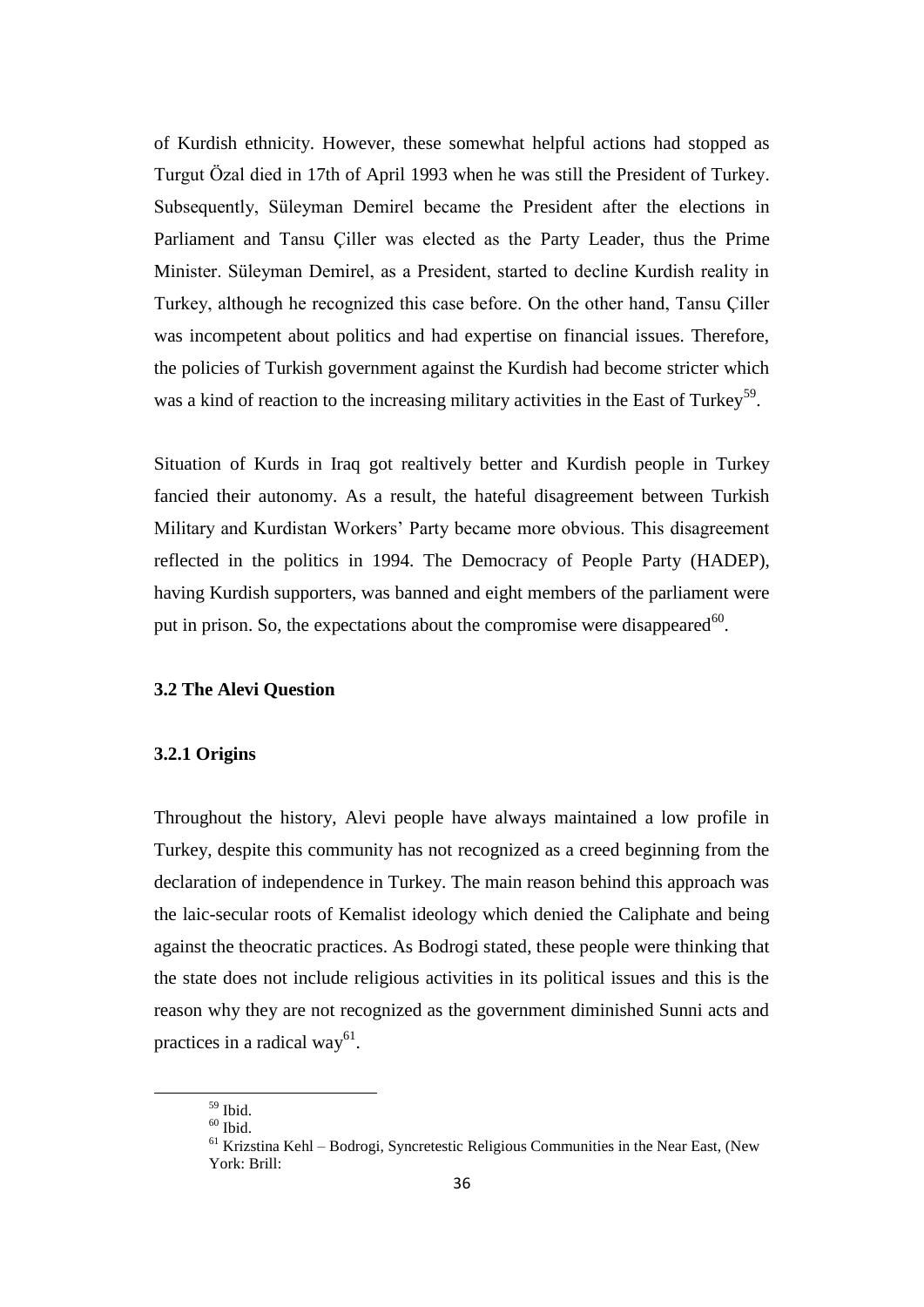During the Ottoman Empire, the most ignored people were the Alevis. Beginning from the  $16<sup>th</sup>$  century, many Alevis either left the country or isolated themselves from the society. This situation continued until the Independence War. Mustafa Kemal"s efforts to protect the country were highly welcomed by the Alevis since they wanted that the Independence War will destroy totalitarianism in the Ottoman Empire.Alternatively, Mustafa Kemal realized the effectiveness and established nature of Alevi community and it could be useful for him to use these features in the Independence War. In 1919, Mustafa Kemal and his company met with Hacıbektaş Dervish Lodge to talk about the war of independence and gain their support in terms of finance and politics. In this alliance, Çelebi Cemalettin Efendi, chief of the lodge, was notified immediately about the developments in the war of independence and Turkey. This chain of information was also noted by Mustafa Kemal in his speech named "Nutuk" as the state notified all communities including Alevis about the secular essence of Kemalist ideology which refuses Caliphate and does not accept theocratic regimes. As Bodrogi stated, these people were thinking that the state does not include religious activities in its political issues and this is the reason why they are not recognized as the government diminished Sunni acts and practices in a radical way. According to Van Bruinessen, Alevis with Kurdish identity has never made cooperation with Sunni  $Kurds<sup>62</sup>$ .

From the beginning of 60s and throughout the 70s, the world had experienced modernism, urbanization and dispersal in politics. Alevi youth were isolated for years and they entered the politics in the left wing with opposing groups. They started to be influenced by Marxist ideas. During this period, Alevi people were started to define themselves with Marxist ideologies by various means such as the specific moustache types and they changed their focus from Alevi issues to class conflict and revolution. In these years, Alevis were in close cooperation with leftist groups. On the other hand, Sunni people were supporting the right wing.

**.**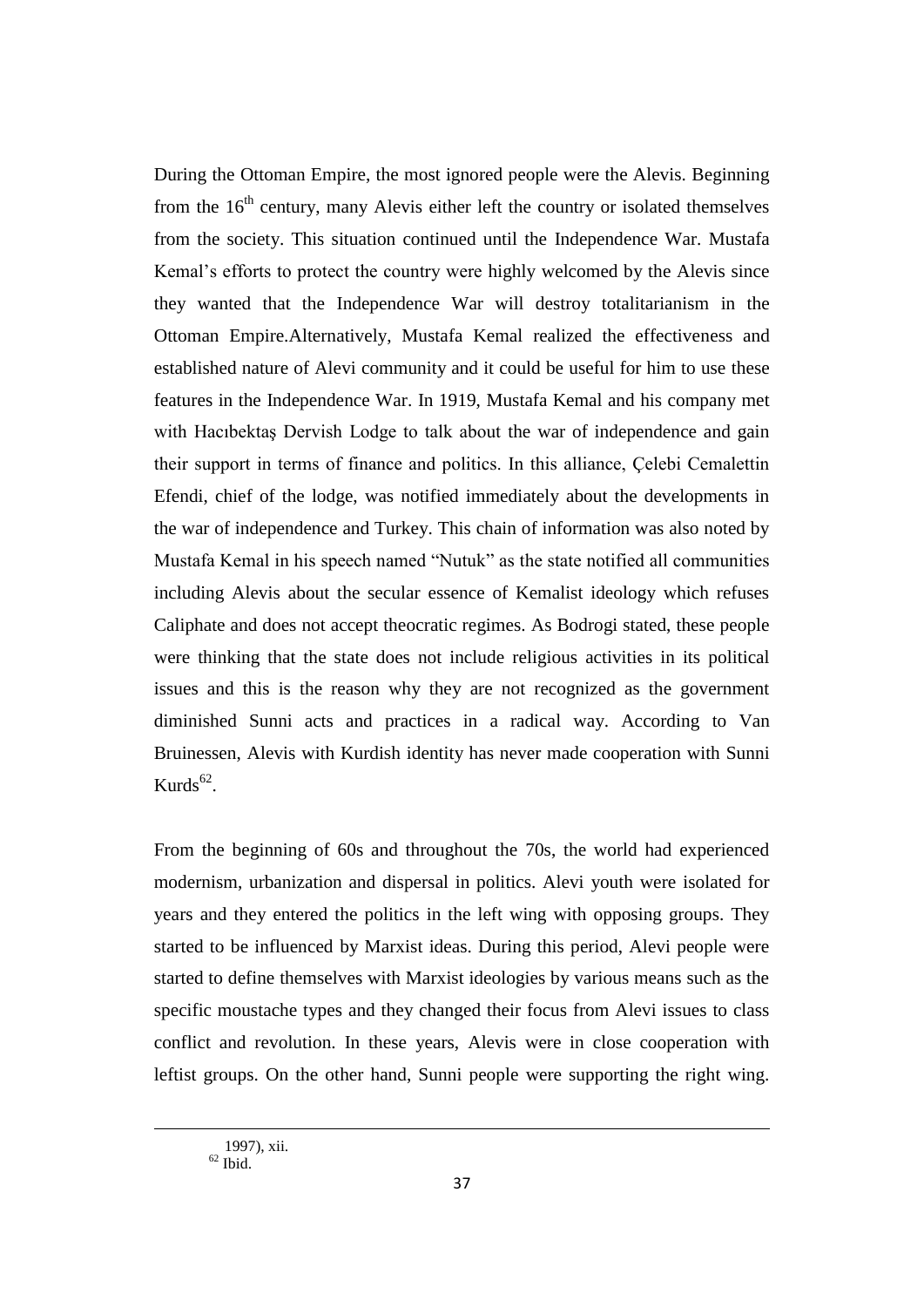These cases caused intensification of struggles between two communities and as a result blood was shed in various fights in Maras, Malatya and  $\text{Corum}^{63}$ .

On the contrary, the ideas of Alevi youth as mentioned above did not apply in politics; as a result, the identity of Alevi people was displaced by leftist and Marxist ideology. According to many people living in this period, disappearance of this identity was just a matter of time. There were some efforts to revive this identity back this was an empty attempt. In 1996, a group of Alevis established the Union Party of Turkey, but it was never able to gain voice in the parliament and could not be effective in terms of politics $<sup>64</sup>$ .</sup>

### **3.2.1 Period of Post – Military Coup of 1980**

One of the consequences of the military coup in 1980 was the end of gentle attitude of Alevi community. Alevi people decided to promote and not raise their voice against Turkey with Kemalist ideology on the condition that the state does not include religious acts in politics. This balance which was maintained by Alevi community for years was destroyed by the coup in 1980 and the activities occurred after the coup<sup>65</sup>.

After the coup, the state was started to be governed by Islamist ideas and this was a big disturbance for the Alevi. Alevi people were against the Islamist movements because of their past experiences during the Ottoman Empire. Such Islamist activities meant the politicization of Alevis. According to Çamuroğlu, Alevi acts in various areas such as media and politics were the consequences of protective nature of Alevi people and they did not agree with the Islamic actions in the state. In this issue, Ahmad stated the impact and effect of Islamic ideas on politics and public in Turkey as they were highly increased after the military coup<sup>66</sup>.

 $63$ www.alevibektasi.org.

 $<sup>64</sup>$  Ibid.</sup>

<sup>65</sup> Reha Çamuroğlu, "Some Notes on the Contemporary Process of Restructuring Alevilik in Turkey," in

Syncretistic Religious Communities in the Near East (New York: Brill, 1997), 25.  $66$  Ibid.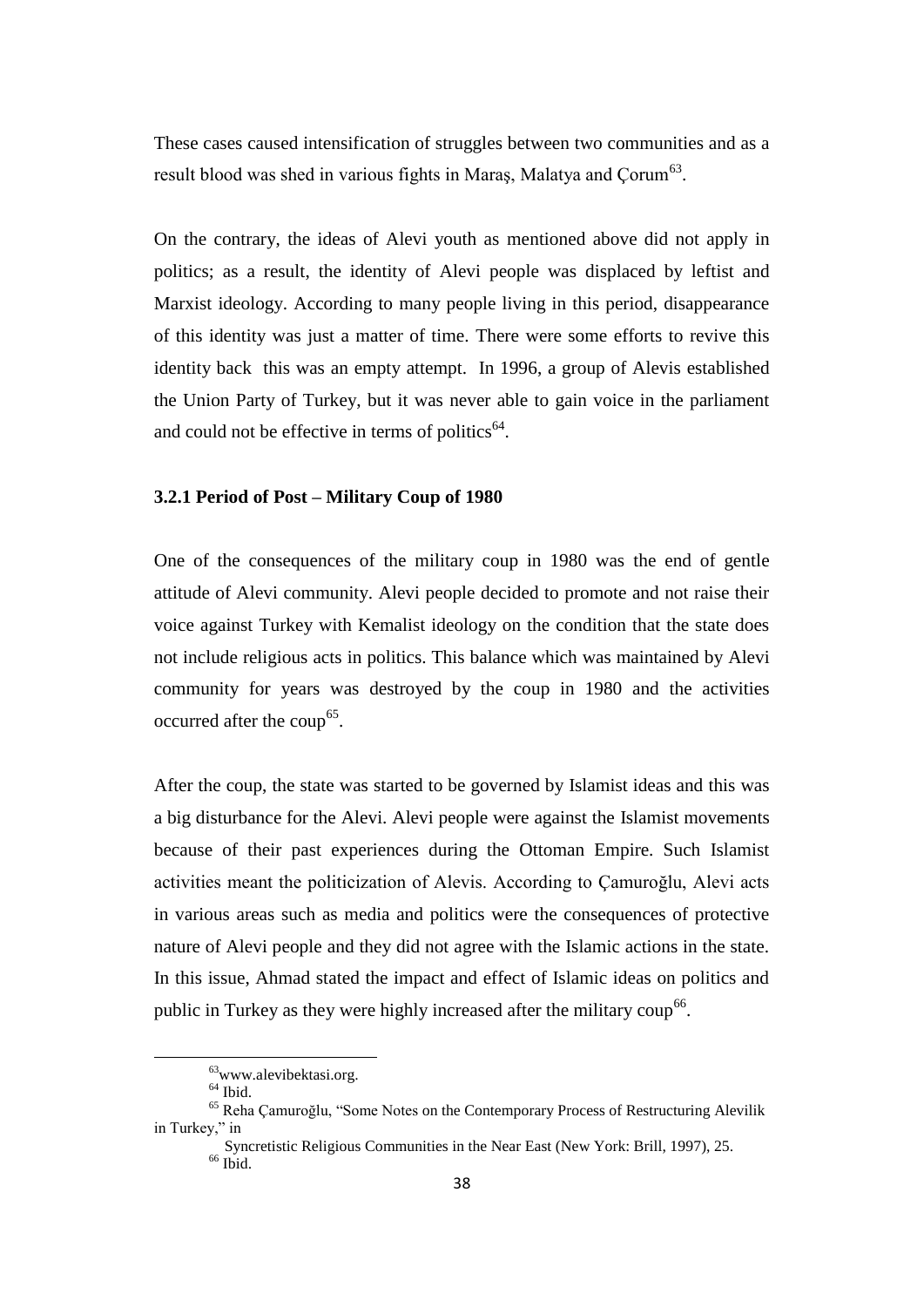The nature of military coup in 1980 was to create a Turkish-Islamic movement in the country. With this idea, the military tried to remove leftist and Marxist ideas in the country which had high influence on the youth during these times. In this context, the military aimed to use Islam as a tool to fight with leftist and revolutionary ideas. The main reason behind using Islam in this way is that it was supported by high numbers of people $67$ .

To support this movement, the state put religious courses in the high school curriculum, increased the power of Directorate of Religious Affairs, and established many mosques all around the country and Sunni people were started to have tasks in high offices. Thus , these strategies were continued after the coup when civilian governments gained power. This strategy can be seen in various aspects. For example, Arabic was integrated in high schools in Turkey as a foreign language, small mosque were established in the government buildings and a law came into force which forbidding offensive activities against the prophet, Islam and various Islamic figures $68$ .

From that time forward, the government attitude against the Alevi community has always been the same. According to the Directorate of Religious Affairs, it is not a creed but a culture which was formed in Islam. Also, the directorate was inviting this community to the mosques. Considered as having more cultural prosperity than the mosques, Cemevi is the place of praying of the Alevis. On the other hand, some hidebounds were even stating Alevi community as separatist as  $PKK<sup>69</sup>$ .

 $\ddot{\phantom{a}}$ 

763.

<sup>67</sup> Martin Van Bruinessen, "Kurds, Turks and the Alevi Revival in Turkey," Middle East Report, July –

September (1996), 8

<sup>68</sup> Feroz Ahmad, "Islamic Reassertion in turkey", Third World Quarterly, 10:2 (1988),

 $69$  Ibid.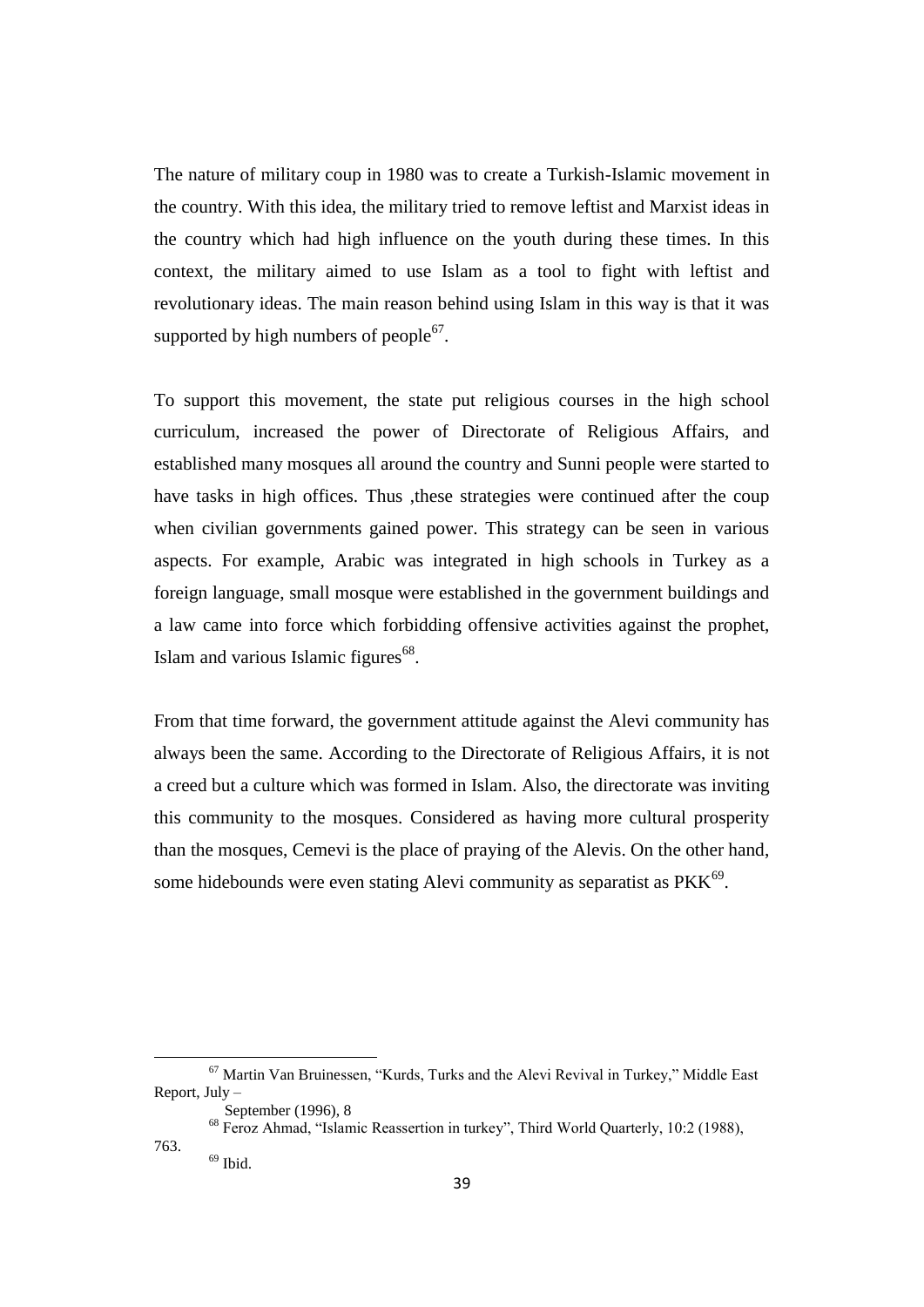# **3.3 Military Forces and Politics**

#### **3.3.1 Origins**

Beginning from the Ottoman Empire, the politics in Turkey have always been interfered by the military and this situation continued even after the end of the Empire. In 1909, Young Turks coalition, aiming the reformation of the Empire, was founded and the officers having duties in the Ottoman Empire joined the Independence War. In the first years of counteraction, military had played an important role. During these years, many of commanders in the military were also members of the parliament. However, Mustafa Kemal was against the intervention of army in political issues. He could be the main figure of the independence of Turkey, but the independence was not only brought by his sole efforts; many organizations and people included in this resistance. During these times, there were breaks among individuals and such breaks caused significant conflicts after the war<sup>70</sup>. As William Hale stated, the main problems that Mustafa Kemal had to solve after the war were caused by politicians and military officers of Ankara. In the first place, Mustafa Kemal gave permission to his associates to have power in the parliament during the war. However, he later banned them to have duties in both military and government. The main reason underlying this ban and efforts to separate the line between politics and army was his competitors in the military. Ali Fuat Cebesoy, Kazım Karabekir, Refet Bele and Cafer Eğilmez were high ranked military officers and they were a threat against his dominance in the country. These officers were very powerful and their opposition could not be ignored in these times. Therefore, Mustafa Kemal assigned them in various military tasks in Anatolia<sup>71</sup>.

In a short time, Ataturk introduced various laws in order to separate military officers from political issues. In 1923, Turkish Grand National Assembly passed a

<sup>&</sup>lt;sup>70</sup> Tim Jacoby, "For the People, of the People and By the Military: The Regime Structure of Modern

Turkey," Political Studies, vol. 51 (2003), p. 673.

 $71$  William Hale, Turkish Politics and the Military (London: Routledge, 1994), 66-7.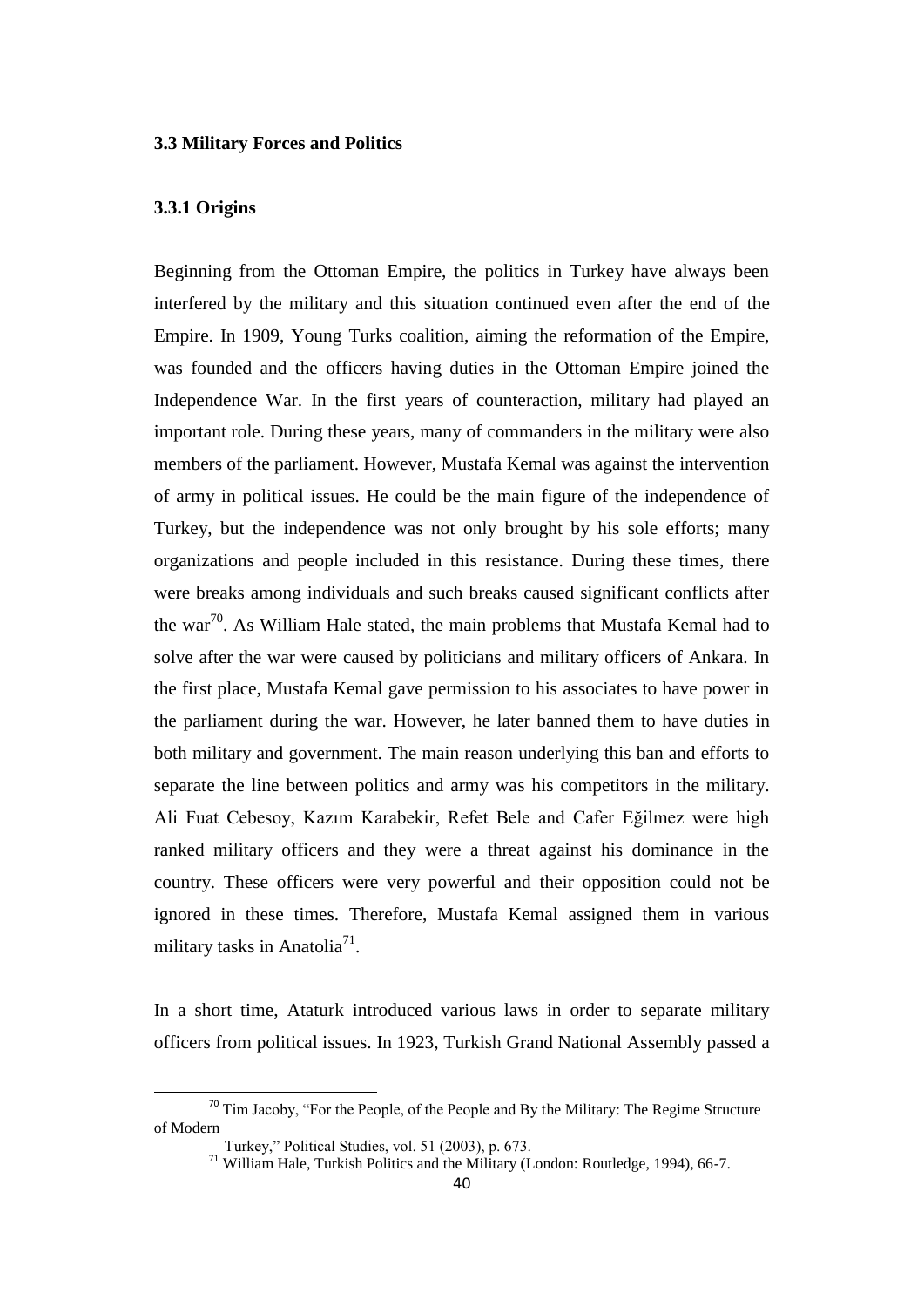new law. According to this law, commanders were not allowed to have voice in the sessions of the Assembly as long as they keep their duties in the military. Eventually, the law gave the Grand National Assembly the power of rule. As a result, the government was placed above the military in terms of political issues. In 1924, the President became responsible for the Chief of General Staff and excluded from the cabinet. Afterwards, this law was supported by the Military Penal Code which forbid military officers in various political activities such as having place in parties, organizing political sessions, addressing political speeches and making statements in the media about political issues<sup>72</sup>.

Besides the opposition of various military officers for Mustafa Kemal Atatürk, there were various motivations behind these precautions such as Atatürk"s ideas which stated that it is not possible for the military officers to use their energy in both politics and military at the same time. According to his beliefs, military officers should pay attention to their judgments free from politics and this can only be achieved by not involving in government issues. Political issues were handled by many civil officers and they should not be intervened. For this reason, it was not the task of military officials to give speech and involve in politics<sup>73</sup>.

On the other hand, some of the statements made by Mustafa Kemal about the power of military were found unclear. His statements in 1931 issued in Army Club can be shown as an example. During his speech, he showed his support for young military officials to protect the country by defining the army as the leader of country to protect against the anti republican forces. In this speech, he also stated that the army as the most important place to be recognized at first during hard times and as the main element of country to make the ideals come true. In addition to this, according to the Army Internal Service Law, military is responsible to protect the nation and the republic since it is defined in the Constitution of the Republic. Despite this confusing atmosphere about the role of military, the army did not involve in politics until 1960 after the efforts of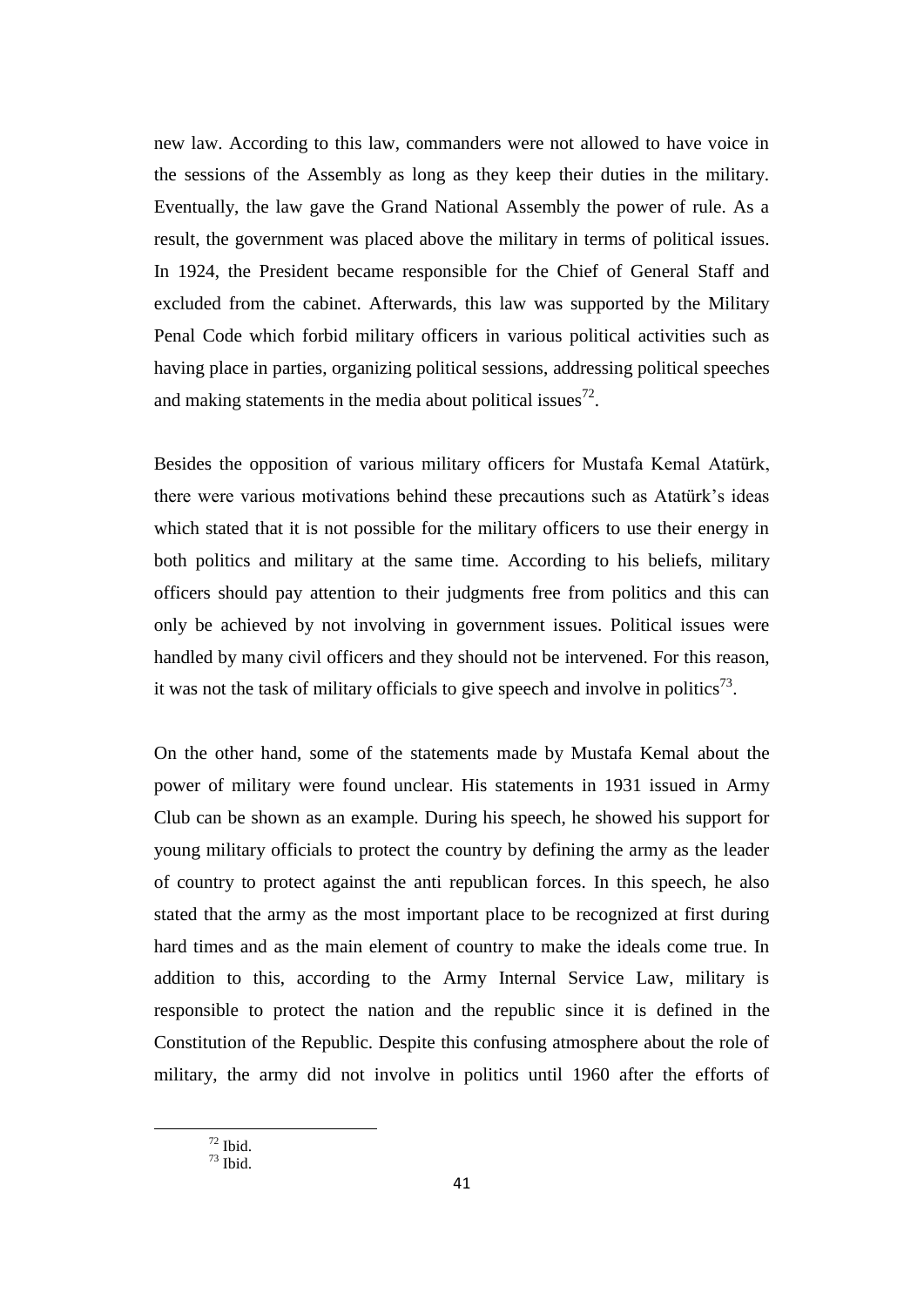dominant figure of Mustafa Kemal and gentle vision of Chief of the General Staff Fevzi Çakmak, who supported Atatürk's ideas about army<sup>74</sup>.

The conditions became different in 50s. After the elections, DP came into power as a result of its benefits and offers to the individuals in the agriculture industry. The party obtained most part of the votes from people engaged in agriculture. The main problems of Turkey in the 1950s were high inflation and low wages of the public industry which caused the removal of connection and cooperation between military and civilian authorities. As a result, military officers were offended and they were angry about this situation. On the other hand, this was not the only reason behind the army's anger to take the nation over, according to Szyliowicz. He states that the government forced army to follow a strict socialization program which harmed the nature of army and as a result of this program; the army felt the pressure of Kemalist ideas. The military coup occurred, as a result of this anger. The reasons were authoritarian attitude of DP officers, religious activities of the political party in the politics including the permission to the *tarikat* acts, establishing high numbers of mosques and enacting the use of Arabic in call to prayer<sup>75</sup>.

Afterwards, the army did not establish the junta. CHP obtained many positions in the assembly with the rule of military. Important figures in the military were assigned to several positions. Eventually, the state was started to be governed by the CHP. Officers who made the coup acted quickly in terms of giving the authority to the civilians. Hence, the new constitution was made and the elections were made after one year of the coup. The Constitution introduced in 1961 and has been accepted as more liberal since it paid attention to the labor rights, free enterprises and right to speak in politics. On the other hand, the National Security

 $74$  Ibid.

<sup>75</sup> Kemal Karpat, " Military Interventions: Army-Civilian Relations in Turkey Before and After 1980,"

in Metin Heper and Ahmet Evin (eds.), State, Democracy and the Military Turkey in the 1980s (New

York: Walter de Gruyter, 1988), 139.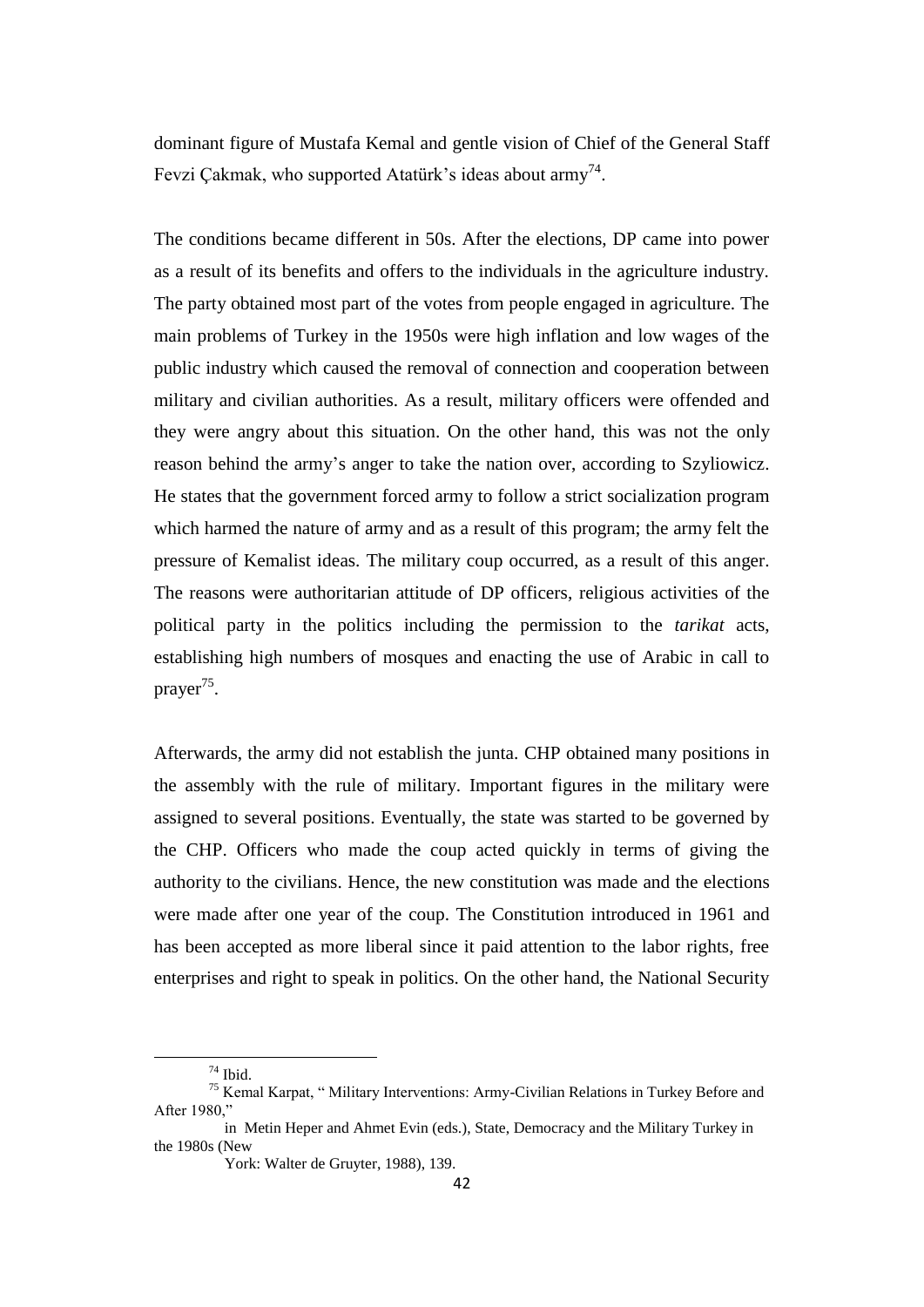Council was firstly introduced with this Constitution and it still influences the agenda of Turkey<sup>76</sup>.

In order to strengthen the rule of military in the state, various measures were taken by the coup-makers. Firstly, National Security Council was founded and its authorities were defined in the Article 111 of the Constitution. According to the law and decisions of defined military officers, the number of ministers to be joined the Council was assigned. It was the authority of the Council to state its ideas to the Parliament with the aim of joining the decisions taken by the government. Also, the authorities of the National Unity Committee were specified as the permanent members of the Senate, according to the Constitution. In fact, the army had experienced some breaks between its officers regarding the form of the coup. According to many low ranked officers, the coup should be a longstanding military power in terms of governing. On the other hand, high ranked officers decided to clean the country from illegitimate acts and gave up the rule to civilians. The coup was made as the high ranked officers decided. As a result, radicals were forced to abandon their positions in the National Unity Committee and they were exiled. Alparslan Türkeş was among the officers who turn back to the country in 1963. Then he was included in Republican Peasants" Nation Party. This political party was called later as the Nationalist Action Party. It was mainly supported by rightist individuals with extreme nationalist ideas to protect the country from leftist and Marxist ideologies which were increased in the universities and labor unions<sup>77</sup>.

In the late 1960s, the above mentioned two groups experienced bloody fights considering the politics. There were eight political parties in the Parliament which caused the destruction of legislation. For this reason, the military intervention occurred in 1971 by the National Security Council. The aim of the military was to

<sup>&</sup>lt;sup>76</sup> Joseph S. Szyliowicz, "Elites and Modernization in Turkey," in Frank Tachau (ed.) Political Elites

and Political Development in the Middle East (New York: Wiley, 1975).

<sup>77</sup> Ergun Özbudun, Contemporary Turkish Politics: Challenges to Democratic Consolidation (London:

Boulder and Lynne Reinner Publishers, 2000).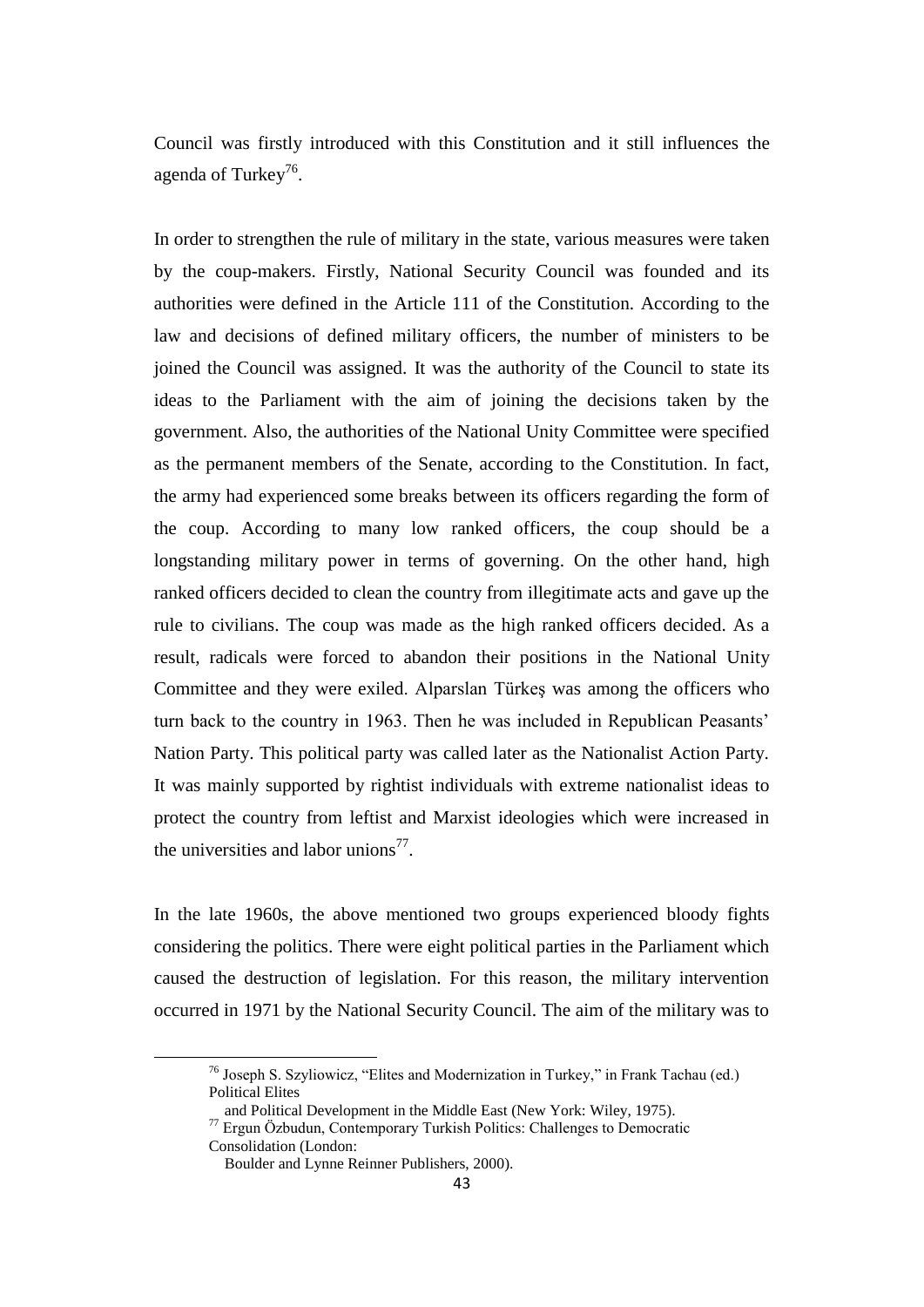make political parties understand that the nation is above them and they had to take important measures in order to stop this conflict in the Parliament. Consequently, Süleyman Demirel, the Prime Minister, left his position and the army formed a government and Nihat Erim was elected as Prime Minister<sup>78</sup>.

This coup gave more powers to the military in terms of politics since an Article was added to the Constitution which enlarges the role of National Security Council. Various words in the Constitution were changed such as "submit" to "recommend", "force representatives" to "force commanders". Therefore, the abovementioned institution became more powerful in judicial and political issues. In addition to such actions of the army, the power and rights of military courts became more active than before. Eventually, the State Security Courts were founded in order to handle the cases regarding the protection and defense of the regime<sup>79</sup>.

# **3.3.2 The Military Coup of 1980**

 $\overline{a}$ 

The coup occurred in 1980 had the similar reasons as the coup in 1971. Generals were angry about the financial conditions in the country and several conflicts which were break out to destroy secularism. Main polarization parties were Nationalist Action Party, National Salvation Party and various communist organizations. The military intervention broke out because of the problems occurred in Konya during the rally of NSP. In this rally, most of the participants did not stand up during the national anthem and this was against the nature of the Republic $80$ .

In reality, there were different consequences between this coup and the ones before in terms of actions taken during the coup and afterwards. Firstly, military

<sup>78</sup> George Harris, Turkey: Coping with Crisis (Boulder: Westview press, 1985).

<sup>79</sup> Ergun Özbudun, Contemporary Turkish Politics: *Challenges to Democratic Consolidation* (London:

Boulder and Lynne Reinner Publishers, 2000).

<sup>80</sup> Metin Heper, *The State Tradition in Turkey* (Walkington: The Eothen Press, 1985).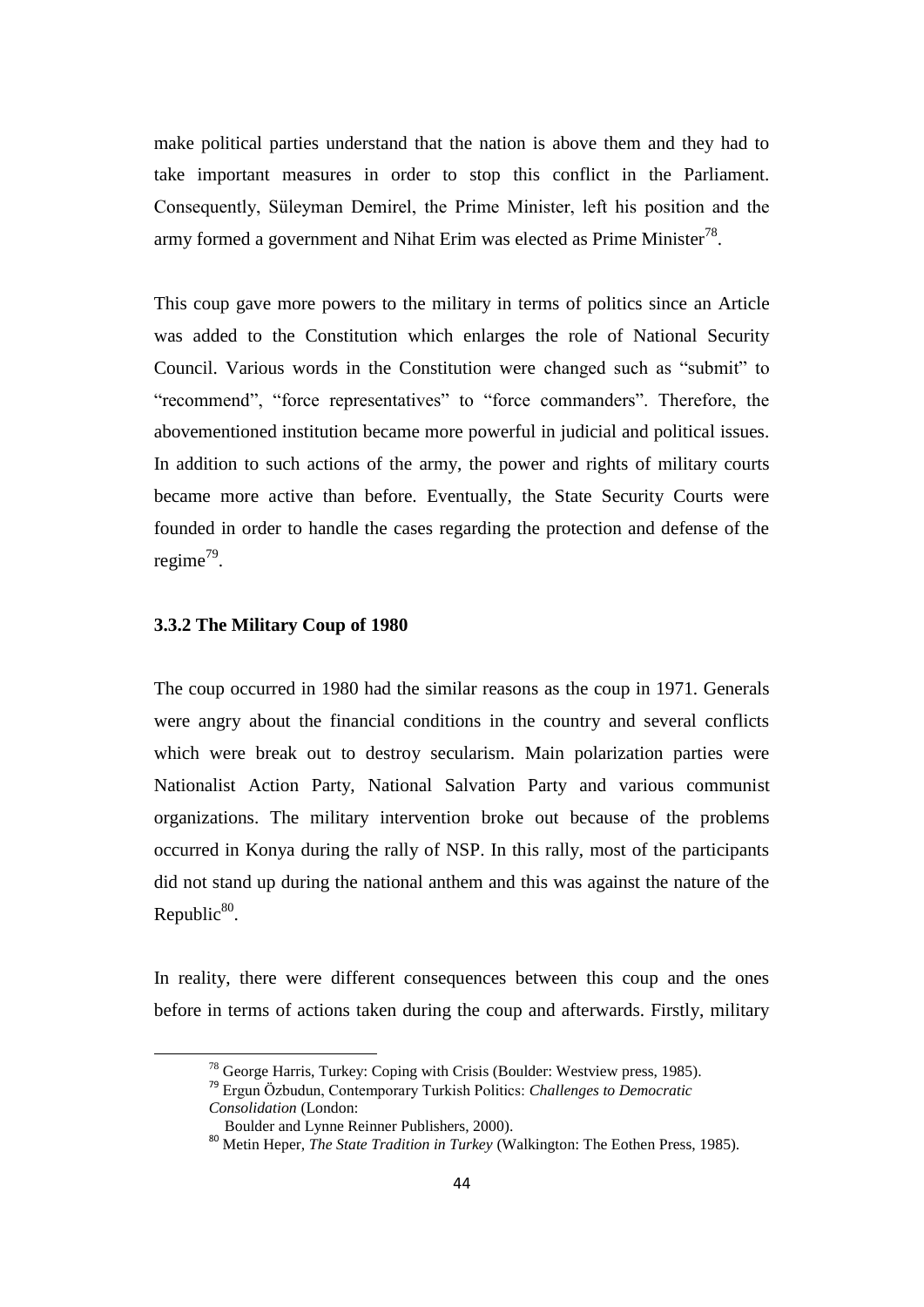was not together with the CHP. The memorandum made after the 1971 intervention caused the removal of links between CHP and the army. After İsmet İnönü"s death, Bülent Ecevit was selected as the chairman of this political party in 1972. Therefore, the program of the party had mostlychanged. In his leadership, Ecevit followed various policies considering the nationalist ideas which were not agreed by the military. For this reason, this coup did not happened with the support of  $CHP^{81}$ .

The military intervention made in 1980 offered more powers to the military. Firstly, some arrangements made about the structure of military juntas, according to the same article, definition the authorities and foundation of National Security Council were broadened. Moreover, the numbers of military and non-military individuals in the Council were balanced. The President, Prime Minister, National Defense minister, Interior Affairs and Foreign Affairs were the civilian authorities of the National Security Committee. Besides, the Council of Ministers had to pay attention to the introductions and statements of the National Security Committee with the priority. Also, the army extended its power and role with an accompanied law. The Law no. 2945 on the National Security Council defined the national security and its features in an extended way. In this law, the features of national security were listed as follows; protection of the constitutional system, politics, social life, culture and finance of the nation in global sense and defense the integrity in the country $^{82}$ .

The Law no. 1402 on the State of Emergency was adjusted in the same year of the coup to give privilege to military commission members. Thus, civilian courts were made unable to make appeal to the decisions of military. In this law, the big differences between the military and Bülent Ecevit in terms of ideas can be seen

*Consolidation* (London:

<sup>&</sup>lt;sup>81</sup> Kemal Karpat, " Military Interventions: Army-Civilian Relations in Turkey Before and After 1980,"

in Metin Heper and Ahmet Evin (eds.), State, Democracy and the Military Turkey in the 1980s (New

York: Walter de Gruyter, 1988), 139.

<sup>82</sup> Ergun Özbudun, Contemporary Turkish Politics: *Challenges to Democratic* 

Boulder and Lynne Reinner Publishers, 2000).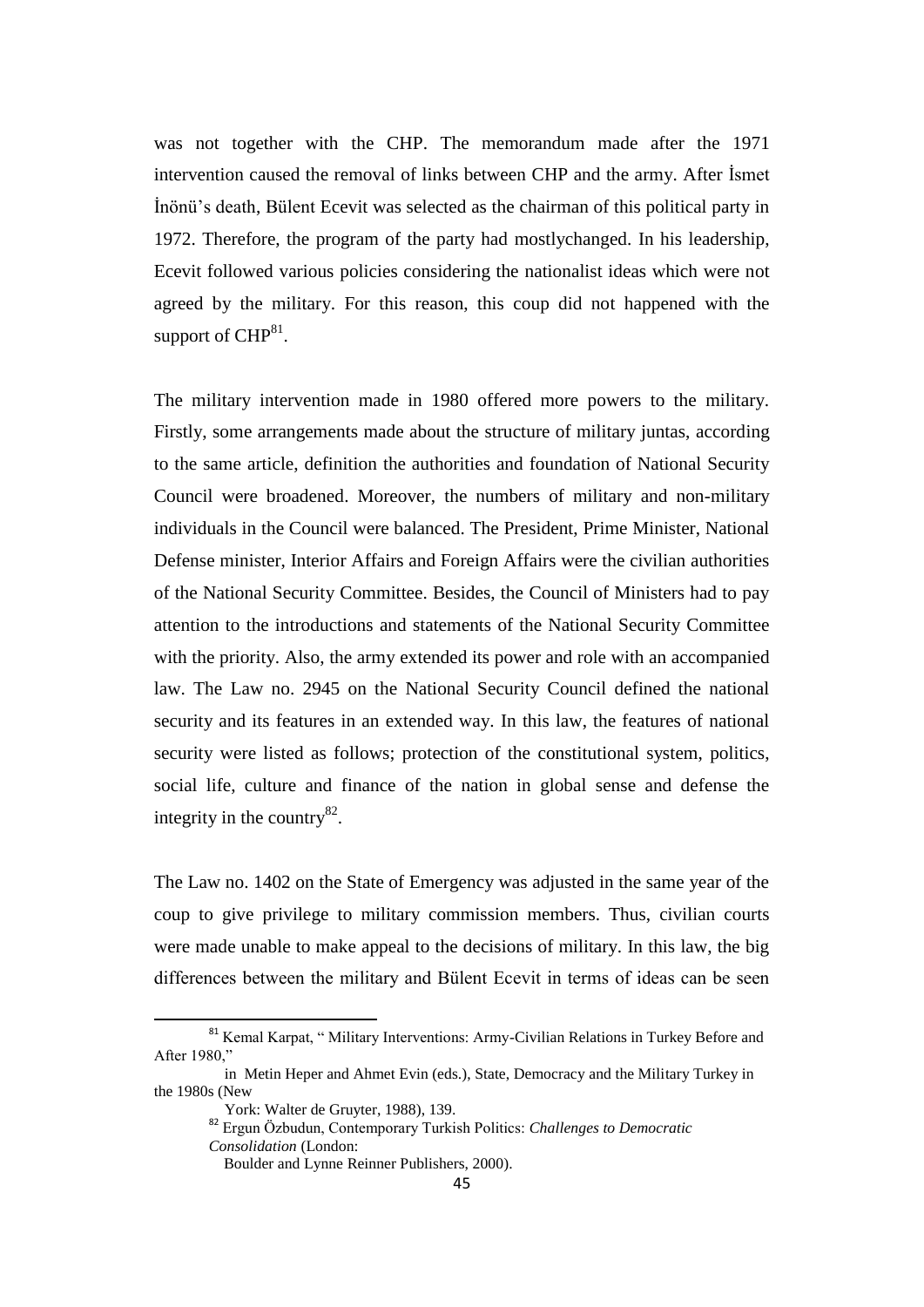because of this law was enacted as a reaction to coordinate structure proposed by him which forced the military to get approval from the government after decisions given by martial officers<sup>83</sup>.

Another incident that could be regarded as uncommon was General Kenan Evren was elected as President in the referendum. In this referendum, if one voted yes for the constitution, it counted as a yes for his presidency. Turkish citizens were disgusted with bloody conflicts in the country and voted for the Constitution, which intentionally led to the presidency of Kenan Evren. In his presidency, two establishments were founded; High Board of Supervision and the Higher Education Council. These two institutions had been considered as the most domineering acts of the military in this coup. High Board of Supervision was an institution established in order to monitor and inspect public institutions and to have an eye on their ideological relations. The Higher Education Council was founded with the aim of arranging appointments, higher positions and activities of universities in Turkey. Considering these two establishments, the military was trying to impose a strict control in the nation  $84$ . Furthermore, political leaders at the ere of the military coup were banned from performing political acts for the period of 10 years. This ban was abolished in 1987 by Turgut Özal who was the Prime Minister at the time. .

Turgut Özal became Prime Minister in 1983.He shared the executive power with the President,Kenan Evren, who was responsible for the security and foreign affairs and Prime Minister had the authority in economic and financial issues $^{85}$ . Term of office for Kenan Evren ended in 1989 and Turgut Özal was elected as the President. His government style was kind of different in various aspects and this fact led to crises between the government and army. The army resentment became apparent after Turkey joined the Gulf War. To Özal, this war was a chance to cooperate with the West and take advantage from the new world order after the Cold War. Eventually, Necip Torumtay, the Chief of General Staff, gave up from

<sup>83</sup> Ibid.

<sup>84</sup> Metin Heper, *The State Tradition in Turkey* (Walkington: The Eothen Press, 1985).

 $85$  Ibid.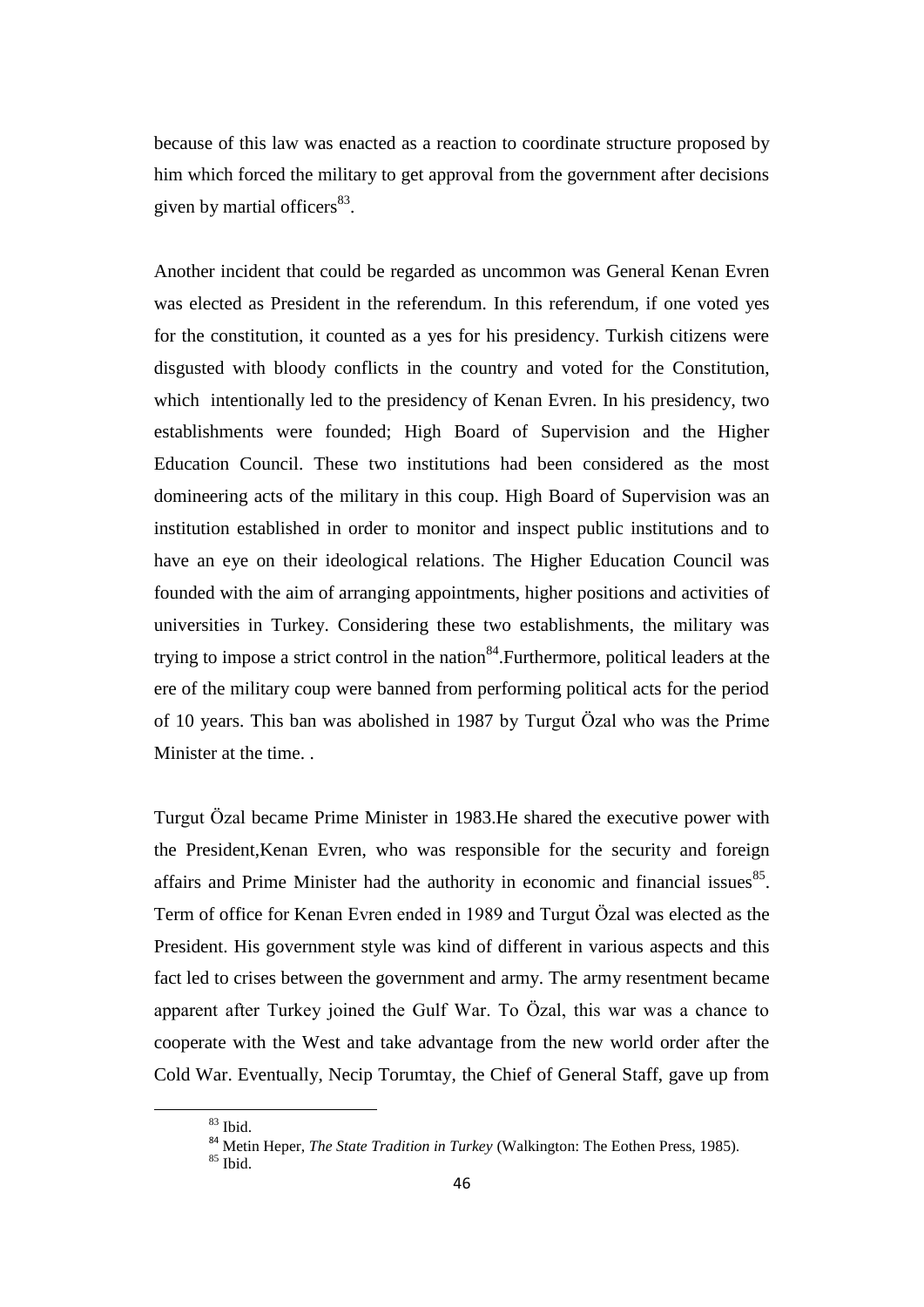his position. Actually, he was against Özal's ideas to join the war. According to several critics, this resignation was an important element which may lead to advancements in Turkey in terms of politics. According to Hale and her colleagues, in the past, if a chief was against the acts of government, the only way to solve this issue was the military coup. This time, however, the chief resigned because of a conflict between the government and the military on a security issue, which is naturally a power area of army in Turkey<sup>86</sup>.

On the other hand, such ideas were not more than hopes since the Welfare Party came into the power in 1996. At first, the military did not intervene in politics and decided to wait the upcoming events. But, according to various reports, the government was trying to change Turkey back to the *Shari'a.* The political party was highly assigning its followers in government institutions. In addition to this, religious activities in Turkey such as the increase in the number of prayer leaders, religious schools and illegal courses panicked the National Security Committee<sup>87</sup>. Necmettin Erbakan who was the leader of Welfare Party and also Prime Minister of Turkey, organized a dinner for the notables of religious organizations in the country and this was considered as the spark of new political crisis in the nation. Süleyman Demirel, the President, made efforts to address this issue in the National Security Committee meeting. In the middle of 1997, Supreme Military Council sacked various sympathizers of Political Islam. The conflict between the government and the army brought to an end after the resignation of Erbakan in June, 1997. Süleyman Demirel authorized Mesut Yılmaz, chairman of the Motherland Party, to develop the new cabinet  $88$ .

<sup>86</sup> Gülistan gürbey, "Özal Dönemi Dış Politikası", in Devlet ve Siyaset Adamı Turgut Özal (İstanbul, 20

Mayıs Eğitim, Kültür ve Sosyal Dayanışma Vakfı, 1996).

<sup>87</sup> Ahmet Evin, "Demilitarization and Civilization of the Regime," in *Politics in the Third Turkish* 

*Republic*, eds. Metin Heper and Ahmet Evin (Boulder: Westview Press, 1994).

<sup>&</sup>lt;sup>88</sup> Metin Heper and Aylin Güney, "The Military and Consolidation of Democracy: The Recent Turkish

Experience," *Armed Forces & Society,* 26: 4 (2000).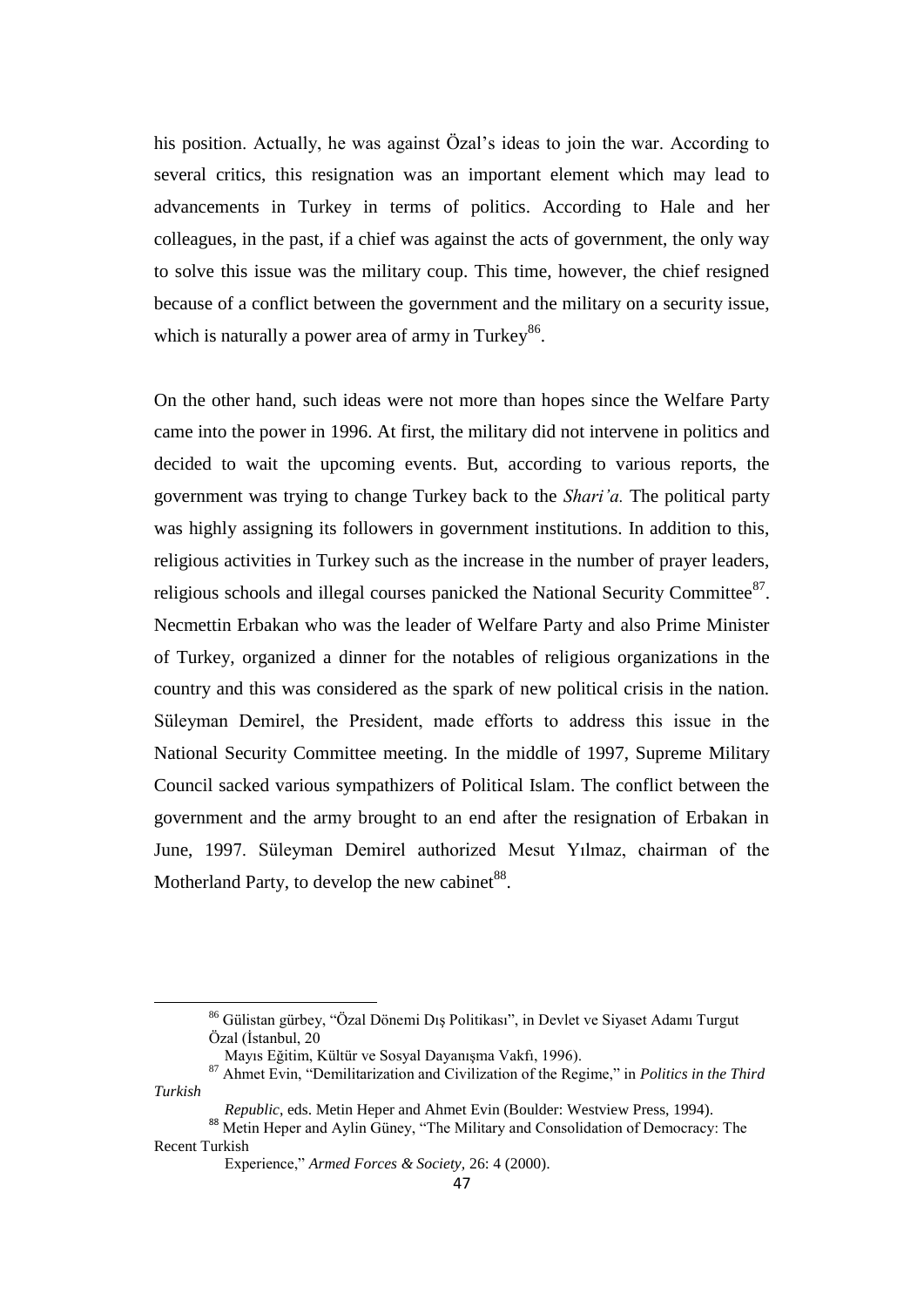### **3.4 Sovereignty and Its Challenges**

During the national struggle, Mustafa Kemal Atatürk was the only responsible for foreign affairs. In all cases, he rejected the idea of English or US mandate originating from the public and officers of Anatolia and Rumeli Defense of Rights Organisation. This organization was the backbone of the struggle. Main elements of foreign issues in this period were outlined in Erzurum Congress, which held in July, 1919 and Sivas Congress in September, 1919. They were the opposition towards giving in, division and mandate $^{89}$ .

Vali states the basic objectives of Turkey in its foreign affairs that Turkey was well aware and had high desire to have independence due to its geography which experienced various wars in the past and its isolation among the world"s leading countries and also Turkey was the most sensitive country in the world in terms of its freedom and sovereignty $90$ .

In the first years of the Republic, the foreign policy was defined with some basic key terms such as "friendship with every nation" and the idea was Turkey has no permanent enemies. In Ataturk"s words, the main principle in the policy was "peace at home, peace at abroad". On the other hand, one of the main features of the policy at these times was westernizationt. To Mustafa Kemal and his associates, the only way to achieve civilization in the nation was westernization. With this ideology, they were actively making efforts to become a part of the  $West^{91}$ .

After the declaration of independence, Turkey government tried to keep independence and dominance alive as well as adopting to the Western ideas. However, the public was full of prejudice about the Europe and the West, although there were other issues to be solved. Afterwards, this prejudice changed

<sup>89</sup> Metin Heper, *The State Tradition in Turkey* (Walkington: The Eothen Press, 1985).

<sup>90</sup> Ferenc A. Vali, *Bridge Across the Bosphorus* (Baltimore: John Hopkins University Press, 1971).

<sup>91</sup> Niyazi Berkes, *The Development of Secularism in Turkey* (Montreal, 1964).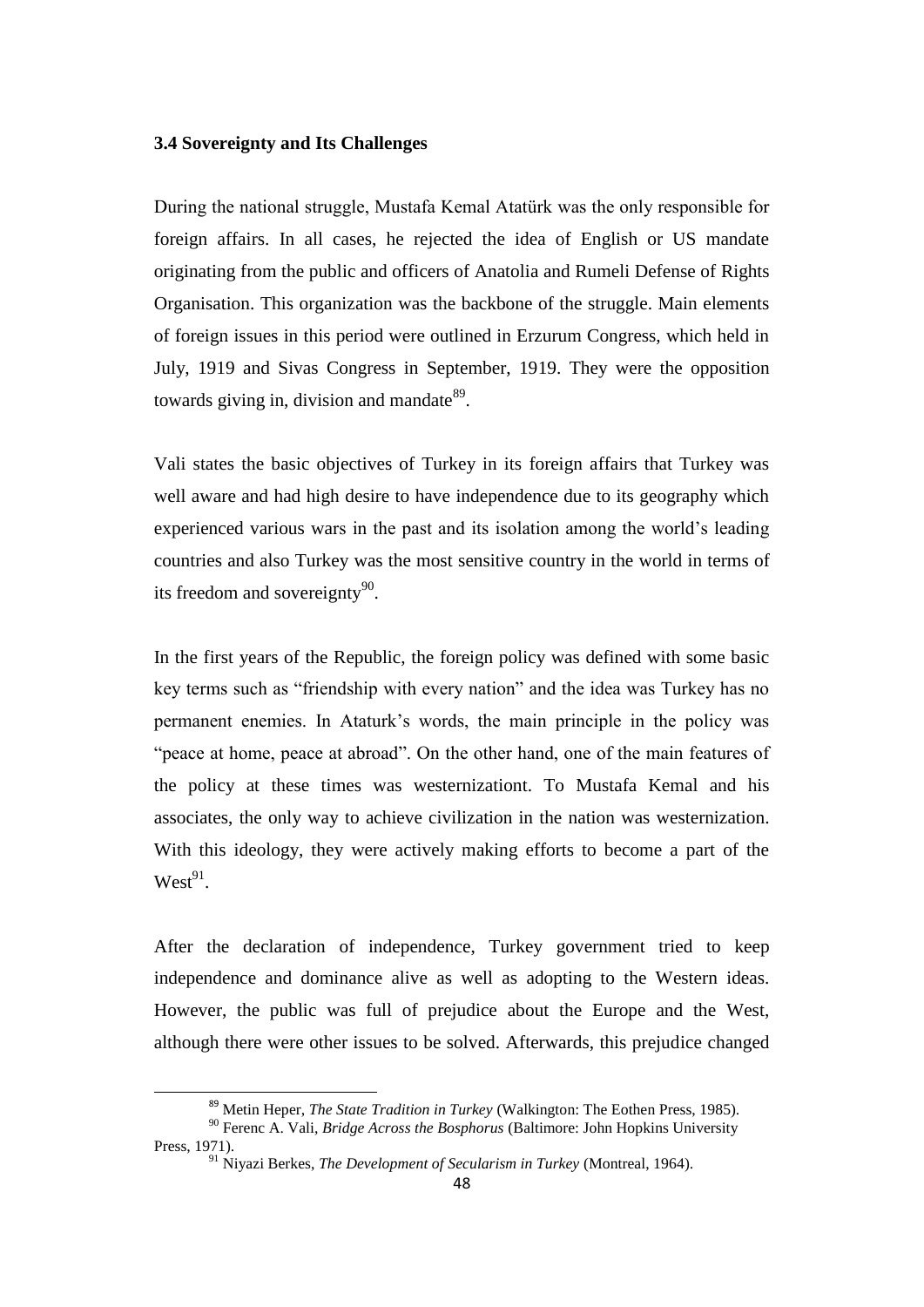as the assurance to the Western institutions after the World War II since the Soviet authorities were not in favor of Turkey and it was a threat in the Eastern borders of Turkey.

#### **3.4.1 The Lausanne Peace Treaty**

The Lausanne Peace Treaty led to the noble glory of national struggle in Turkey in 1923. Before the commencement of the Conference, İnönü gave a speech. In his speech, he stressed the demands of Turkish government which were the recognition and acceptance of Turkey as a state with freedom and sovereignty and giving the right which were granted to other counties attending the conference. The capitulations were the main problem in the conference since the allied forced wanted them to continue but Turkish side had ignored and rejected this issue as a part of national struggle. Eventually, Turkish side had the capitulations abolished. The dispute between Turkey and Greece about the compensation, the agreement on the Dardanelles and Bosphorus issue and acceptance of the borders of Turkey defined after the National Pact. On the other hand, many serious issues were ongoing and they caused several problems in the upcoming years, including the Mosul issue, exchange of populations in between Greece and Turkey and the debts inherited from the Ottoman Empire $92$ .

The Treaty was highly important for Ataturk and for his ideas on sovereignty since the problems related to the Dardanelles and Bosphorus could have endangered independence. With this treaty, Turkey gained its independence. However, the sovereignty was restricted by the above mentioned issues. The solution was found eventually as the matters related the Dardanelles and Bosphorus would be left to an international committee which was established under the Leagues of Nations. If the agreed terms were broken, Britain, France, Italy and Japan could intervene<sup>93</sup>. For this reason, it is possible to say that Ataturk

<sup>92</sup> Mehmet Gönlübol, Olaylarla Türk Dış Politikası (Ankara: Siyasal Kitabevi, 1996).

<sup>93</sup> Seha L. Meray, Lozan Barış Konferansları: Tutanaklar, Belgeler (Ankara: Siyasal Bilgiler Fakültesi

Yayınları, 1972).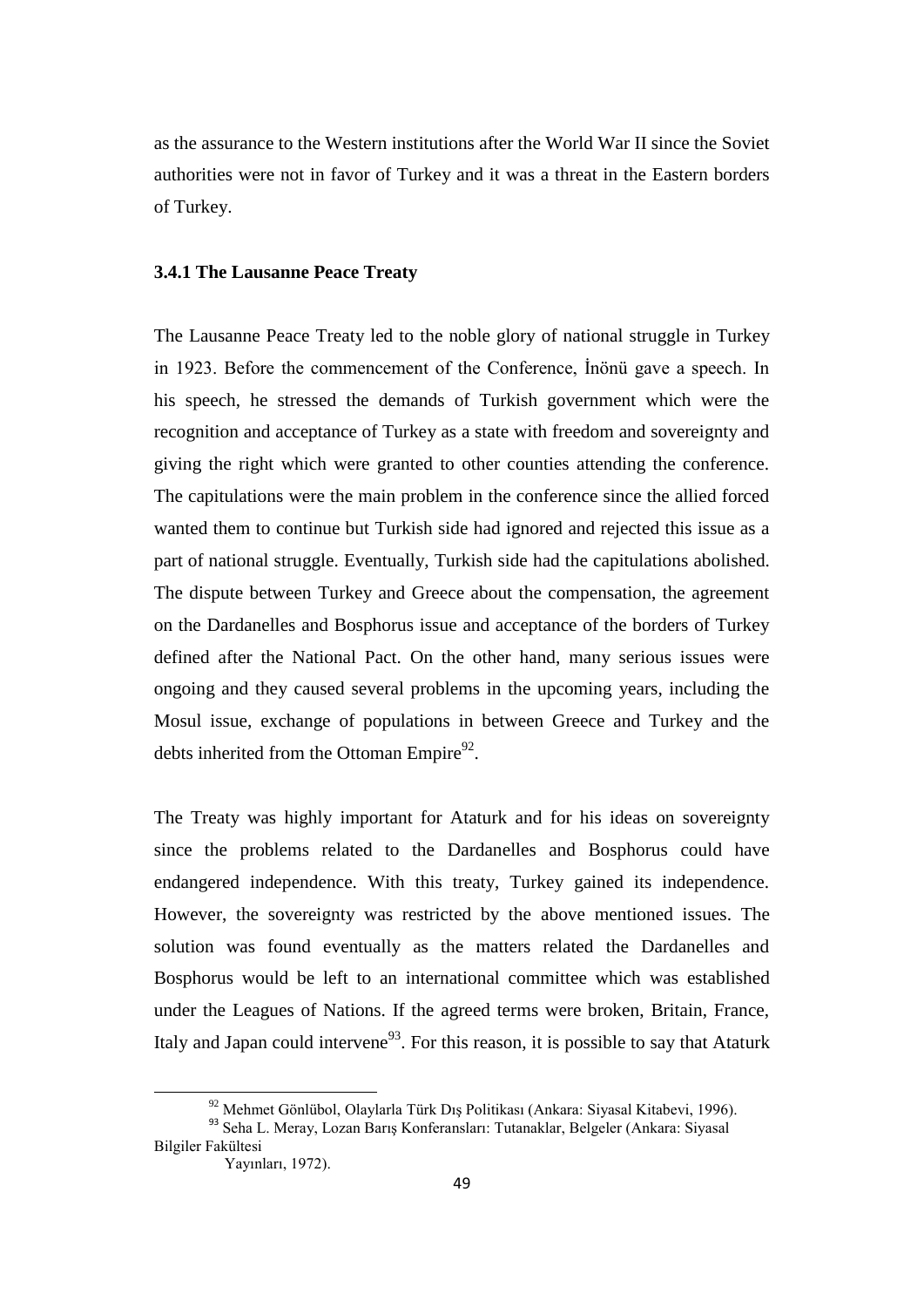and İsmet İnönü, the chief of Turkish side in the conference, restricted the sovereignty to have independence and freedom in many aspects.

#### **3.4.2 League of Nations and Membership of Turkey**

In the course of the Treaty of Lausanne, two main and serious challenges existed; exchange of populations and the Mosul issue. These problems were not solved completely. For this reason, a common committee was established in order to resolve the exchange of populations and the individuals forming this committee were assigned by the League of Nations. On the other hand, the Mosul issue came to a dead end since it was decided to be settled in the upcoming months. Unfortunately, the doubts of Turkish side about the fairness of this commission became true after they declared their ideas about the minority conflict in the League of Nations. The head of the Turkish side stated Turkey as not included in the League and it is not adequate to discuss the case in the League. Turkish delegation made efforts to prevent the involvement of the League but it was agreed that the League of Nations will be the body which will solve the problem. On the other hand, Turkish side and the public had intensive doubts about the fairness of this organization and it was thought that this was a mean of the allied forces to impose their decisions $94$ .

Such doubts about the fairness of the League were supported in the Mosul issue. For the Turkish delegation, this problem was too sensitive and it was impossible to be settled during the conference. However, it was concluded that the League of Nations was selected as the authority for the settlement, in case that it could not be resolved by British and Turkish delegations after nine months of the Lausanne Treaty. Since this issue could not be reached an end in Lausanne, the League of Nations became the authority to decide on the problem. However, there was a serious dispute in between Turkey and the League of Nations regarding the rule of the League which will be the final agreement. In Turkish side, there were

<sup>&</sup>lt;sup>94</sup> Yücel Güçlü, "Turkey's Entrance into the League of Nations," Middle Eastern Studies, 39:1 (January,

 <sup>2003.)</sup>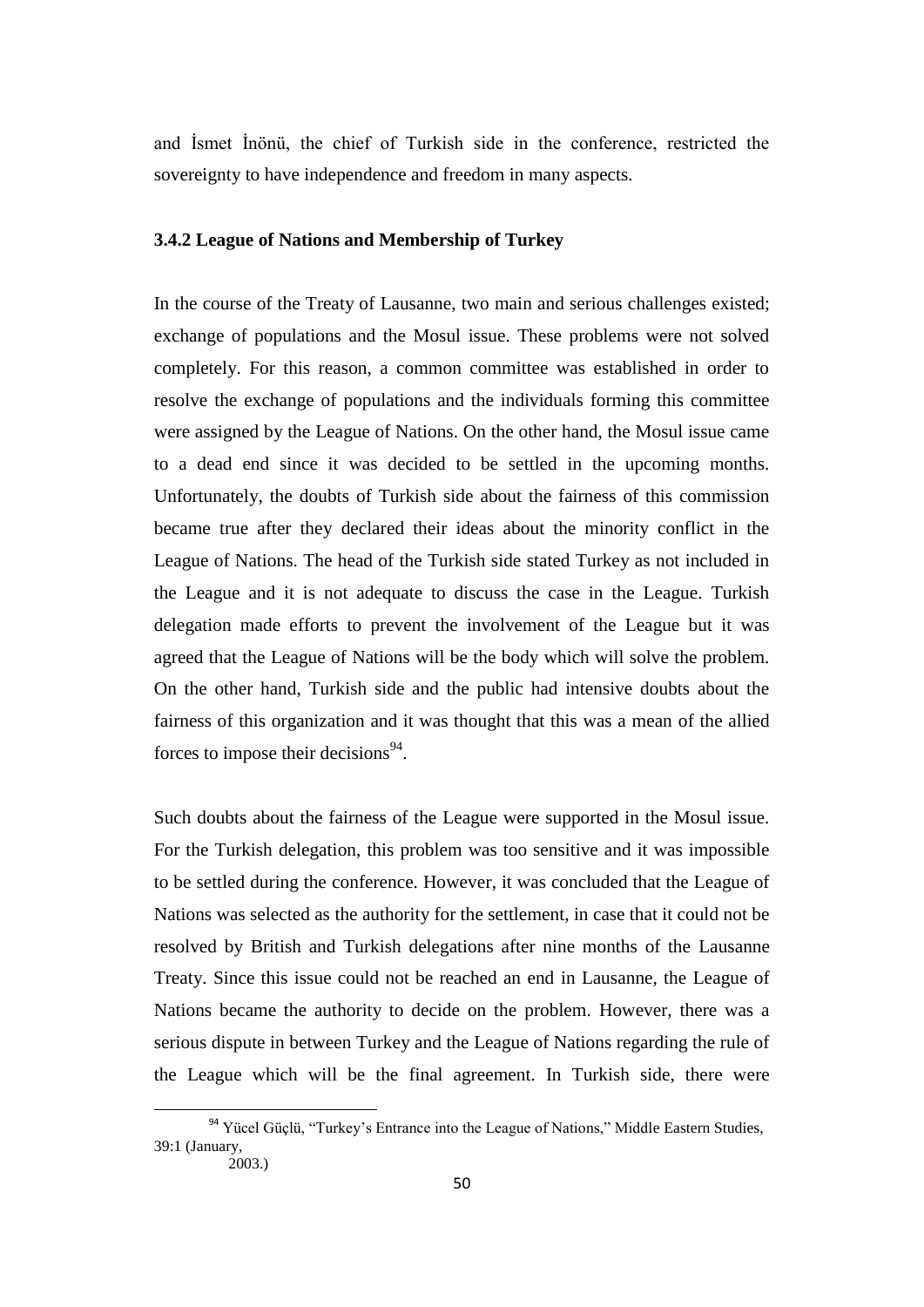increasing arguments that the Mosul question was a part of politics and it could be inappropriate to settle this case by legal authorities. Moreover, the League stated that they are the ruling organization according to the Treaty, if the case could not reach a settlement between two parties. As a result of this dispute, Turkish side withdrew its officers in the conference. Therefore, the League announced its decision in 1925 regarding the grant Mosul to Iraq<sup>95</sup>.

In this context, the world was waiting for Turkey to react in this decision which was taken without the presence of Turkey. It was very interesting that Turkish side reached a consensus on define its borders as defined by British delegation. The main motivation underlying this decision was the longstanding conflicts on this issue. After these events, Turkish government reached an agreement to involve in the League of Nations. This decision was taken in 1932 and there were many reasons for it, in spite of the existence of a serious problem within the country. Throughout the 20s, Turkish government tried to apply collective security policy in the nation. This newly decided policy had the potential of defining the global politics since it could be considered as a part of international approach. The only motivation behind this policy was Mustafa Kemal"s consistent approach of globalization by adopting Western ideas. As Turkey joined the League, it was considered as the break of isolation of Turkey and that was a step for Turkey to become as a sovereign state in the face of Western States.

In the 30s, the world felt the pressure of fascist movements and problematic conflicts. The resistance to the Spanish Civil War was supported by Hitler, Mussolini and Stalin in military and political ways. Also, the tension between them increased as a result of a sinking ship by Italians which was belonging to the Spanish in Turkish seas. As a reaction to this issue, Mediterranean countries organized a meeting in order to reach an agreement about security issues in the region. In this meeting, the Turkish side was acted in line with the directions of Mustafa Kemal and according to his statements; the delegation gave permission to the French and British governments to use naval bases in Turkey in the clash

<sup>95</sup> Baskın Oran, Türk Dış Politikası, vol. 1 (İstanbul: İletişim, 2001).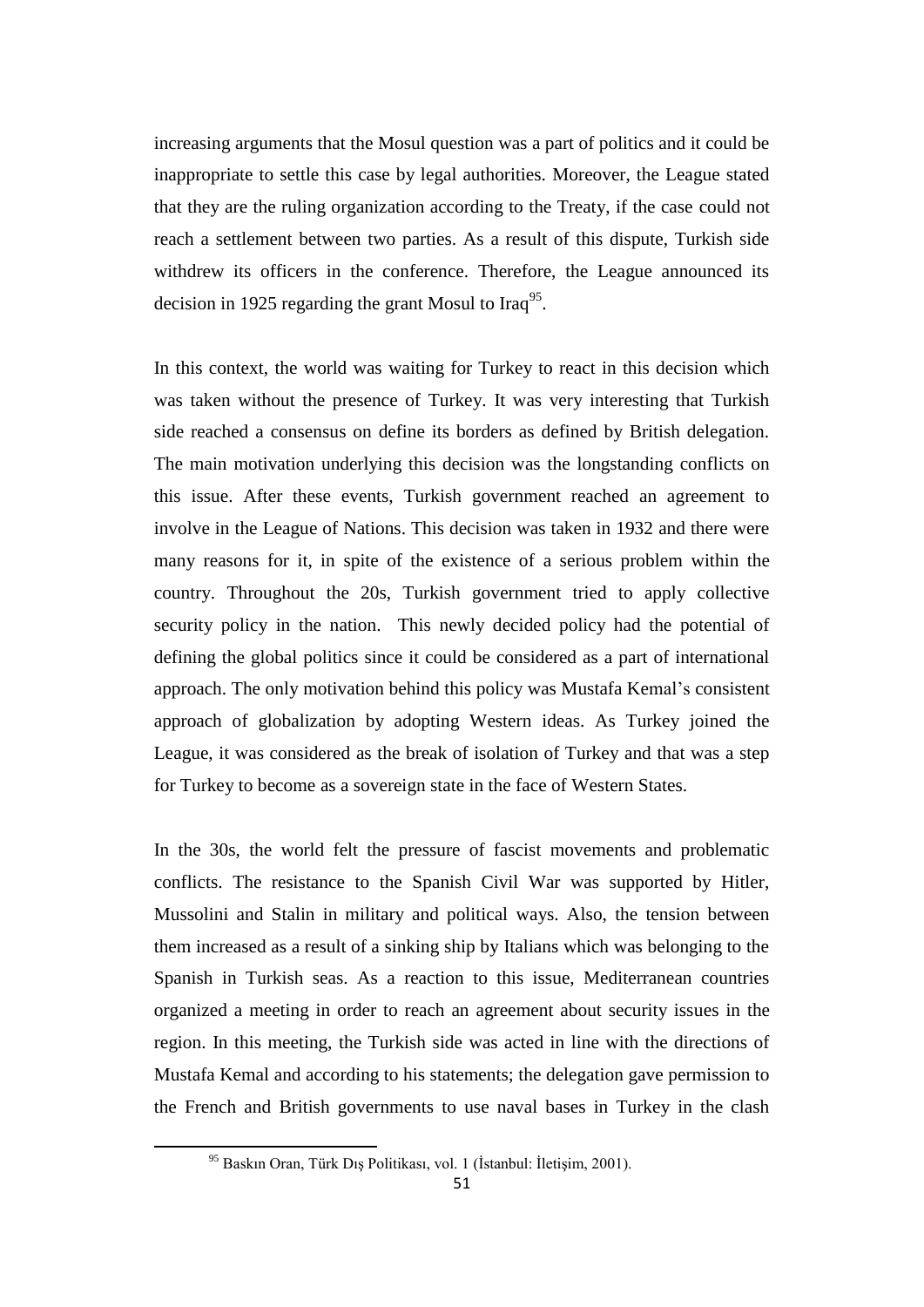against the Italian attack. Therefore, it can be said that this decision reflected Turkey"s cooperative security policy in the international arena. Italy in 1932 was a serious threat for the Dodecanese Islands which were very close to the Anatolia. This case made the Turkish side feel more insecure and as a result, they wanted to fight with this threat collectively<sup>96</sup>.

Afterwards, the World War II broke out and that was a big problem for Turkey in terms of its policies. As a result, the policy makers decided to maintain an impartiality policy that led to many achievements thanks to conjuncture during these times. Although there were some pressures to make Turkey included in the war, Turkey was neutral. However, the government declared war against Germany in the last months of the war with the sole aim of obtaining approval of San Francisco Conference for being an essential member<sup>97</sup>.

The WWII and the following Cold War led to the foundation of security cooperation and political groups among countries. With its high importance and important powers, NATO (North Atlantic Treaty Organization) was established as a result of these events in the world. The European countries were feeling the need of cooperation in many areas to protect themselves from the serious threats and so, Turkey align with these cooperative organizations because of its westernization policy. These were the reasons behind Turkey's decision to become a NATO member. Turkey felt the post-war pressures mostly from the Soviet Union as they wanted Turkey to revise the Montreux Convention which granted Turkey thr sovereignty on the Straits. The Soviet side was issuing their desire for cooperative action in the Straits. On the other hand, Turkey was totally against this idea. Apart from the security reasons, the US assistance to the NATO members was a considerable issue for Turkey. According to Karaosmanoğlu, Turkey was determined to join NATO mainly because of favoring Western ideas

<sup>&</sup>lt;sup>96</sup> Yücel Güçlü, "Turkey's Entrance into the League of Nations," Middle Eastern Studies, 39:1 (January,

 $2003.$ ) <sup>97</sup> Ibid.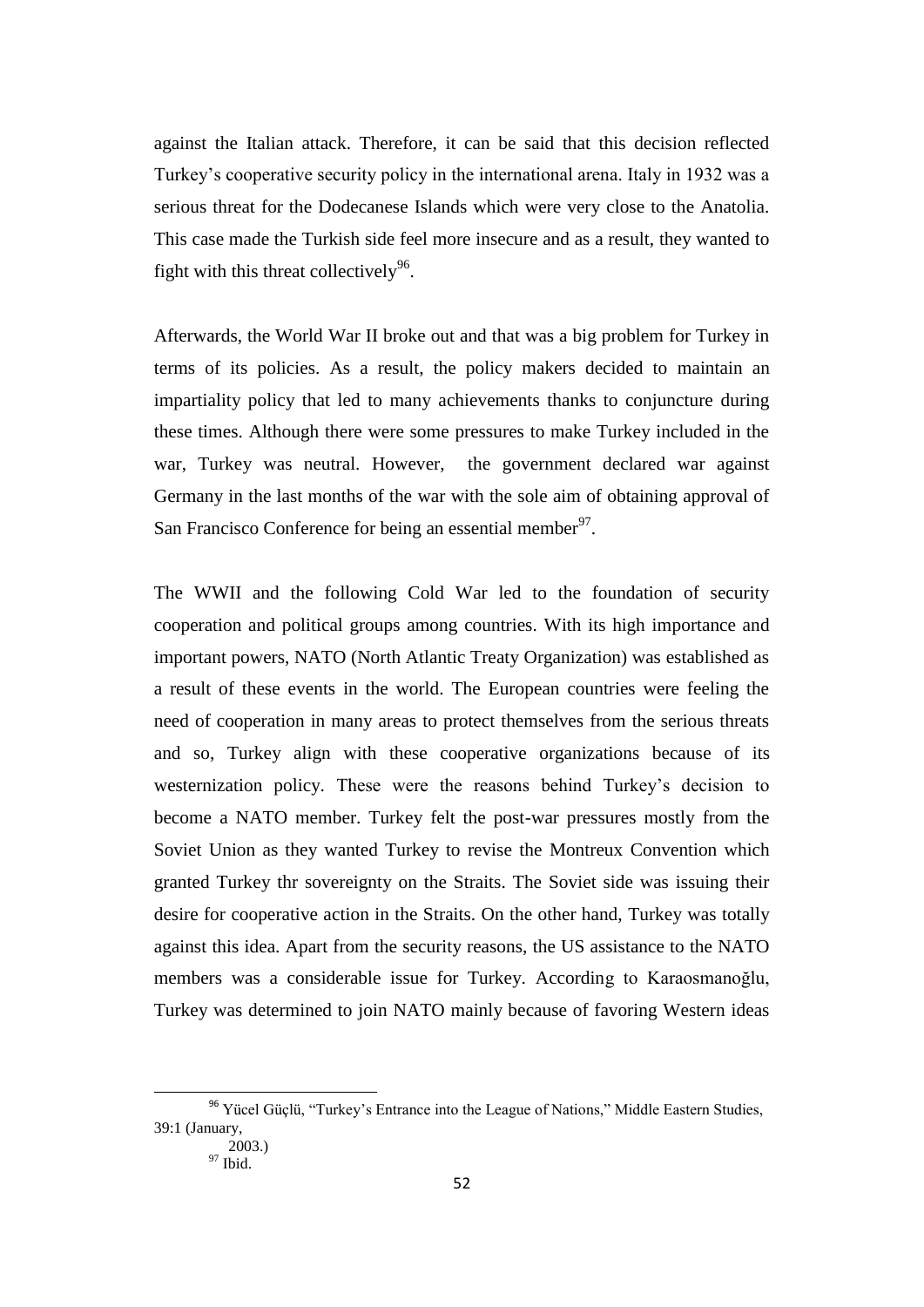and the principles in the European countries. For these reasons, Turkey submitted its application to become a NATO member in 1950; however, it was rejected $^{98}$ .

The idea of NATO membership experienced the same challenges as it is in the idea of EU membership today. Turkey was located in an insecure position in the world. Because of its geographical position, Turkey was not considered as Atlantic. The dominating religion in the country was Sunni Islam. These three were the reasons for rejection. Therefore, the community decided to grant Turkey partnership status rather than membership. In the course of these events, the Korean War broke out. This war, later, became a key element for Turkey to obtain NATO membership and it was a chance for the nation to show its determination about cooperative security. Turkey mobilized about 4.500 soldiers to the war. This was the third highest in number after the US and South Korea<sup>99</sup>.

#### **3.4.3 Turkey – EU Relations and the Challenges on Sovereignty**

The relations between Turkey and EU have always been an important issue for Turkey as the nation pays high attention to its sovereignty. In these relations, both parties have experienced main defining moment in their histories. These are as follows; the Ankara Agreement, Customs Union Agreement and Turkey's application in 1987 for being a full member.

In 1959, Turkey applied to the EEC which was the application made after Greece. In fact, Turkey applied with the sole aim of westernization as the government was trying to become connected with the Western organizations. On the other hand, the government of Turkey was trying to stop Greece to join such organizations. As a result of this application, the Ankara Agreement made between two parties in 1963. During the course of agreement, Turkish side did not want to make an

<sup>&</sup>lt;sup>98</sup> Feroz Ahmad, "The Historical Background of Turkey's Foreign Policy," in Lenore G. Martin and

Dimitris Keridis (eds.) The Future of Turkish Foreign Policy (Cambridge, Mass: MIT Press, 2004).

<sup>&</sup>lt;sup>99</sup> Ferenc A. Vali, *Bridge Across the Bosphorus* (Baltimore: John Hopkins University Press, 1971).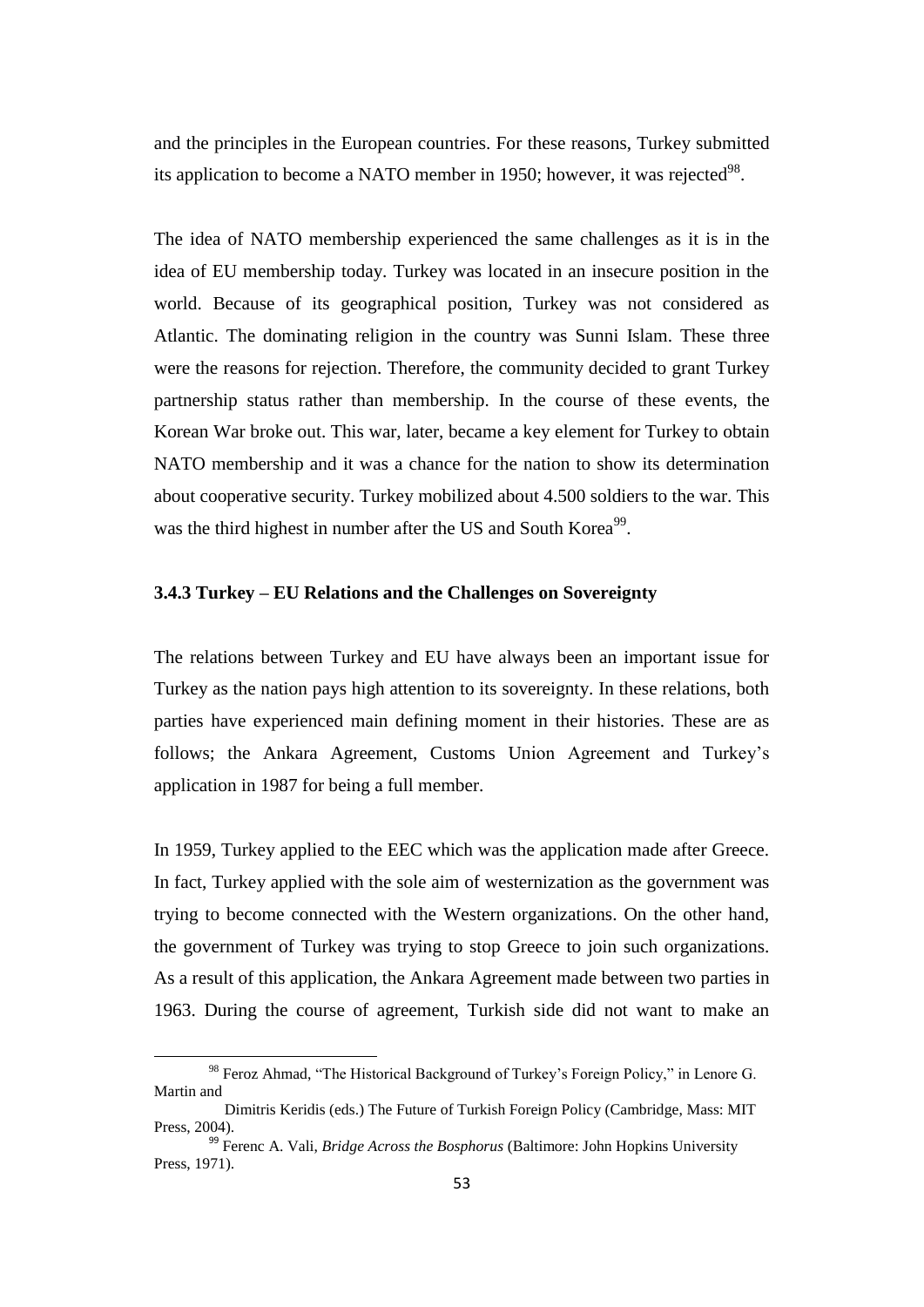agreement on free trade since it can be a threat in the future in terms of subordination. One of the basic issues that the government wanted was the prospects of being a full member in the future.

In 1995, Turkish government aligned with the Customs Union in order to force the EU to accept Turkey as a member. In doing so, Turkey has been the only nation which made a Customs Union with European Union without being a member. Thanks to this agreement, Turkey protected and kept its sovereignty alive in foreign markets. The Customs Union meant that Turkey has to adopt the tariff rates defined by the EU and conduct its business activities in accordance with the law enacted by the EU. Thus. Turkey protected its sovereignty and created an opportunity for the possible full membership in the future.

In this paper, Kurdish and Alevi issues created by the imposition of conditions were examined. Moreover, the the position and acts of the army considering the politics in Turkey and restrictions on sovereignty. In this chapter, my aim was to show the split from Kemalist ideas beginning from the military coup in 1980 on specific issues namely Kurdish and Alevi questions and military"s involvement in politics. In the final chapter, the issue of how the sovereignty was limited in particular areas before Turkey was approved as a candidate to join the EU. This issue is one of the most important arguments of people with Kemalist ideology as they think that Turkey limited or forced to limit itself according to the wish of the EU in its foreign policies and for this reason, it is not acceptable for Turkey to join the EU. In the next chapter, the orthodox ideas related to the restrictions on sovereignty of Turkey and also main fields that lead to problems between the conditions defined by the EU and understanding of Kemalist ideology.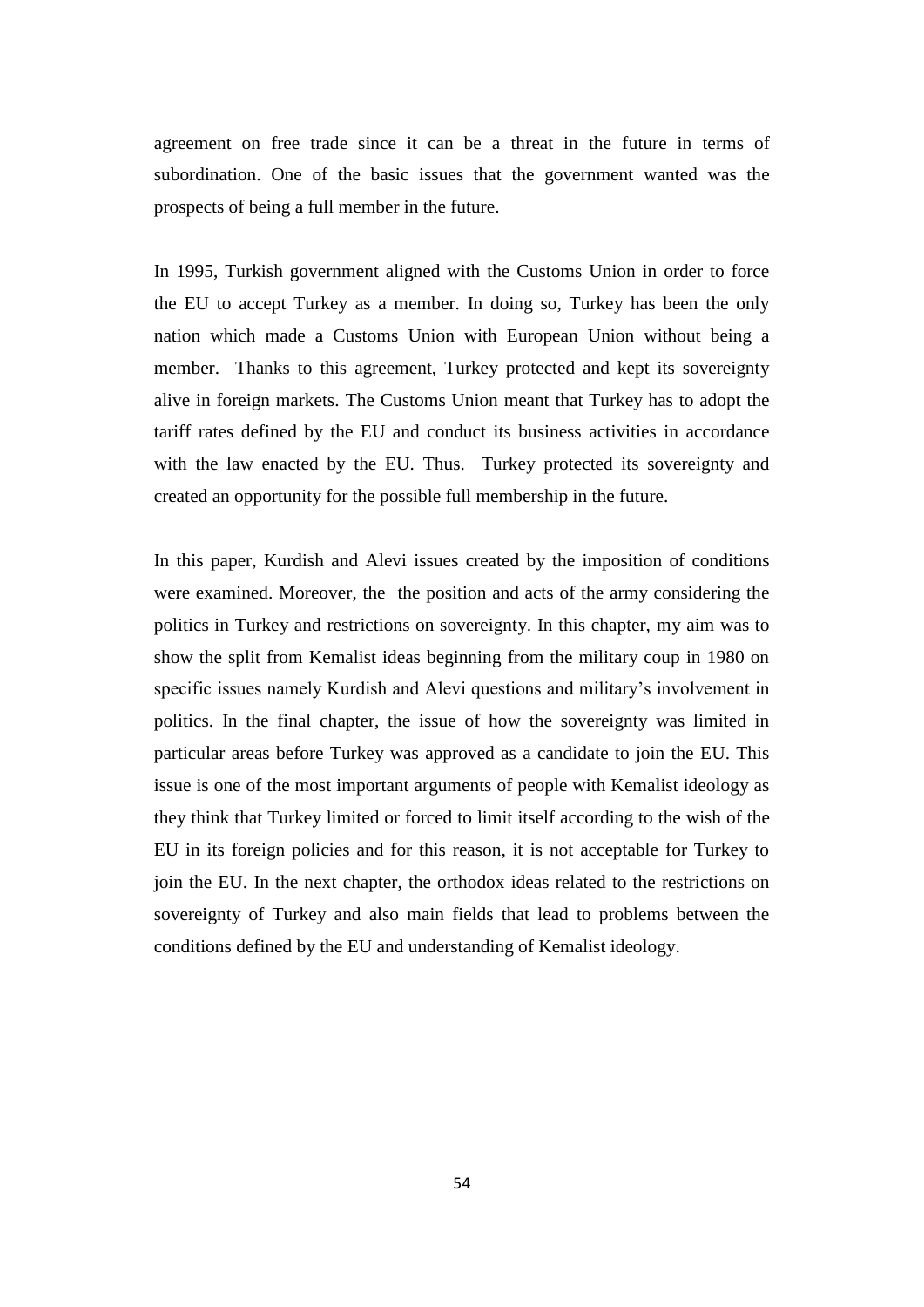#### **CHAPTER IV**

#### **KEMALISM AND NEO-KEMALISM**

Edward Shils explains internal and external roots of alterations in ideologies, despite social, systematic and ideological alterations undergo changes very slowly and difficultly and it can only be seen during the course of time. The main factor that causes ideologies to change is the intellectual conceptions. Due to these conceptions, discrepancies and gaps in ideologies are utilized. According to Shils, it is not easy for the world to adapt itself in parallel with the necessities of ideologies. In theory and fact, ideologies cannot revise themselves and it is not possible for people who face the daily facts to adopt themselves to the pressures coming from such ideologies. Although there have been many resistances, ideologies modify themselves or are modified by third parties, lightly or thoroughly $100$ .

In the early years of the newly founded Turkey, after the declaration of independence, there had been many attempts, which can be considered as light, to modify or refresh Kemalist ideology, namely "Conservative Kemalists", "*Kadrocu*  Kemalists' and 'Re-constructivist Kemalists'. The Conservative Kemalists were adopting modernism in terms of politics. On the other hand, they had conservative ideas on cultural themes. They supported the separation of religion from politics; however, the religion should be a part of social and national issues in Turkey as it is a longstanding tradition in Turkey. Re-constructivist Kemalists aimed to change the people and cultural elements according to the secular approaches. To do this, they desired to remove all moralities depending on religion. In return, they wanted to develop a class-free society with secular ideas. In this group, an effective and democratic government can be achieved by instructing people with revolutionary and secularist approaches. They made big efforts to create people with secularist

<sup>100</sup> Edward Shils, "The Concept and Function of Ideology", *International Encyclopedia of the Social* 

*Sciences*, Vol. 7 and 8 (New York. The Macmillan Company&The Free Press, 1972).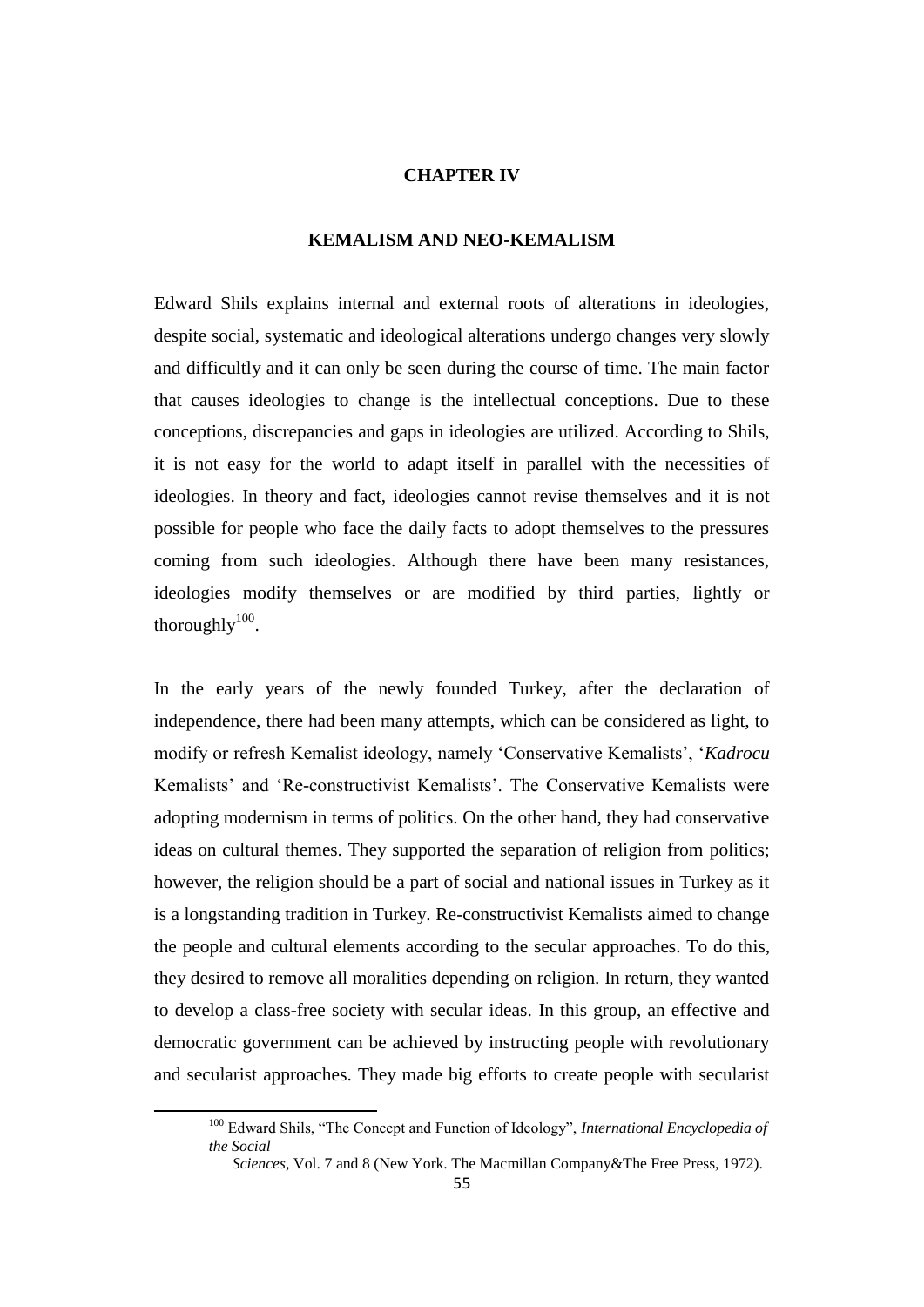and revolutionary ideas to govern the nation. Therefore, they took the responsibility of inculcating and changing people according to contemporary ideas. In order to accomplish such aims, they changed the names of specific things having religious references. For the re-constructivist Kemalists People's houses were the Temples of Ideal and their Holy Book was Nutuk, the speech delivered by Atatürk<sup>101</sup>. On the other hand, *Kadrocu* Kemalists aimed at establishing an ideology for the non-completed Turkish revolution. *Kadrocu* Kemalists believed society cannot be improved with democracy, individuality or liberalism. They had different sympathy areas than re-constructivists. In terms of desiring for a classfree society, they had similar ideas with re-constructivists. For these reasons, they supported the rule of authoritarianism handled by a single political party. Generally, *Kadrocu* Kemalists expressed their opinions on politics and finance. In its essence, however, they wanted to create a cultural identity since they did not accept the Ottoman identity. For this reasons, they had sympathy for the Central Asia $^{102}$ .

Nonetheless, such efforts were not strong and they could not raise among the Kemalist groups. Thus, they did not have extraneous determinants. They do not constitute a binding issue for this analysis. In recent years, the external factor exists in terms of changes in ideologies, as explained by Shils. This is the change caused by the EU and its requirements. People who support civilization in every area also promote being a full member to the EU. On the other hand, orthodox understanding of Kemalist ideology does not suit well with the EU requirements. Eventually, this factor led society to revise their ideas on Orthodox Kemalism. Recently, being a candidate for the EU has been an appropriate extraneous anchor and the most of the society support the idea of EU membership because of its positive outcomes. İlter Turan supposes that if the most part of society wants the extraneous aid for changes in a nation, it is highly to become productive. For this

<sup>101</sup> Temuçin Faik Ertan, *Kadrocular ve Kadro Hareketi* (Ankara. T.C. Kültür Bakanlığı Yayınları,

 <sup>1994) 117-32.</sup>  $102$  Ibid.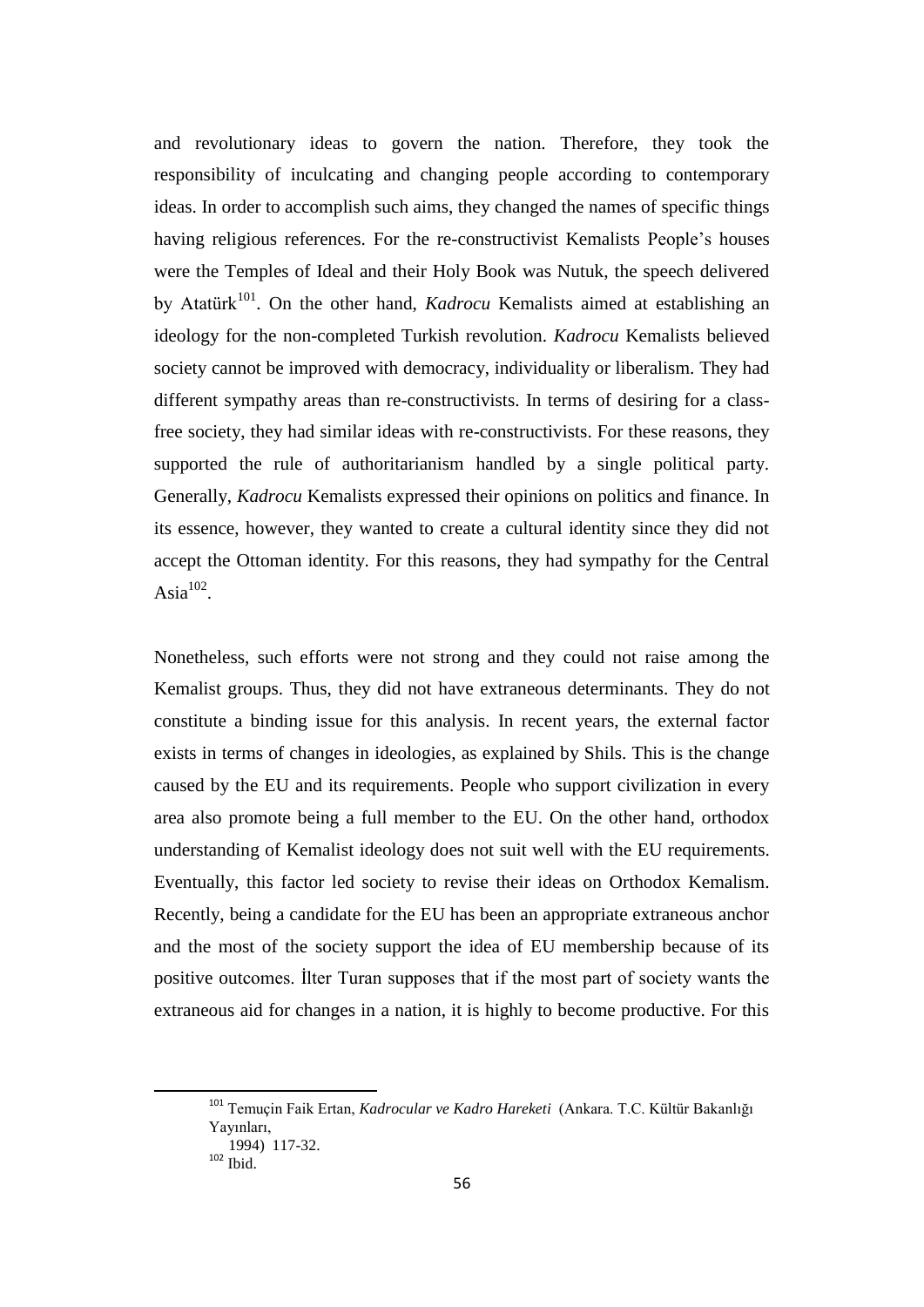reason, such organizations should be regarded as aid and reward, not restrictions $^{103}$ .

Futhermore, orthodox Kemalists felt the need of revising their ideas in this ideology. Because of the requirements defined by the EU, the society feels the need of revisions in Kemalist ideology and this is a serious and vital issue for orthodox Kemalists. In this chapter, the Orthodox and neo-Kemalist ideas on specific and serious issues which have been disturbed by the EU are examined, namely the Kurdish and Alevi questions, the position of military in politics and the EU candidacy.

### **4.1 Orthodox Kemalism**

 $\ddot{\phantom{a}}$ 

People who support the general understanding of Kemalist ideology belong to this group and this understanding, generally, has become effective in Turkey"s policies in the last 50 years. At most, Turkish military defends these views and practices them in. The upcoming examination related to the military behaviors against the some requirements of the EU is depending on notable military officers' statements on several subjects. Uniformity in the trainings of military, semi-private working conditions and authoritarian attitudes coming from the military roots depicts the image of military in the eye of public.

By contrast with the general opinion, the military in Turkey did not adopt and defended Kemalist ideology during the offices of Mustafa Kemal and İsmet İnönü. However, the army actively supported Kemalist ideology after the transition to the multi-party system in Turkey. With this system, pluralism occurred in many parts of the society which disturbed the army. Therefore, they started to pay attention to the Kemalist ideology in military education institutions. First, the army was not content with the religious acts and statements of the Democrat Party. Secondly, leftist ideas and organizations emerged in Turkey

<sup>103</sup> Turan, İlter. "The Turkish Political System: Instability and Hurdles," in *Turkey: The Road Ahead?*,

ed. Bertil Dunér. Stockholm: The Swedish Institute of International Affairs, 2002.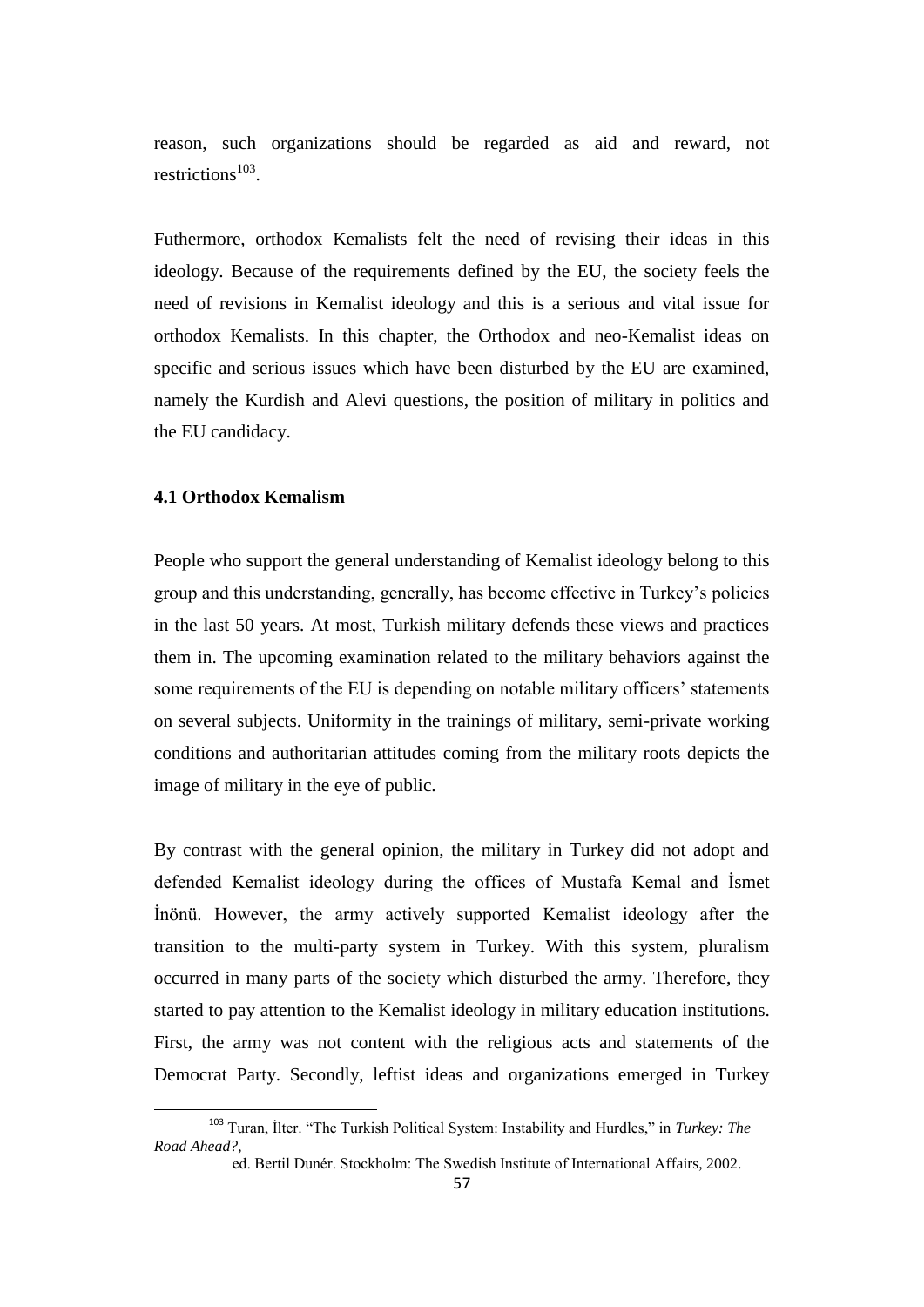during 60s and 70s and this was not acceptable for the army either. As a result, the military increased the amount of courses which are related and dedicated to teach Kemalist ideology in schools. Afterwards, 1980 military coup occurred to introduce and generalize Kemalist ideology as the basis of Republic of Turkey. Mehmet Ali Brand, a Turkish journalist, states that in the 40s, Kemalist ideology was not much involved in military education; however, the number of courses devoted to Kemalism increased from 5% to 8-9% during the 60s. Kemalist ideology was an important element for the military to maintain the existing conditions and fight against the extremist ideas among the citizens. Particularly after the 1980 military junta, the military utilized conservative Kemalist ideologies to recover the society from extremism $104$ .

In those days, this understanding or interpretation of Kemalism was adopted by military in all issues related to the relations between Turkey and the EU. The first reaction of the military to the requirements of the EU was aggressive. The National Security Committee reacted in an aggressive way to the report called as "The Measures that Turkey Needs to Take in the Light of the Copenhagen Political Criteria" and developed by Prime Ministry Human Rights Coordination Supreme Board. This report was including some radical offers such as the removal of the ban related to the use of languages. Subsequently, the National Security Committee prepared a counter report which stated that giving permission to the Kurdish broadcasting and education in Turkey would make extremist and separatist actions easier and this would become a threat for the sovereignty of Turkey. The National Security Committee also stated that it is inappropriate to align with and the overstated conditions of the EU and these conditions are not agreeable in Turkey"s characteristics. After the report issued by the National Security Committee, the above mentioned report prepared by Prime Ministry Human Rights Coordination Supreme Board was modified and Gürsel Demirok, developer of the report, resigned. In 2000, the Chief of the General Staff introduced the Domestic Security Report. In this report, there were important prerequirements related to the Kurdish broadcasting and education. The report was

<sup>104</sup> Mehmet Ali Birand, Shirts of Steel (London: I.B. Tauris&Co. 1991).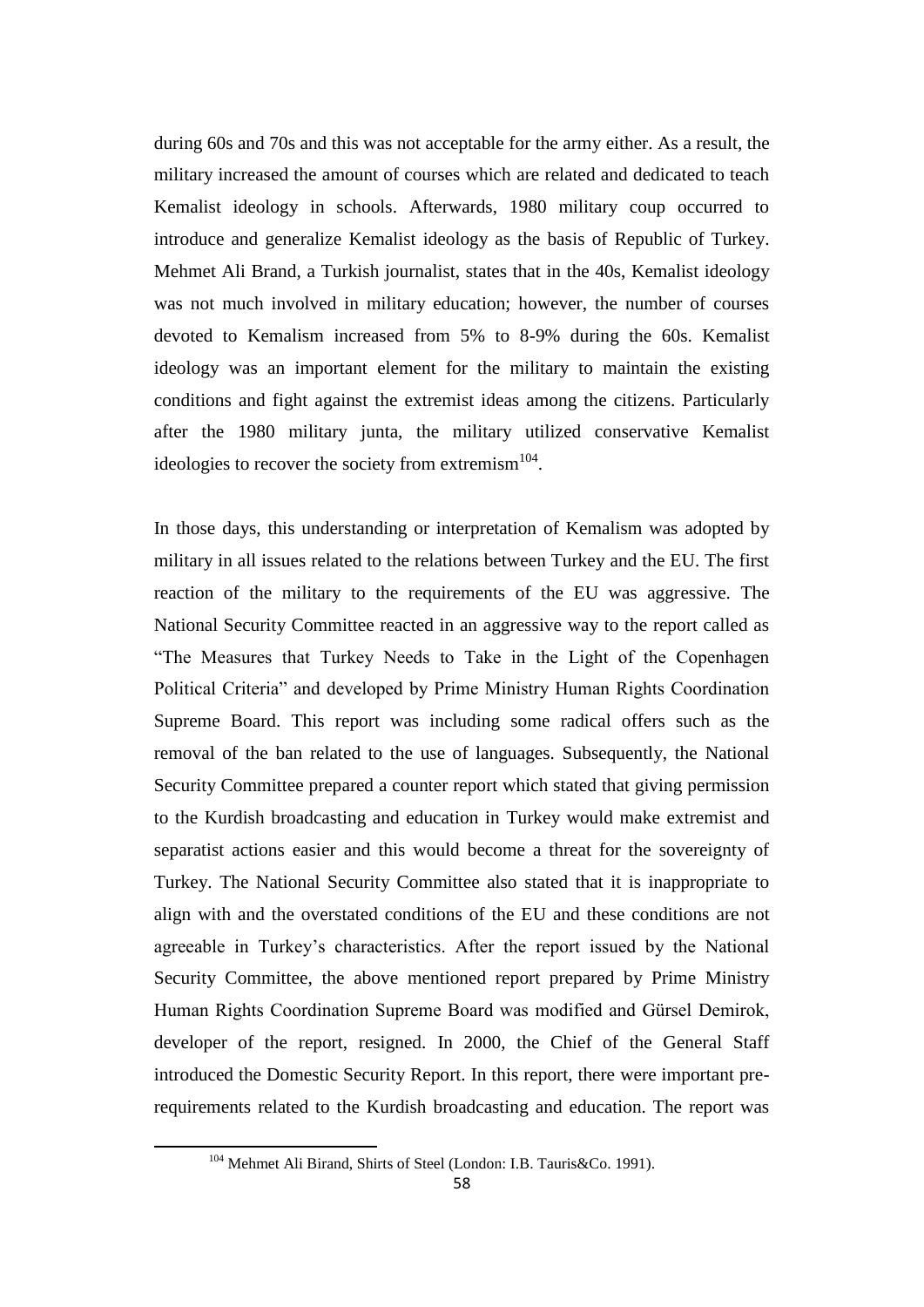also stating that some nations which are the members to the EU have showed their support for the PKK and for this reason; this organization was handled in the report as the exploiter of the EU requirements including the sub-identities issue and Kurdish broadcasting and education $^{105}$ .

In the upcoming years, some of the high-ranked officers stated their views regarding this issue. Halil Şimşek, the Brigadier General, declared his concerns about the way leading to the EU by stating that the EU was aiming to separate Turkey by forcing her to issue some rights related to the Kurdish broadcasting and education and by threatening the nation"s essential elements. In the next year after the statements of Şimşek, Tuncer Kılıç, high-ranked military officer, stated his ideas which were against the EU. According to him, Turkey's aim should be align with Russia, Iran and the US, not the EU. He later said that these were only his views and therefore should not be bonded to the military. However, since he was a high-ranked officer, his ideas and views were considered as the thoughts of the Turkish Army Forces<sup>106</sup>.

Most of statements made by notable military officers make reference to the highimportance of nationalism and national unity. According to many conservative Kemalists, the aim of various global organizations and European states is to force Turkey to abandon the national unity concept in the Republic of Turkey by means of falsehood rights, independencies and freedom. In the same context, this group considers the acceptance of Alevi community as a religious group would threaten the unity of Turkey. Even, many high-ranked military officers avoid from expressing the likelihood of the accepting some ethnic minorities. They think that minorities do not necessarily occur through the indifferences between ethnicities and religions; therefore, their rights are only the personal rights and it is acceptable to regard them as collective by politicizing. After these statements of abovementioned military officers, Atilla Ateş, the Commander of the Land Forces, expressed that there are various institutions which aim to arouse the

<sup>105</sup> "Genelkurmay İç Güvenlik Yorumu," *ntvmsnbc*, 7 December 2000.

<sup>106</sup> "Türkiye Rusya ve İran"la İttifak Arayışında Olmalı," *Sabah* (Turkish Daily), 8 March 2002.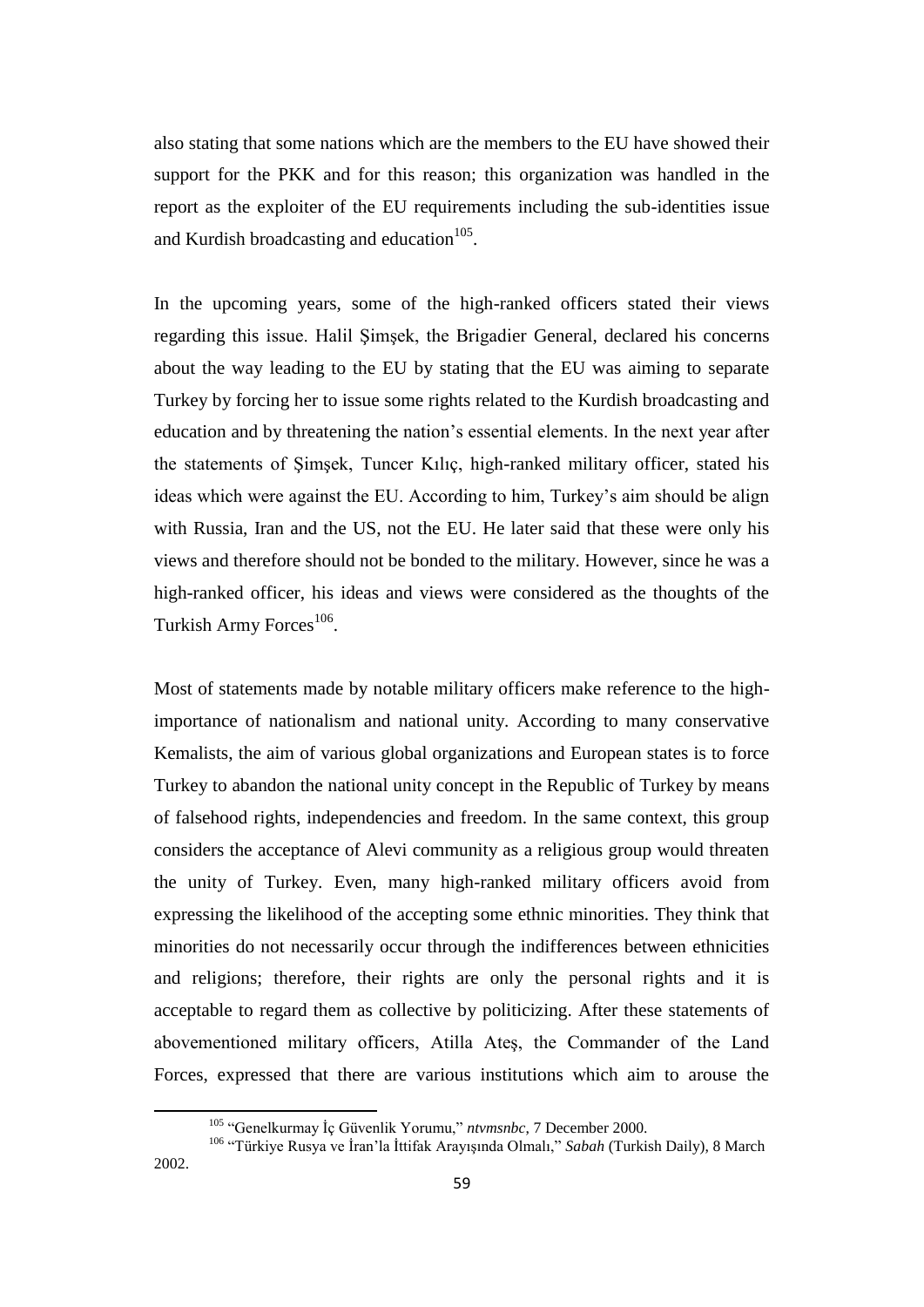feeling of a distinction between Alevis and Sunnis who have existed in the same geography for long years. In this context, Directorate of Religious Affairs stated that Aleviness is not a sect but a culture and manner of life in the same religion and therefore, they should worship in the same places with Sunnis. As it is seen in the previous examples, there is the same policy related to the Alevi community with the adopted policy regarding the Kurdish and in this sense, conservative Kemalists aim to decrease the volume of talks in these issues.

The orthodox Kemalists consider the TAF to be the single institution that can preserve Turkey"s unity as a nation and is immune to "dissenting" forces. Second Chief of General Staff Yaşar Büyükanıt's speech that he gave in August 2004, describes the perspective of high-ranked military officials with regard to the military"s role in Turkish politics: We have noticed that with comments such as "the military"s role in Turkish politics", internal/external forces try to distance the TAF from its role of guiding the regime. Everybody should be sure that we will continue to accomplish our responsibilities despite any individual interests. This vow to fulfil the responsibilities is the basis of the EU"s worries with regard to the military"s role; however, the TAF is not willing to settle in relation to its protective stance over Turkish government politics.

Nonetheless, there have been cutting-edge developments in relation to the TAF"s views on EU"s perspectives as well as the alteration of Kemalism. For example, the former Chief of General Staff Hilmi Özkök and the Chief of General Staff Yaşar Büyükanıt had both made statements in relation to the altering of Kemalism and accepting EU perspectives. Büyükanıt for example, suggests that Turkey"s membership in the EU is an anticipated result of Ataturk"s model of civilization and that the TAF completely approves of the EU model. Büyükanıt also states that Kemalism should not be viewed as a belief, as what Ataturk left behind is not a confined framework of ideology. Instead, it is a worldview representing humanitarianism, modernism and diversity. Similarly, Hilmi Özkök has also given speeches along the same line that notes TAF"s approval for Turkey"s membership in the EU and has even disapproved of the previous military coups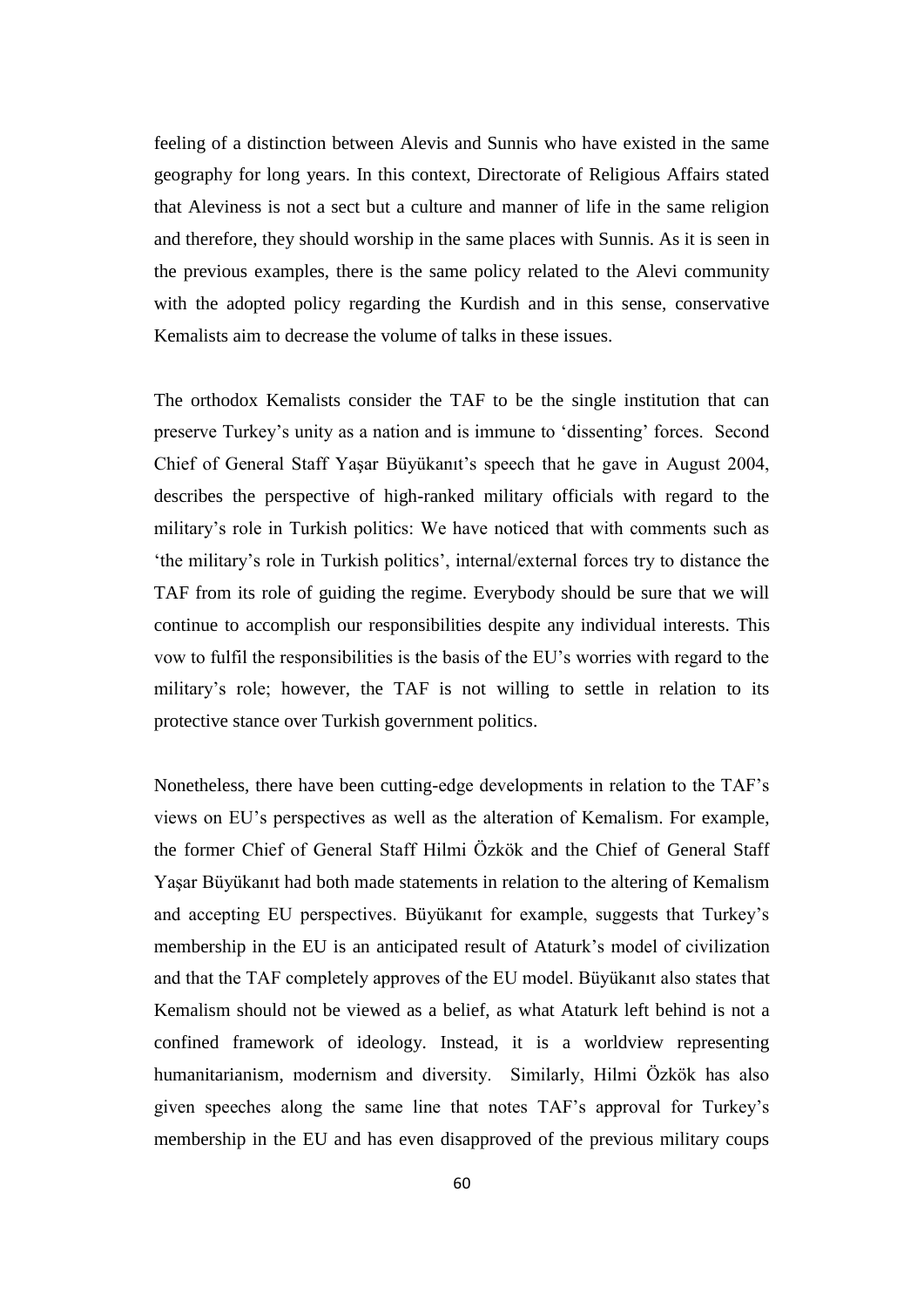and has exclaimed that the TAF will maximize its accredit to the decisions of  $civilians<sup>107</sup>$ .

Still, when these speeches are comprehensively analysed it can be found that they are no more than covered up repetitions of the old mindset with a EU enthusiastic background. Both domestic and international pressure for the alteration of the Turkish governmental system paired with the large support for Turkey"s membership in the EU has encouraged the Turkish military to at least verbally support Turkey's participation in the EU; however, the old mindset still prevails. Büyükanıt's speech on May 30 2003 portrays the military's contradicting view on Turkey"s EU membership. The military is especially contradictory in relation to dogmatic minority and ethnic concerns and this is evident in the speech mentioned above. During this speech, Büyükanıt initially argues that the military gives full support to Turkey's membership in the EU and then continues with contradiction that the broadcasting in languages besides Turkish is a threat because of the number of terrorists that reside in Turkey.

With examples as such, it can be discussed that the TAF claims to be pro-EU but continues its scepticism towards the EU. Examples also show the military"s rejection of the EU"s principles on ethnic minorities as well as the military"s role in politics and the democratization of the Turkish government via improved freedoms and rights which would lead to a more diverse society. The military expresses its approval of the EU due to great levels of support for Turkey"s membership in the EU. However, this approval is shown under "Ankara criterion" as opposed to the "Copenhagen criterion." TAF therefore continues to maintain the political advances in Turkey while at the same time pretending to express its support for the EU to comply with the Copenhagen criterion. While each announcement by high ranked military officials praise the EU at the same time promises are given to continue to protect the Republic of Turkey and its

<sup>107</sup> "Orgeneral Özkök"ten İhtilal Yorumu," Sabah, 15 September 2004.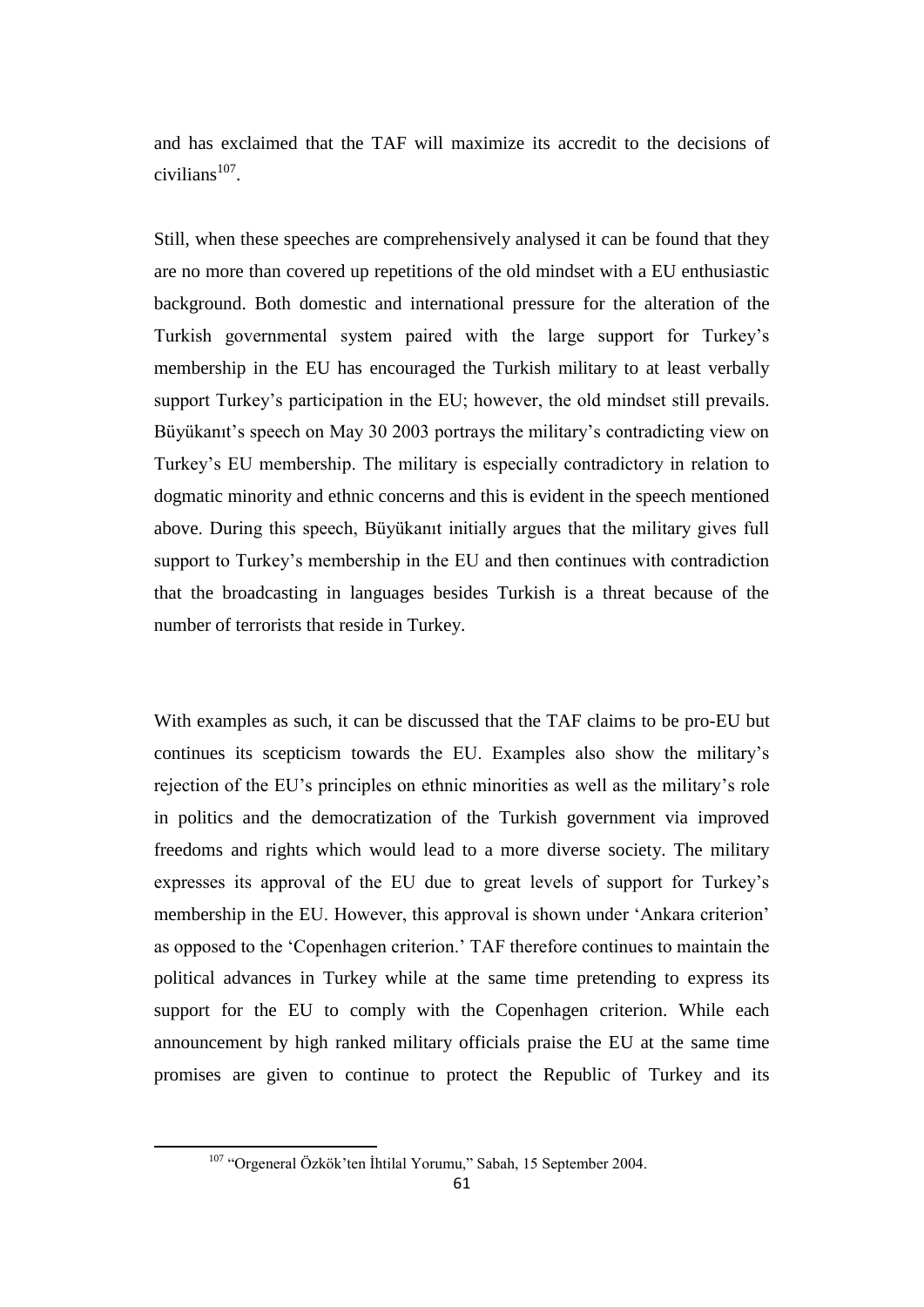democracy from domestic threats; creating the essential issue to Turkey"s civil and military relationship.

TAF"s authentic view on EU"s conditions and Turkey"s membership in the EU can be seen in the statements by retired key military officials, such as the former Second Chief of the General Staff Çevik Bir and the retired general Suat İlhan. Bir suggests the Shanghai Five as an alternate to the EU. With that, Suat İlhan says that the six principles of Kemalism and Kemalist thought will be shifted and lose significance with Turkey becoming an EU member. By sharing its standards of independence and nationalism that Ataturk had made a core element of the Turkish Republic, our nation will lose its exceptional qualities, making Turkey a mere element of the EU... Supporting the EU participation without neglecting Kemalist ideologies is inconceivable. Nobody remains a Kemalist while supporting the EU membership at the same time. $108$  The statements of retired military officials are more reflective of the realistic military views as the retired personnel are not obliged with pleasing the public in order to continue TAF"s important function within Turkey.

The Orthodox reading of Kemalism is also represented by bureaucrats and academicians. Among them is Erol Manisalı, who is famous academician that supports Orthodox Kemalism. Manisalı argues that the EU supporters in society are the result of collaborations by the EU for its secret plan to divide Turkey. He also states that EU supporting lobbyists who distance themselves from Kemalism and would gain advantages from the undermining of Kemalist ideology. Therefore, he argues that for the benefit of Turkey, the TAF must persist the struggle with the EU defending lobby because the Turkish Army is the only force where such pro-EU forces cannot be exercised. Manisalı states that the Kurdish issue is used by EU countries as a means for delaying Turkey"s acceptance. Furthermore, if Turkey provides the Kurds with political and cultural rights or accepts them as a minority group, the Kurdish issue will still be used to achieve certain aims. These aims are: to oppose the American power in Northern Iraq by

<sup>108</sup> Suat İlhan, *Avrupa Birliği'ne Neden Hayır?* (İstanbul: Ötüken, 2002.)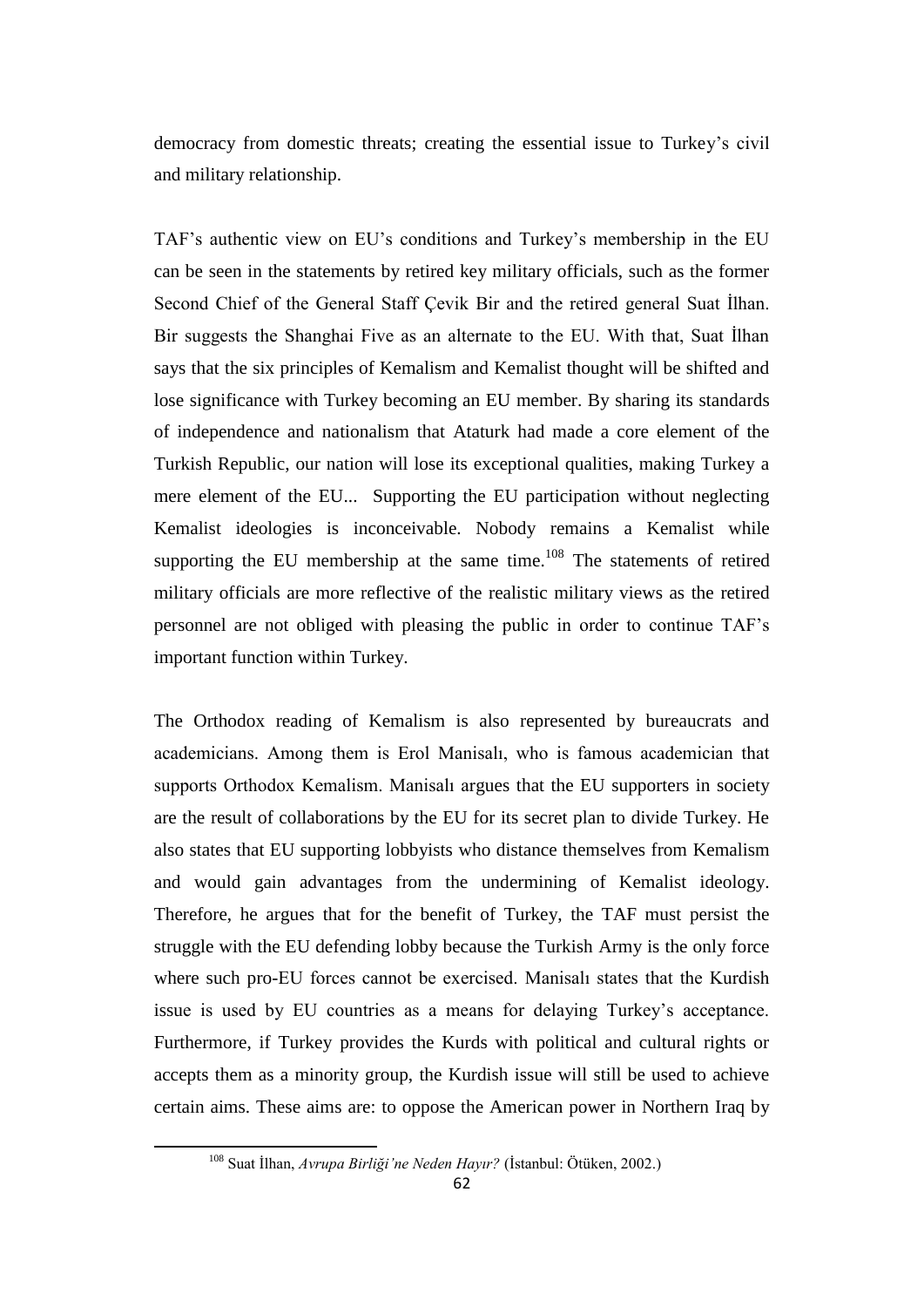regulating the Kurdish population there via Turkey; to destabilize Turkey by creating a potential Kurdish rebellion within the countries to overcome potential regional supremacy. In relation to this, Manisalı advises a solely economic alliance with the EU without Turkey becoming an official EU member. It is therefore evident that Orthodox Kemalists are leery of Turkey"s relations with the EU and of the EU itself. Orthodox Kemalists believe that the EU aims to separate Turkey by using Kurds and Alevis as minority groups and demand their rights. To overcome these threats, they argue that the TAF need to supervise Turkish politics and the Turkey – EU connections to prevail over the threats and maintain Turkey"s national and provincial virtue. In relation to Turkey"s membership in the EU, they argue that the EU"s primary aim regarding Turkey is to take advantage of Turkey geographically and economically while at the same time never allowing Turkey"s full membership. They argue that to overcome these threats, Turkey needs to focus on becoming a regional force by continuing its independence and entrusting in its powerful militaristic strength.<sup>109</sup>

# **4.2 Kemalism and Liberalism: Neo-Kemalism**

 $\overline{a}$ 

The reforms in Kemalism are comprehensively studied by the acclaimed sociologist, Nilüfer Göle. Göle states that a more open-minded form of Kemalism is about to flourish. She also states that at present Turkey is undergoing from the effects of its labour agenda. Furthermore, she discusses that a new version of Kemalism has been forming since the late years of the 80s. The uprise of the organizations of civil society, especially youth and women"s groups that both protect and exercise Kemalism, gives hints of a neo-Kemalism ideology evolving; hence, shifting society one step at a time. For years, Mustafa Kemal Ataturk has been mythologized by society. The admiration for him led to certain social taboos and a blind reading of Ataturk"s ideology. This new wave of Kemalism allows society to genuinely understand Ataturk's thoughts and missions and reflect them upon social life; the tolerant-Kemalist ideology, although not yet apparent in the

<sup>109</sup> Erol Manisalı*, İçyüzü ve Perde Arkasıyla Avrupa Çıkmazı* (İstanbul: Otopsi Yayınevi, 2001).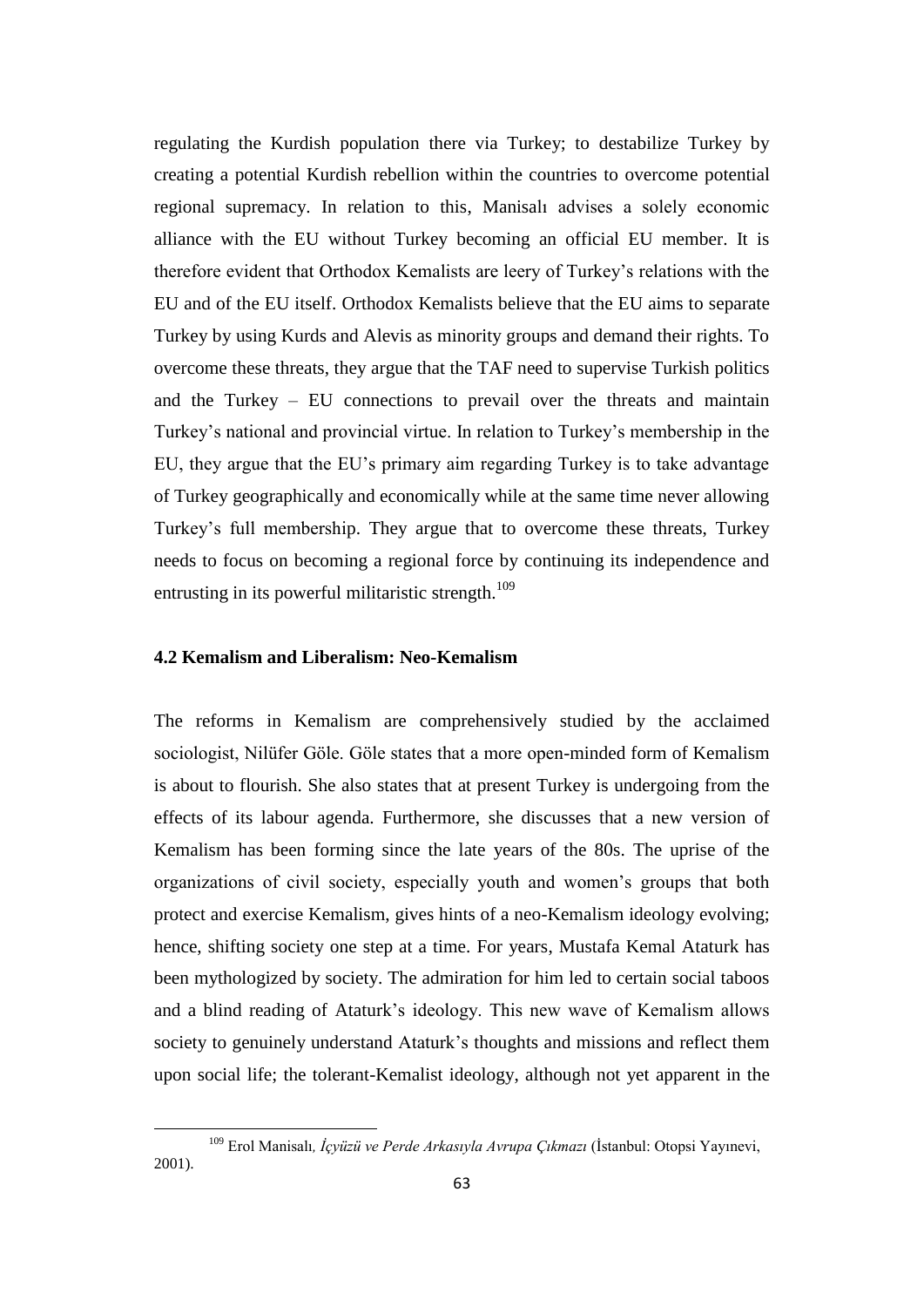political scene, can be examined in social life. As a conclusion, Göle argues that the new wave Kemalism is bound to be reflected in the political scene sooner or later and that Kemal Derviş is the ideal key figure for representing this new ideology ("tolerant-Kemalism) and distinguishing it from Orthodox Kemalism, as he supports not only Kemalism but also social democracy.<sup>110</sup>

As Göle argues, the arising "tolerant Kemalism" is very similar to neo-Kemalist ideology. This segment looks at the core concepts of neo-Kemalist thinking and its perspective on various issues such as the Alevi argument, the Kurdish controversy, the military"s role and giving up independence to become an EU member. The neo-Kemalist view on these issues is the core for their differentiation with Orthodox Kemalists.

A senior journalist, Andrew Mango is among neo-Kemalists and argues that Kemalism cannot function as a fixed ideology that has no room for change .He states that Ataturk was an innovative and wise leader and that his innovative stance can be used to resolve problems faced today. Mango uses the Kurdish question as a key example for this argument. Ataturk"s ideas differenced amid and after the Independence War. This led Ataturk to acknowledge self-government to maintain local traditions. Mango argues that a similar action should be taken; hence, giving greater rights for foreign languages – including Kurdish. According to Mango, the Orthodox argument that giving such rights will result in a domestic uproar of other minorities is invalid.<sup>111</sup>

Mango proposes a three step plan to resolve the Kurdish issue. Initially, Kurds should be given cultural rights. Then, local governments should be strengthened and ultimately opportunities for new regional and ethnic non-violent parties to be formed should be given, this would mean the dismissal of political barriers. As Mango argues, the removal of these barriers on ethnic parties would result in a

<sup>110</sup> http://www.ntv.com.tr/news/87867.asp

<sup>111</sup> Mango, Andrew. "Kemalism in a New Century", in *Turkish Transformation: New Century- New* 

*Challenges,* ed. Brian Beeley. Huntington: Eothen Press, 2002.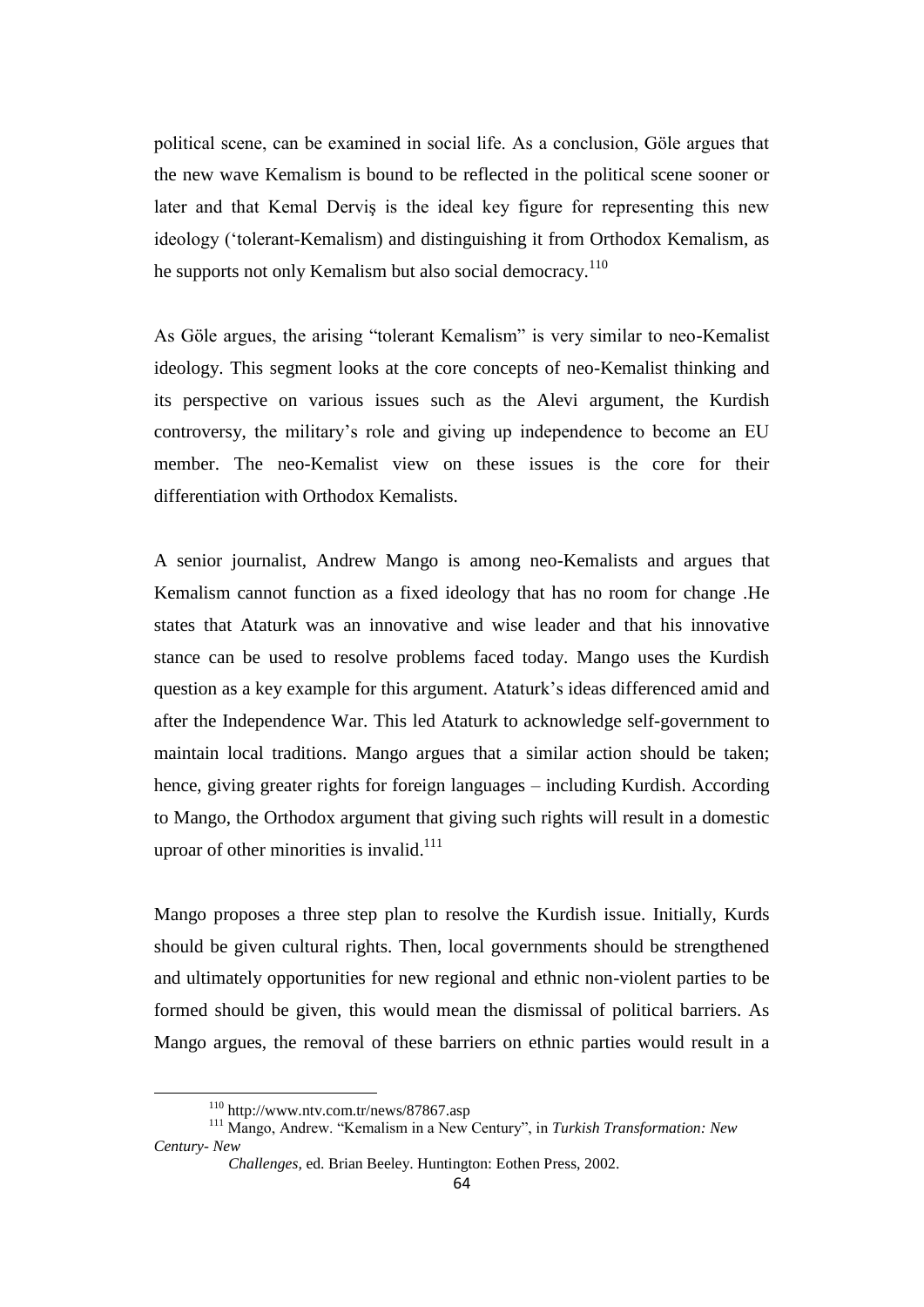diverse representation of the hidden Kurdish societies. It can therefore also be concluded that Mango views the existing policies on the Kurdish issue as sufficient and that he advises the revision of the existing policies in a manner to conform to the revolutionist and pragmatist background of Kemalism<sup>112</sup>.

Mango also questions if becoming an EU member and loosing full independence is agreeable with Kemalism; to defend his argument that the two notions do not contradict, he states that Ataturk himself had joined such alliances such as the League of Nations and the International Court of Justice in The Hague for the overall benefit of the country<sup>113</sup>.

Sami Selçuk, the retired president of the Court of Cassation also states that Kemalism has become a stagnant thinking system. He argues that the world has been in a constant change from the 1930s to the 1990s and that due to threshold Ataturk has in Turkey, an authoritarian practice is still advocated; he states that this authoritarianism needs to be abandoned in order to accept a more diverse  $democrac<sub>y</sub><sup>114</sup>$ .

Sami Selçuk studies the state and society and state and religion relations of the 1930s. In his observations he notes that, compulsory religious activities have threatened the secularism of the nation. This is because opening and running religious educational institutions automatically implies the state"s support for a certain religion. In relation to this, Selçuk defends the idea of the EU and the Alevi society in Turkey which both argue that the state needs to be religiously neutral. Furthermore Selçuk suggests that the state and religion relations in current Turkey must be differentiated then the way it was during the Independence War. During this War, Ataturk and his associates had concerns over religious exploitation and therefore supervised religion. However, in contemporary Turkey

 $112$  Ibid.

 $113$  Ibid.

<sup>114</sup> Selçuk, Sami. *Longing for Democracy*. Ankara: Yeni Türkiye publications, 2000.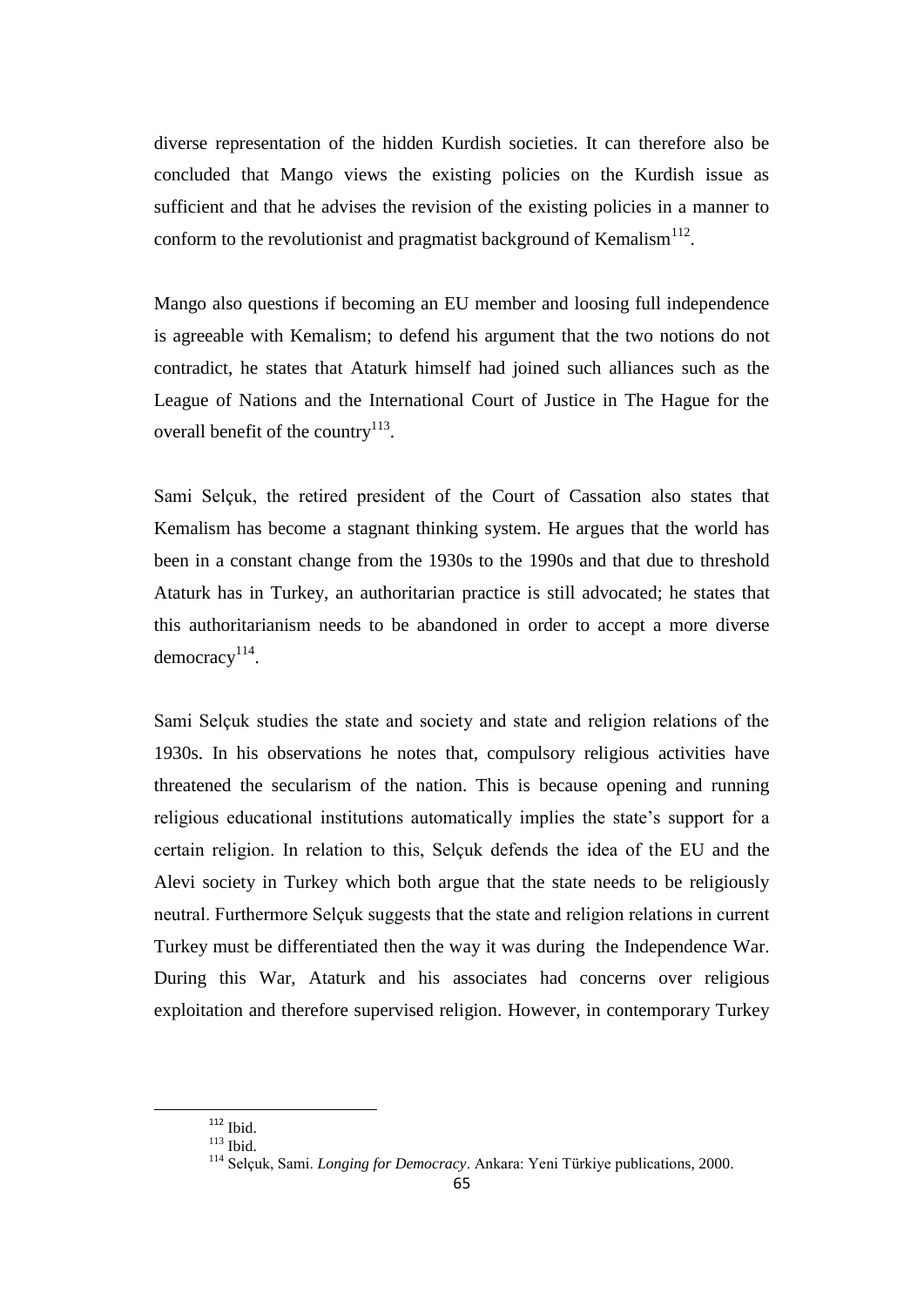where society has become plural, religious monitoring cannot be maintained. Instead, impartiality needs to be evident in both regulations and organizations.<sup>115</sup>

From Selçuk's announcements, it can also be noted that he supports the teaching and broadcasting in other languages besides Turkish, including Kurdish. He also states that pluralist democracies cannot have a fixed hegemonic identity and must also abandon fixed principles. Selçuk also advocates that pluralism by giving inner-cultures equal practice by the state will bring prosperity and development to a nation. It can therefore be said that Selçuk believes that Kurdish political and cultural freedom will be a key component for the further democratization of Turkey. In relation to the military"s role in Turkish politics, Selçuk states that "degenerated democracy which is permitted under the supervision of big brothers. I want the highest democracy in the sense of a government of a people made up of free individuals by the people and for the people." It can be observed in his statement that Selçuk views the TAF"s role in Turkish politics as a contradiction to national freedom, hence, going against one of the key principles of Kemalism. In relation to the EU controversy, Selçuk argues that Turkey"s membership in the EU is delayed due to a lack of democracy and that only after this democracy is achieved will Turkey become an EU member. 116

Neo-Kemalism is also supported in journalism, for example the columnist Hasan Cemal argues that Atatürk"s reference to contemporary civilization was in fact at the time Europe, as all modern civilizations of his time were located there. To defend his argument, he states that it was the reason why Ataturk adopted Commercial Law from Germany, Civil Code from Switzerland and the model of unitary and *laicist* state from France.<sup>117</sup> Hence, he declares that Turkey's membership in the EU is in line with Ataturk"s missions and that Turkey should not neglect the EU. In relation to the Kurdish and Alevi issue, Cemal argues that the limiting of these groups social freedom intensifies the issues.<sup>118</sup> Similar to the

<sup>115</sup> Selçuk, Sami. *Longing for Democracy*. Ankara: Yeni Türkiye publications, 2000. <sup>116</sup> Ibid.

<sup>117</sup> Hasan Cemal, "Atatürk Yolu Demek," Milliyet, 6 July 2003.

<sup>118</sup> Hasan Cemal, "Yasakçı, Ne Oldu?", Milliyet, 10 February 2005.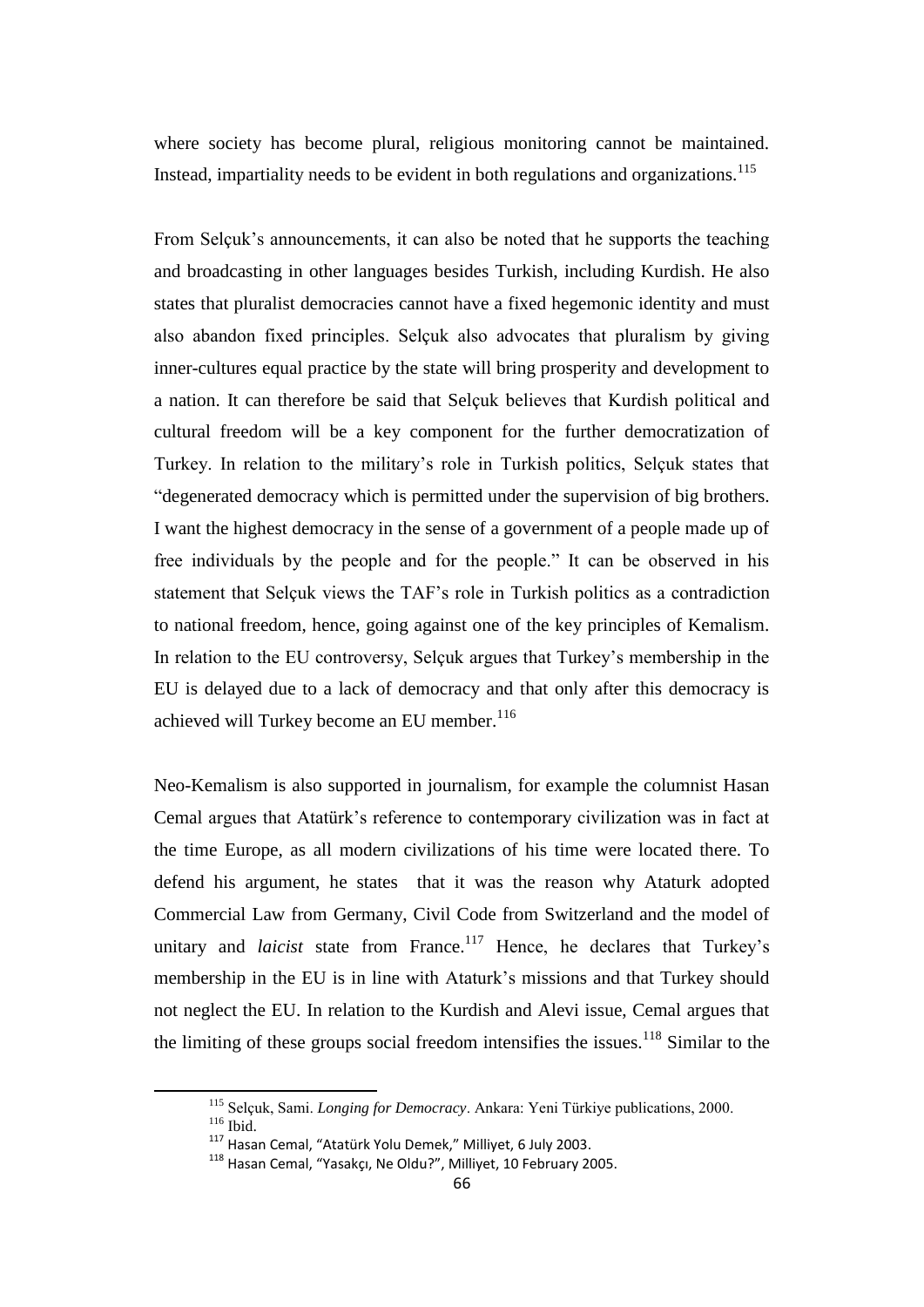other neo-Kemalists, Cemal believes that current situations should be considered under the current circumstances as opposed to the expired views of the 1930s that are not reflective of the contemporary world. He acknowledges that the ideas of law, democracy and domination are in transition on account of the EU conditions. He defends that in relation to this transition and EU"s conditions that Turkey should generate new instruments and policies that deal with the Kurdish and Alevi issues $^{119}$ .

Another neo-Kemalist columnist, İsmet Berkan discusses developed democracy in Turkey. He discusses that democracy in Turkey was challenged in the progression era of the 1950s when Turkey switched to a multi party system. He argues that like in the 1950s when Turkey was not divided or threatened by the democratic transition, it should not be that way today. In relation to this, he supports the religious and ethnic freedom of subordinate identities in the nation. He defends that this freedom will increase the citizen faithfulness to the government in the country.<sup>120</sup>

When these perspectives are taken into consideration, it can be acknowledged that there is a large amount of demand for both the amending of Kemalism and the emergence of a more present neo-Kemalist group. The majority of neo-Kemalists argue that Kemalism is able to adapt to the contemporary world with a more elastic perspective. They argue that the majority of Kemalist arguments are appropriate today, such as using scientific knowledge for forming a democracy while utilizing pragmatism and revolutionist. Hence, neo-Kemalists question orthodox Kemalism and propose that Kemalist ideology should be returned to its roots – when Kemalism was a more temperate ideology. Of course to raise this question, the essence of Kemalism needs to be examined.<sup>121</sup>

<sup>&</sup>lt;sup>119</sup> Hasan Cemal, "29 Ekim: En Büyük Bayram!", Milliyet, 29 October 2004.

<sup>&</sup>lt;sup>120</sup> İsmet Berkan, "Cumhuriyet'in Değerini Bilmek ve Onu İleri Götürmek," Radikal, 29 October 2004.

<sup>&</sup>lt;sup>121</sup> Ernest Gellner, Encounters with Nationalism (Oxford: Cambridge, Mass: Blackwell, 1994).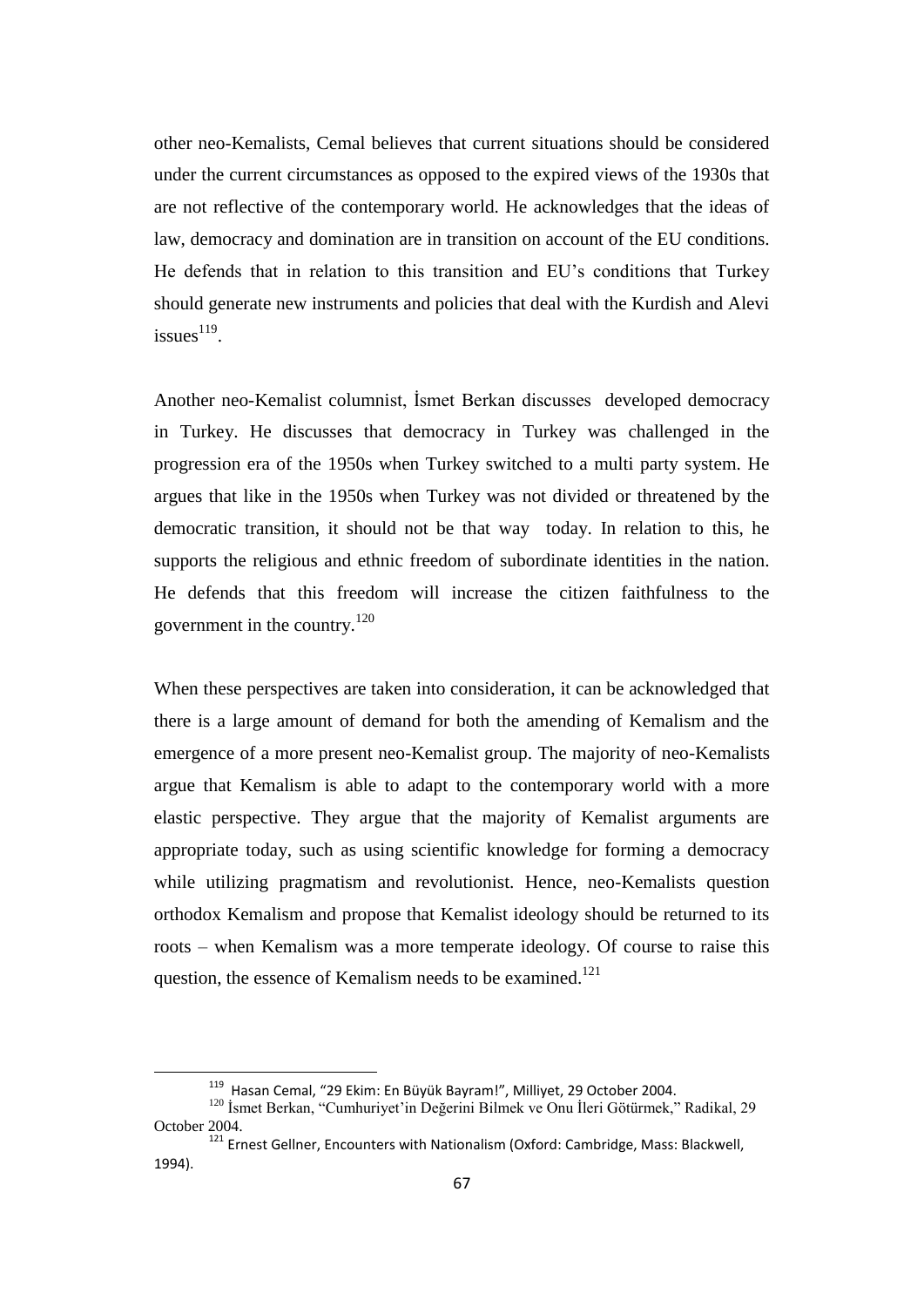Neo-Kemalists argue that Kemalism was not formed as repressing ideology by Atatürk, but rather that the military has made into a strict thinking system. Neo-Kemalists criticize the orthodox Kemalists for stagnating Kemalist ideology and ignoring its revolutionist and democratic arguments which could be used today. Orthodox Kemalists are also criticized for not updating their global perspective and ignoring Ataturk"s wish to become a modern, democratic, pluralistic nation that values human rights.

In this sense, neo-Kemalists differentiate from anti-Kemalists. Anti-Kemalists argue that Atatürk had no objective of becoming democratic and instead wished to create an obedient, homogenous nation where society could easily be controlled. However, Neo-Kemalists argue that Kemalism is founded on a multidimensional ideology. Therefore, anti-Kemalists favour the complete neglecting of Kemalism while neo-Kemalists argue that Kemalism needs to be reviewed in order to be in accordance the contemporary global relations.

Neo-Kemalists therefore propose that Turkey needs to modernize with the focus being society. They state that Kemalist reforms should take place which will allow members of society to be the core of modernization. Furthermore, they discuss that the military"s role in Turkish politics and society needs be minimized as Turkey develops as a nation. They also defend the recognition of identities within Turkey that have been deemed as secondary populations.

In relation to Turkey"s membership in the EU, neo-Kemalists view this as natural way of Kemalism as it is a group of modernized countries. They defend the ideas of democratization, pragmatism, civil rights and reformism and discuss that these are the components of Kemalism that should be used to make Turkey more align with the conditions of its EU membership.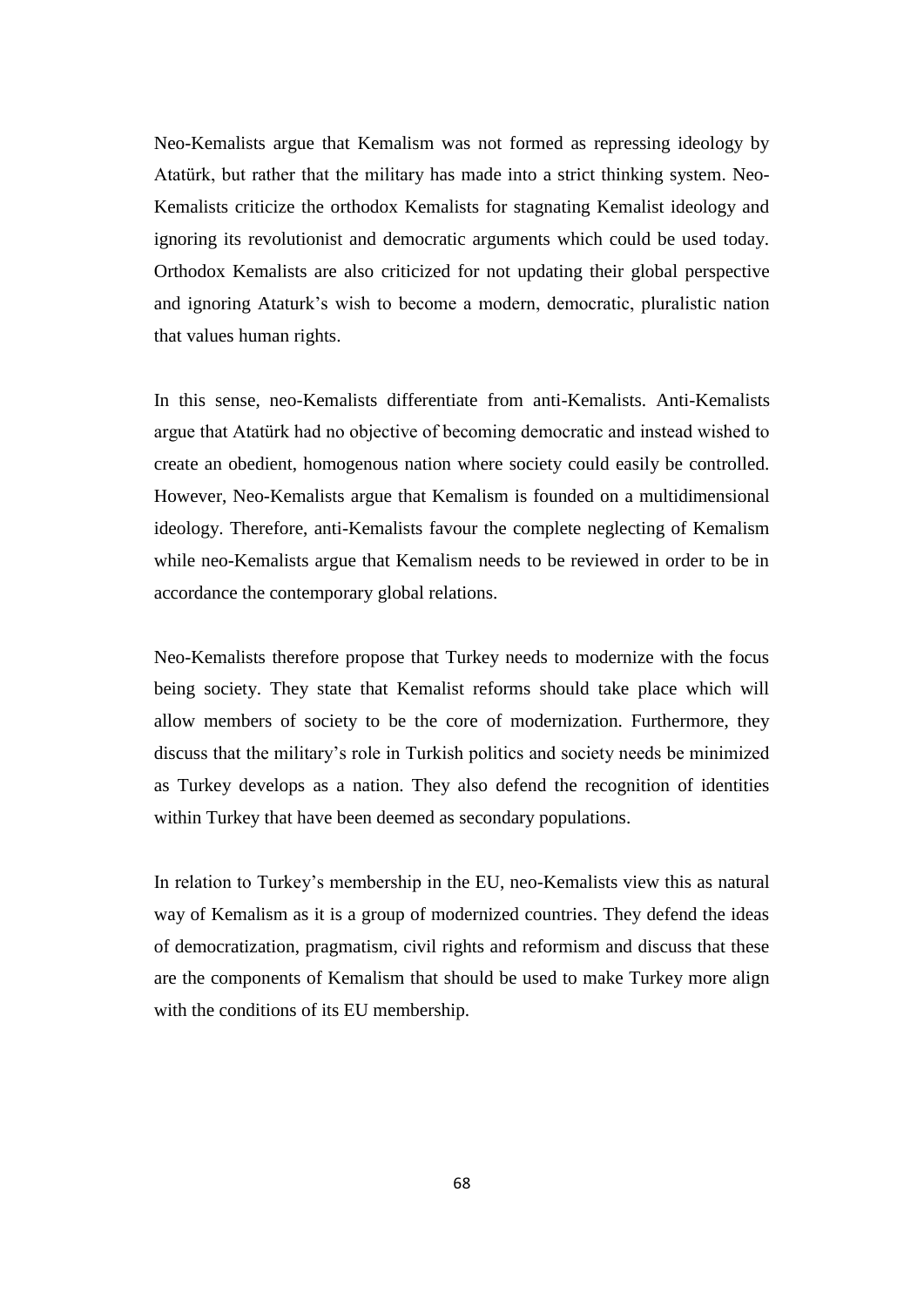#### **CONCLUSION**

Turkey"s membership in the EU and EU"s conditions has no doubt become a great motivation in Turkey"s politics and society. This is evident that in nearly all political controversies have a reference to Turkey"s EU membership; such as, how Turkey can actually become a member without losing its essence. It is evident therefore that Turkey is in transition.

Political parties throughout Turkey"s history have all tried to portray themselves as defendants of Kemalism; Islamists parties argued that Ataturk would have been a political member of their party; PKK terrorist group leader announced that he sympathized with Ataturk, etc. The visibility of Kemalism in various mediums is due to its flexibility and adaptability.

However, despite its flexible nature, with the military coup of 1980, Kemalism was transformed into a strict ideology which embraced nationalism and was reflected on Turkey both socially and politically. This transition unsurprisingly created a limited perspective on Kurdish and Alevi issues, and also increased the Turkish military"s role in politics. These limitations have caused the greatest barriers for Turkey"s achievement of the Copenhagen criteria. Despite the 1980 military coup's limitation to sovereignty, supporters of the coup (orthodox Kemalists) defend Turkey's sovereignty and are strongly dissent Turkey's membership in the EU.

Nonetheless, Turkey"s EU process which is reported in progress reports and Accession Partnership records show that Turkey"s membership in the EU is practically impossible with the widespread orthodox Kemalist thinking. In opposition with orthodox Kemalists and anti-Kemalists, the materializing neo-Kemalist group which is based predominantly on EU conditions, defends Ataturk"s ideologies of pragmatism, reformism and modernism to achieve EU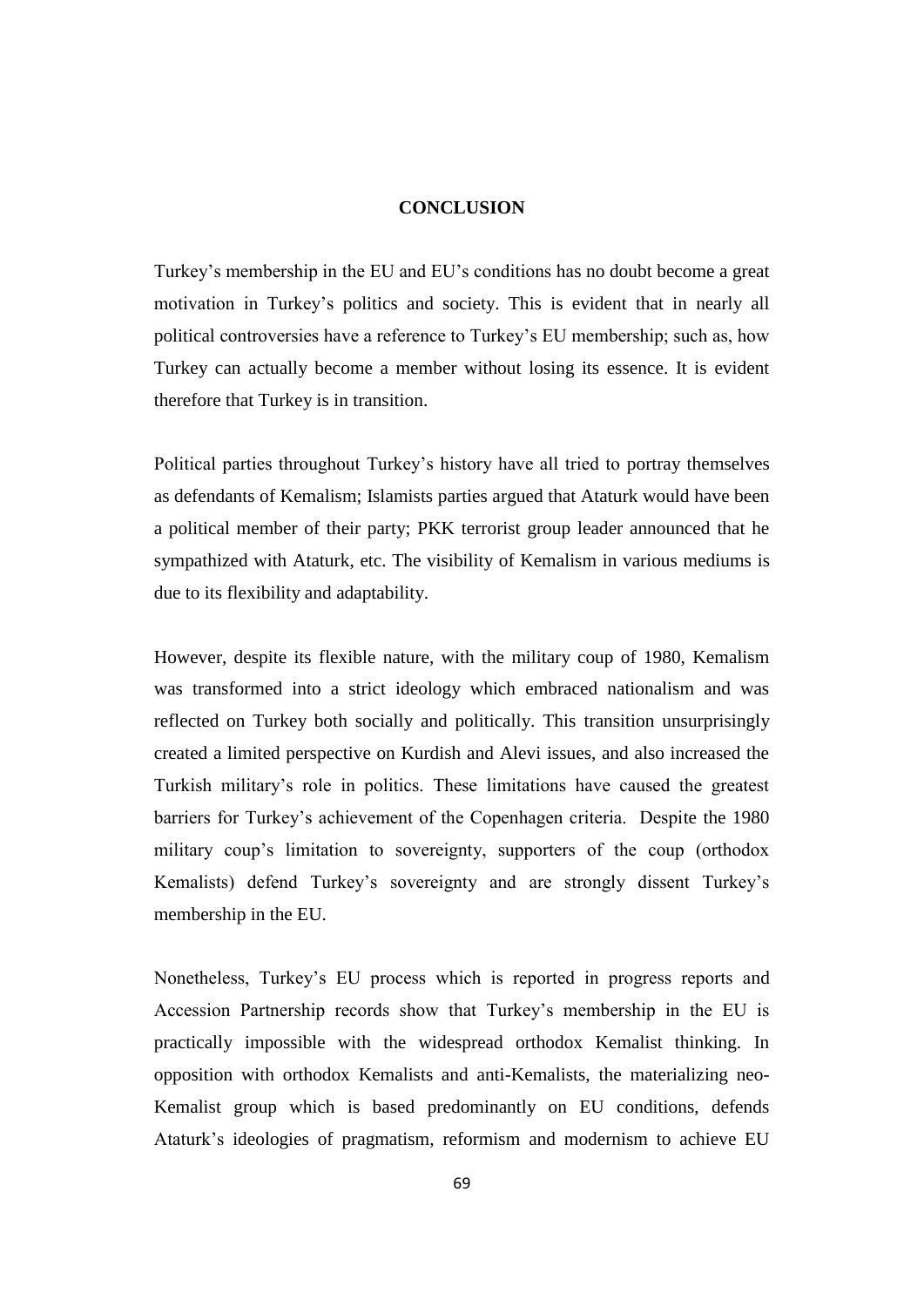membership while at the same time redefining Kemalism to be more in line with the contemporary world. By doing so, they show efforts to demonstrate that Kemalism is compatible with the EU conditions and that EU membership is directly linked to the basics of Kemalism.

Concluding that Kemalism has not been able to modernize or that it is coming to an end is not possible at this stage because Kemalism has prevailed for seventy years. Turkey is capable of evolving into a completely modern nation. The prevalence of Kemalism for such a long time is due to its adaptability. Süleyman Demirel states "Ataturk has to be our reference even in the next century, since we have witnessed the demise of other references such as religion or ethnicity." With acknowledgement to this statement, neo-Kemalists aim to amend Kemalism and reform it into a method of thinking which uses a form of civilizations and pragmatism that is not a barrier to Turkey"s membership in the European Union as its essence.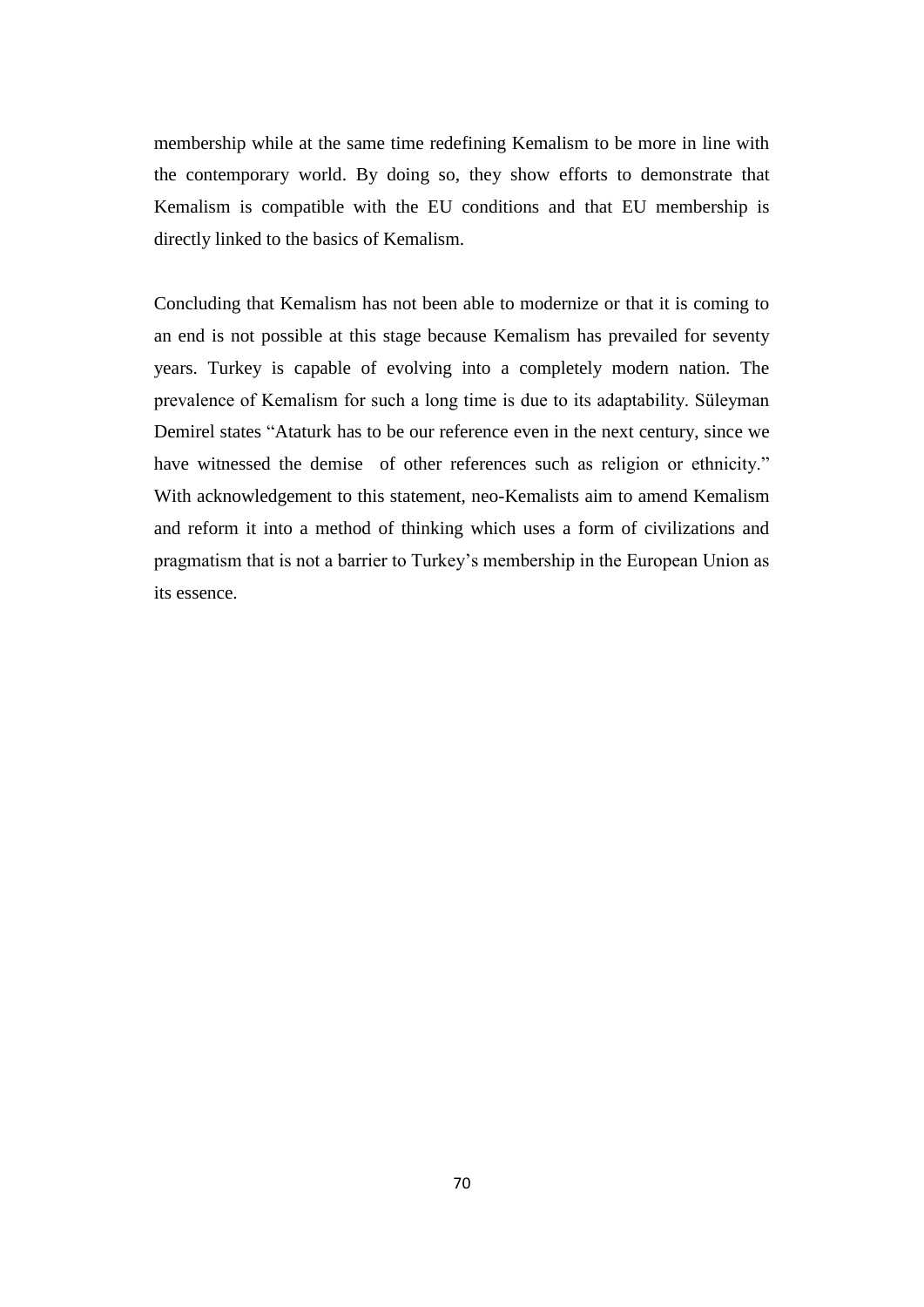# **Bibliography**

- Ahmad, F. "The Historical Background of Turkey"s Foreign Policy," in Lenore G. Martin and Dimitris Keridis (ed.) The Future of Turkish Foreign Policy, Cambridge, Mass: MIT Press, 2004.
- Ahmad, F. "Islamic Reassertion in Turkey", Third World Quarterly, 10:2, 1988.
- Atatürk, M.K. "Atatürk"ün Söylev ve Demeçleri II", Ankara: Türk Tarih Kurumu Basımevi, 1961.
- Barkey, H.J. and Fuller, G.E. "Turkey"s Kurdish Question: Critical Turning Points and Missed Opportunities," Middle East Journal, 51:1, 1997.
- Belge, M. "Kemalist İdeolojinin Özellikleri," Radikal, 7 October 2003.
- Berkes, N., "The Development of Secularism in Turkey", Montreal, 1964.
- Berkan, İ. "Cumhuriyet'in Değerini Bilmek ve Onu İleri Götürmek," Radikal, 29 October 2004.
- Birand, M.A. "Shirts of Steel", London: I.B. Tauris&Co. 1991.
- Bodrogi, K. K. "Syncretestic Religious Communities in the Near East", New York: Brill, 1997.
- Bruinessen, M.V. "Kurds, Turks and the Alevi Revival in Turkey," Middle East Report, July – September, 1996.
- Caporaso, J. "The European Union and forms of state: Westphalian, regulatory or post-modern?" *Journal of Common Market Studies* 34, 1996.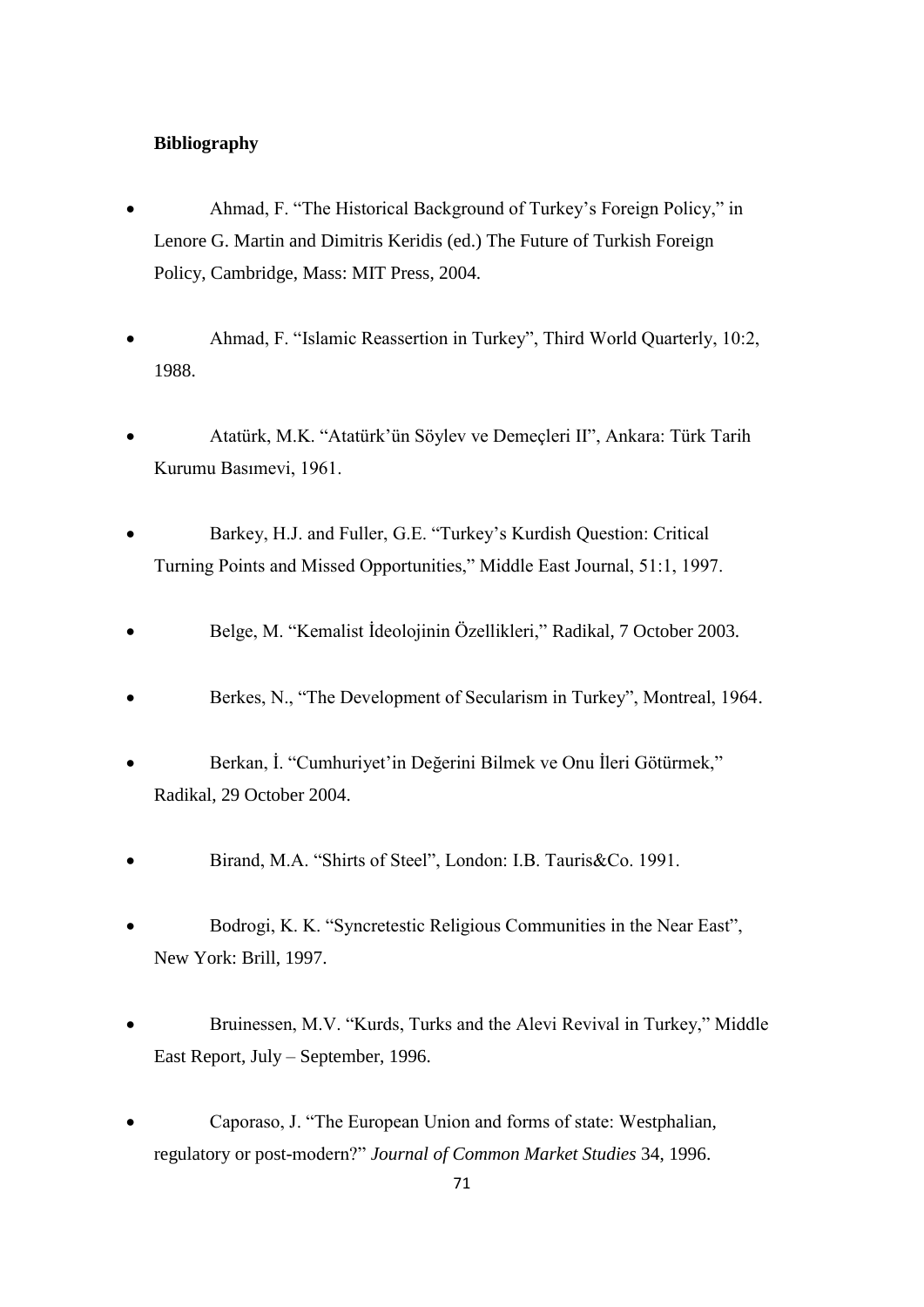- Cemal, H. "Atatürk Yolu Demek," Milliyet, 6 July 2003.
- Cemal, H. "Yasakçı, Ne Oldu?", Milliyet, 10 February 2005.
- Cemal, H. "29 Ekim: En Büyük Bayram!", Milliyet, 29 October 2004.
- Cooper, M. "The Legacy of Atatürk" International Affairs 78, No.1, 2000.
- Çamuroğlu, R. "Some Notes on the Contemporary Process of Restructuring Alevilik in Turkey," in Syncretistic Religious Communities in the Near East, New York: Brill, 1997.
- Çetiner, Y. "Son Padişah Vahdettin", İstanbul : Milliyet, 1993
- Ertan, T.F. "Kadrocular ve Kadro Hareketi", Ankara. T.C. Kültür Bakanlığı Yayınları, 1994.
- Evin, A. "Demilitarization and Civilization of the Regime," in Politics in the Third Turkish Republic, eds. Metin Heper and Ahmet Evin, Boulder: Westview Press, 1994.
- Gellner, E. "Encounters with Nationalism", Oxford: Cambridge, Mass: Blackwell, 1994.
- Gönlübol, M. "Olaylarla Türk Dış Politikası", Ankara: Siyasal Kitabevi, 1996.
- Güçlü, Y. "Turkey"s Entrance into the League of Nations," Middle Eastern Studies, 39:1, January, 2003.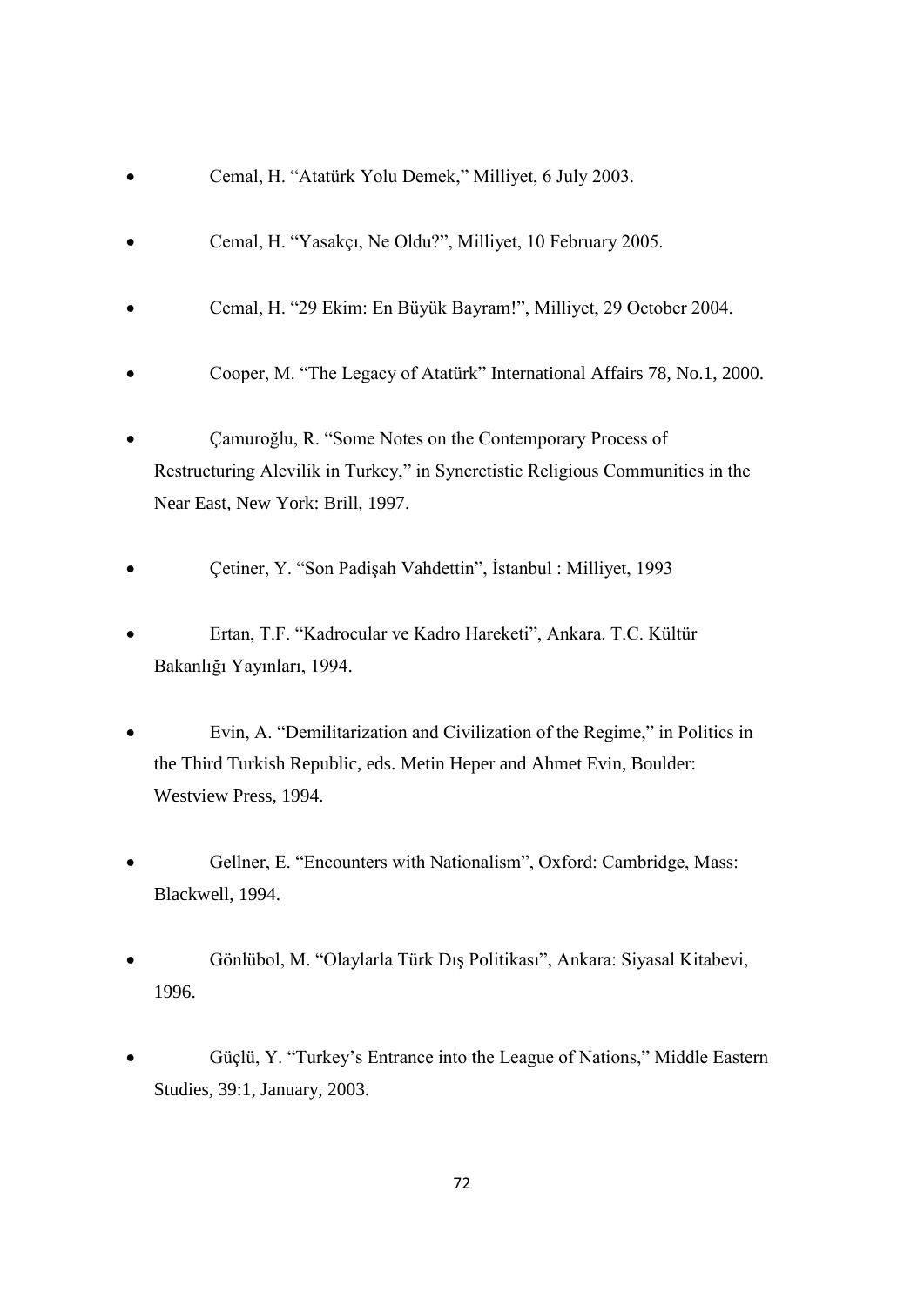- Gürbey, G. "Özal Dönemi Dış Politikası", in Devlet ve Siyaset Adamı Turgut Özal, İstanbul, 20 Mayıs Eğitim, Kültür ve Sosyal Dayanışma Vakfı, 1996.
- Hale, W. "Turkish Politics and the Military", London: Routledge, 1994.
- Harris, G. "Turkey: Coping with Crisis", Boulder: Westview press, 1985.
- Heper, M. and Güney, A. "The Military and Consolidation of Democracy: The Recent Turkish Experience," Armed Forces & Society, 26: 4, 2000.
- Heper, M. "The State Tradition in Turkey" Walkington: The Eothen Press, 1985.
- İlhan, S. "Avrupa Birliği"ne Neden Hayır?", İstanbul: Ötüken, 2002.
- Jacoby, J. "For the People, of the People and By the Military: The Regime Structure of Modern Turkey," Political Studies, vol. 51, 2003.
- Karpat, K. " Military Interventions: Army-Civilian Relations in Turkey Before and After 1980," in Metin Heper and Ahmet Evin (eds.), State, Democracy and the Military Turkey in the 1980s, New York: Walter de Gruyter, 1988.
- Kili, S. "Assembly Debates on the Constitutions of 1924 and 1961", İstanbul: Robert College Research Center, 1971.
- Kili, S. "The Atatürk Revolution"*,* İstanbul: Türkiye İş Bankası Kültür Yayınları, 2003.
- Lewis, B. "The Emergence of Modern Turkey", London: Oxford University Press, 1968.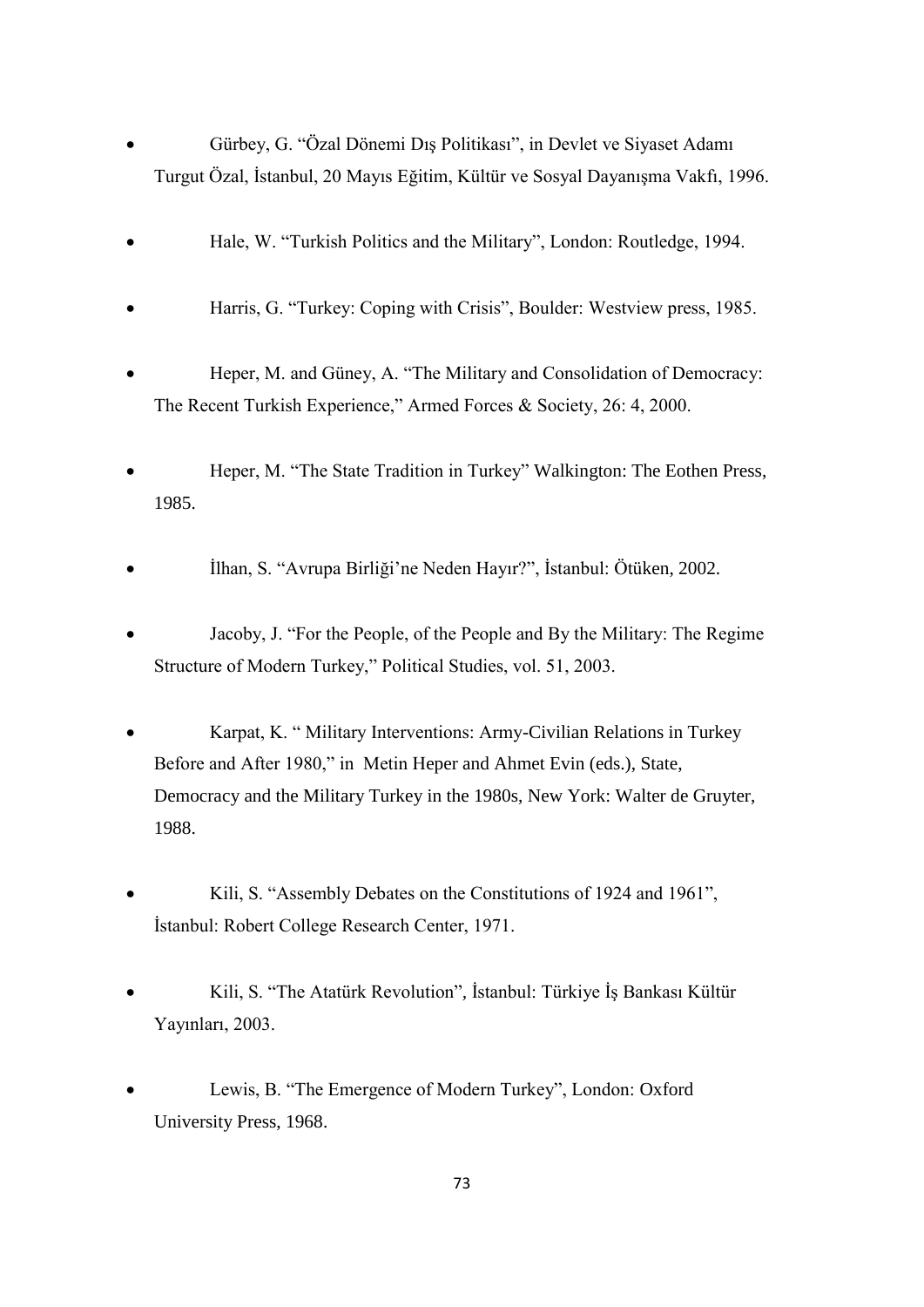- Mango, A. "Atatürk and the Kurds," Middle Eastern Studies, Vol. 35, No. 4, October, 1999.
- Mango, A. "Kemalism in a New Century", in Turkish Transformation: New Century- New Challenges, ed. Brian Beeley. Huntington: Eothen Press, 2002.
- Manisalı, E. "İçyüzü ve Perde Arkasıyla Avrupa Çıkmazı", İstanbul: Otopsi Yayınevi, 2001.
- Meray, S.L. "Lozan Barış Konferansları: Tutanaklar, Belgeler", Ankara: Siyasal Bilgiler Fakültesi Yayınları, 1972.
- Oran, B. "Türk Dış Politikası", vol. 1, İstanbul: İletişim, 2001.
- Özbudun, E. "Contemporary Turkish Politics: Challenges to Democratic Consolidation", London: Boulder and Lynne Reinner Publishers, 2000.
- Sakallıoğlu, Ü.C. "Islam-State Interaction in Turkey", International Journal of Middle Eastern Studies 28, 1996.
- Selçuk, S. "Longing for Democracy", Ankara: Yeni Türkiye publications, 2000.
- Shaw, S. "From Empire to Republic", vol. 2, Ankara: Türk Tarih Kuurmu Basımevi, 2000.
- Shils, E. "The Concept and Function of Ideology", International Encyclopedia of the Social Sciences, Vol. 7 and 8, New York. The Macmillan Company & The Free Press, 1972.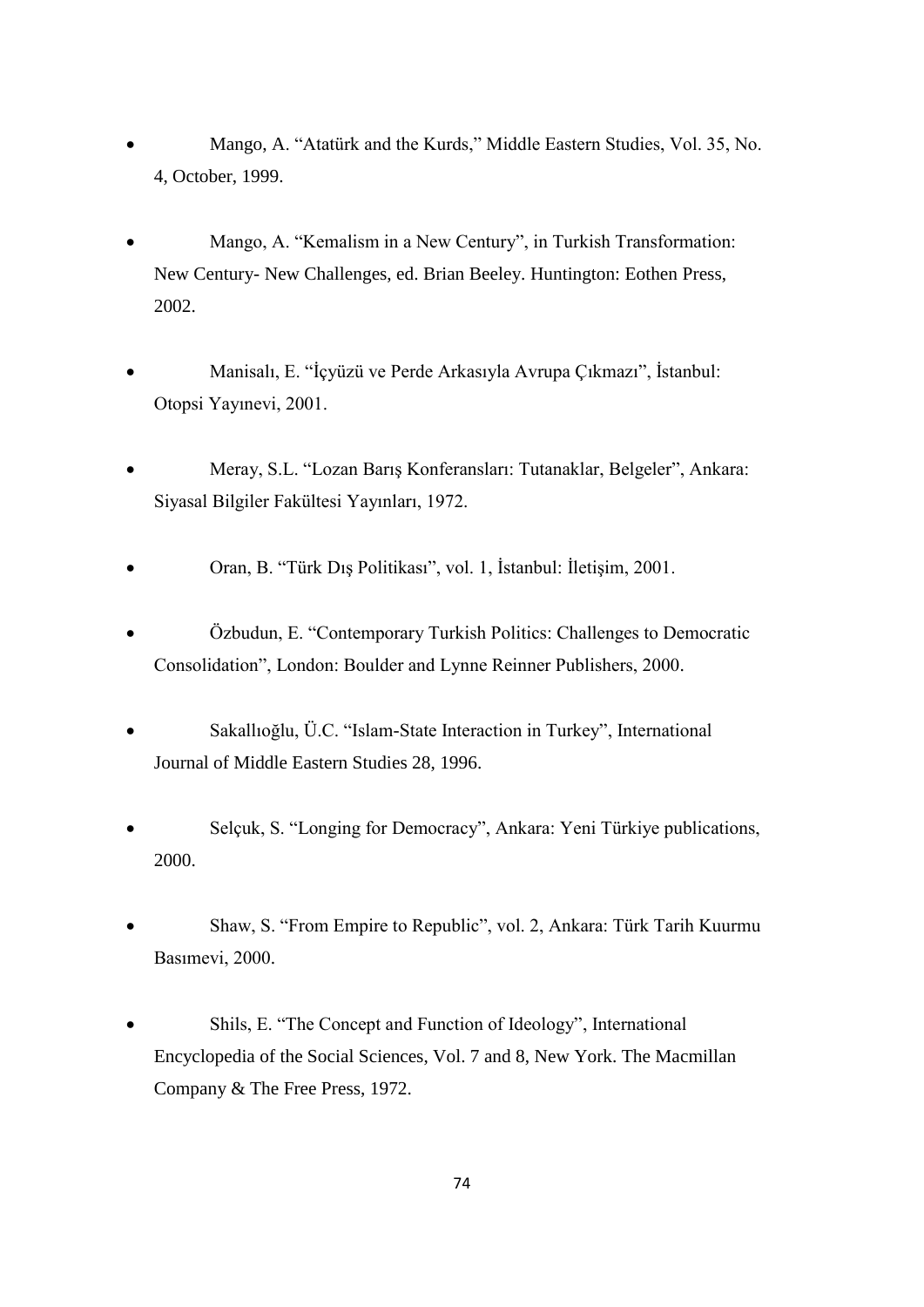- Szyliowicz, J.S. "Elites and Modernization in Turkey," in Frank Tachau (ed.) Political Elites and Political Development in the Middle East, New York: Wiley, 1975.
- Toprak, B. "Religion as State Ideology in a Secular Setting: The Turkish-Islamic Synthesis," in Aspects of Religion in Secular Turkey , ed. Malcolm Wagstaff, Durham: University of Durham Centre for Middle Eastern and Islamic Studies, 1990.
- Turan, İlter. "The Turkish Political System: Instability and Hurdles," in Turkey: The Road Ahead?, ed. Bertil Dunér. Stockholm: The Swedish Institute of International Affairs, 2002.
- Vali, F.A. "Bridge Across the Bosphorus", Baltimore: John Hopkins University Press, 1971.
- Vamık, V. "The Immortal Ataturk : A Psychobiography", Chicago : University of Chicago Press, 1984.
- Webster, D.E. "Kemalism: A Civil Religion?", 1979.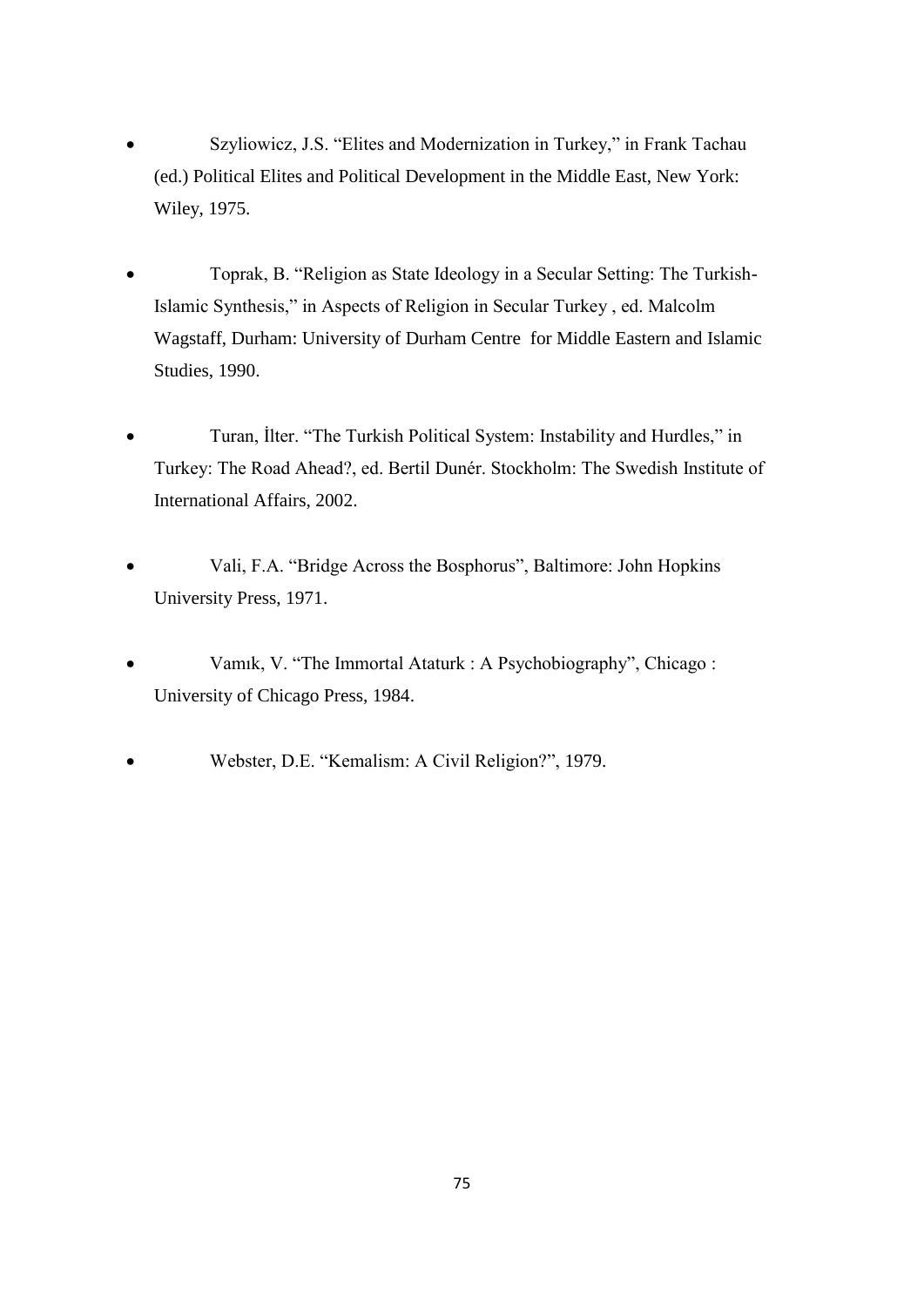## **Official Documents**

- 1982 Constitution of the Republic of Turkey
- 1998 Regular Report, part b, Relations between the European Union and Turkey
- 1999 Regular Report by the Commission on Turkey"s Progress Towards Accession
- 2000 Regular Report by the Commission on Turkey"s Progress towards Accession
- Arie Oostlander, Report on Turkey"s Application for Membership of the European Union (COM(2002) 700-C5-0104/2003-2000/2014(COS)).
- Commission Opinion on Turkey"s Request for Accession to the Community
- Economic and Social Committee of the European Communities, Opinion, Relations Between the European Union and Turkey, CES 1314/93, Brussels, 22 December 1993.
- European Parliament, Resolution on the Situation in Turkey and the offer of a ceasefire made by the PKK (B4-0060, 0076, 0086 and 0089/96), 18 January 1996.
- Luxembourg Presidency Conclusions, 13 December 1997, part d. Review Procedure, par. 35.